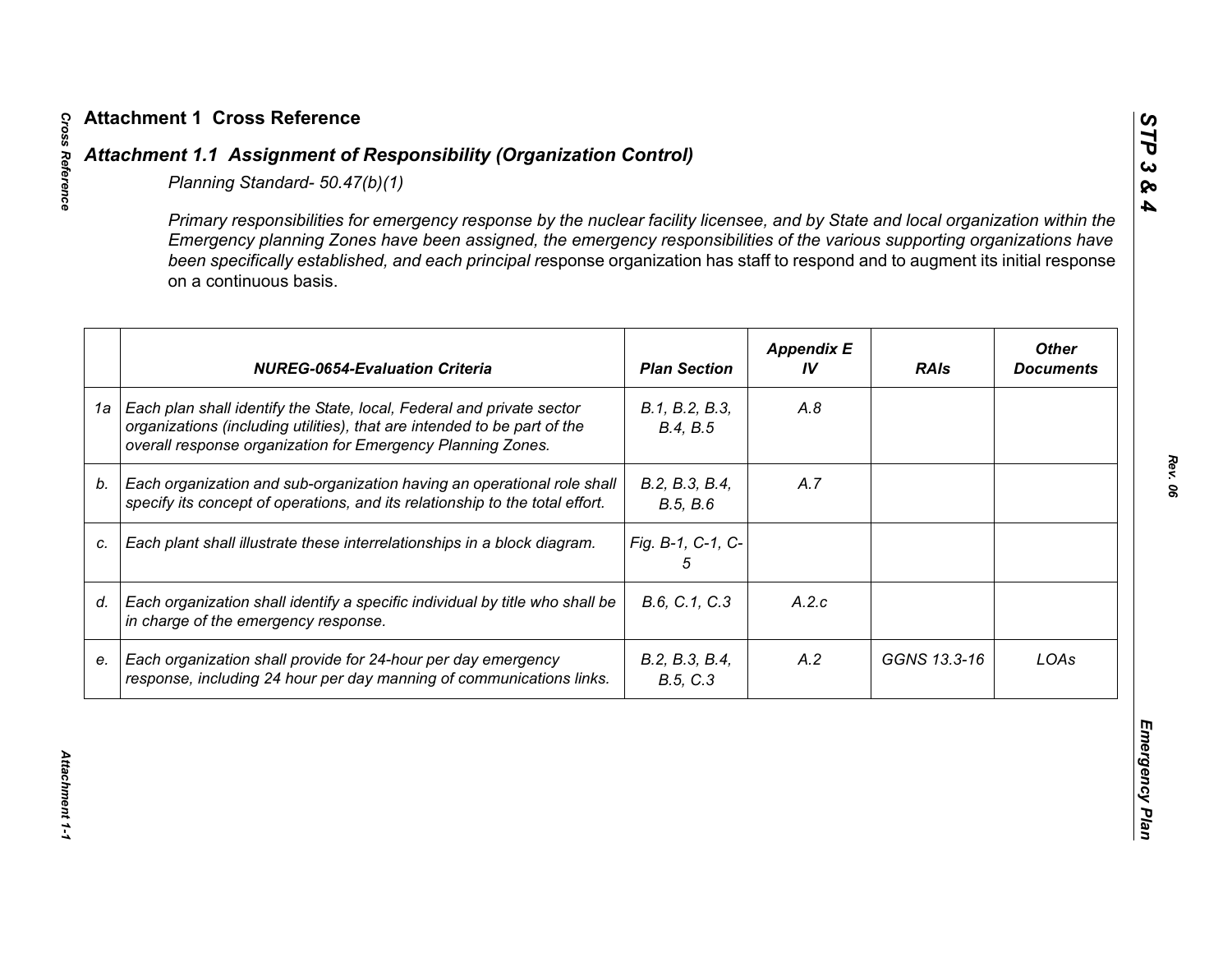|    | <b>NUREG-0654-Evaluation Criteria</b>                                                                                                                                                                                                                                                                                                                                                                                                                                                                                                                                                                                                                                                                                                                                                                                                                                   | <b>Plan Section</b>                                                       | <b>Appendix E</b><br>IV | <b>RAIs</b>                  | <b>Other</b><br><b>Documents</b> |
|----|-------------------------------------------------------------------------------------------------------------------------------------------------------------------------------------------------------------------------------------------------------------------------------------------------------------------------------------------------------------------------------------------------------------------------------------------------------------------------------------------------------------------------------------------------------------------------------------------------------------------------------------------------------------------------------------------------------------------------------------------------------------------------------------------------------------------------------------------------------------------------|---------------------------------------------------------------------------|-------------------------|------------------------------|----------------------------------|
| 2а | Each organization shall specify the functions and responsibilities for<br>major elements and key individuals by title, of emergency response,<br>including the following: Command and Control, Alerting and Notification,<br>Communications, Public Information, Accident Assessment, Public<br>Health and Sanitation, Social Services, Fire and Rescue, Traffic Control,<br>Emergency Medical Services, Law Enforcement, Transportation,<br>Protective Response (including authority to request Federal assistance<br>and to initiate other protective actions), and Radiological Exposure<br>Control. The description of these functions shall include a clear and<br>concise summary such as a table of primary and support responsibilities<br>using the agency as one axis, and the function as the other. (See<br>Section B for licensee).                        | B.1, B.2, B.3,<br>B.4, C.2, C.3, E,<br>G, H, K<br>Table B-1<br>Figure B-1 | A.4                     | GGNS 13.3-13<br>GGNS 13.3-14 |                                  |
| b. | Each plan shall contain (by reference to specific acts, codes or statutes)<br>the legal basis for such authorities.                                                                                                                                                                                                                                                                                                                                                                                                                                                                                                                                                                                                                                                                                                                                                     | <b>State Plan</b>                                                         |                         |                              |                                  |
| 3. | Each plan shall include written agreements referring to the concept of<br>operations developed between Federal, State, and local agencies and<br>other support organizations having an emergency response role within<br>the Emergency Planning Zones. The agreements shall identify the<br>emergency measures to be provided and the mutually acceptable<br>criteria for their implementation, and specify the arrangements for<br>exchange of information. These agreements may be provided in an<br>appendix to the plan or the plan itself may contain descriptions of these<br>matters and a signature page in the plan may serve to verify the<br>agreements. The signature page format is appropriate for organizations<br>where response functions are covered by laws, regulations or executive<br>orders where separate written agreements are not necessary. | A, B                                                                      |                         | GGNS 13.3-7                  | LOAs                             |
| 4. | Each principal organization shall be capable of continuous (24-hour)<br>operations for a protracted period. The individual in the principal<br>organization who will be responsible for assuring continuity of resources<br>(technical, administrative, and material) shall be specified by title.                                                                                                                                                                                                                                                                                                                                                                                                                                                                                                                                                                      | B.4, C.1, C.3,<br>C.4                                                     |                         |                              |                                  |

*Rev. 06*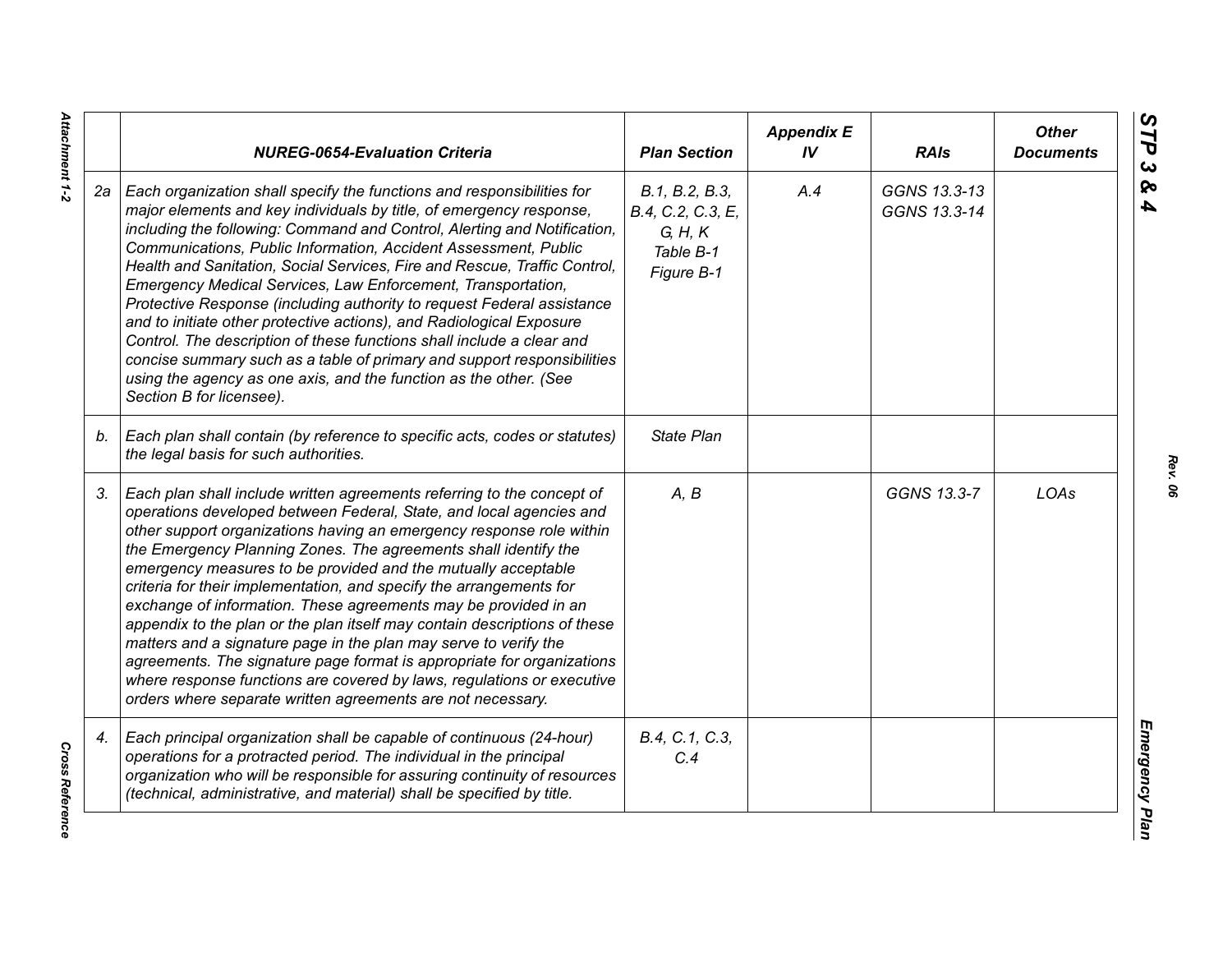|    | On-shift facility licensee responsibilities for emergency response are unambiguously defined, adequate staffing to provide initial<br>facility accident response in key functional areas is maintained at all times, timely augmentation of response capabilities is<br>available, and the interfaces among various onsite response activities and offsite support and response activities are specified.                      |                                        |                         |             |                                  |
|----|--------------------------------------------------------------------------------------------------------------------------------------------------------------------------------------------------------------------------------------------------------------------------------------------------------------------------------------------------------------------------------------------------------------------------------|----------------------------------------|-------------------------|-------------|----------------------------------|
|    | <b>NUREG-0654-Evaluation Criteria</b>                                                                                                                                                                                                                                                                                                                                                                                          | <b>Plan Section</b>                    | <b>Appendix E</b><br>IV | <b>RAIs</b> | <b>Other</b><br><b>Documents</b> |
| 1. | Each licensee shall specify the onsite emergency organization of plant<br>staff personnel for all shifts and its relation to the responsibilities and<br>duties of the normal staff complement.                                                                                                                                                                                                                                | C.3<br>1.1, 2.1                        | A.2.a<br>A.2.b          | VEGP 13.3-8 | GL 82-33                         |
|    | Each licensee shall designate an individual as emergency coordinator<br>who shall be on shift at all times and who shall be the authority and<br>responsibility to immediately and unilaterally initiate any emergency<br>actions, including providing protective action recommendations to<br>authorities responsible for implementing offsite emergency measures.                                                            | C.1, C.2, C.3,<br>C.4.1, C.4.9         | A.2.c                   |             |                                  |
|    | Each licensee shall identify a line of succession for the emergency<br>coordinator position and identify the specific conditions for higher level<br>utility officials assuming this function.                                                                                                                                                                                                                                 | C, C.3, C.3.1,<br>C.4, C.4.1,<br>C.4.9 |                         |             |                                  |
|    | Each licensee shall establish the functional responsibilities assigned to<br>the emergency coordinator and shall clearly specify which<br>responsibilities may not be delegated to other elements of the<br>emergency organization. Among the responsibilities which may not be<br>delegated shall be the decision to notify and to recommend protective<br>actions to authorities responsible for offsite emergency measures. | C.2                                    |                         |             |                                  |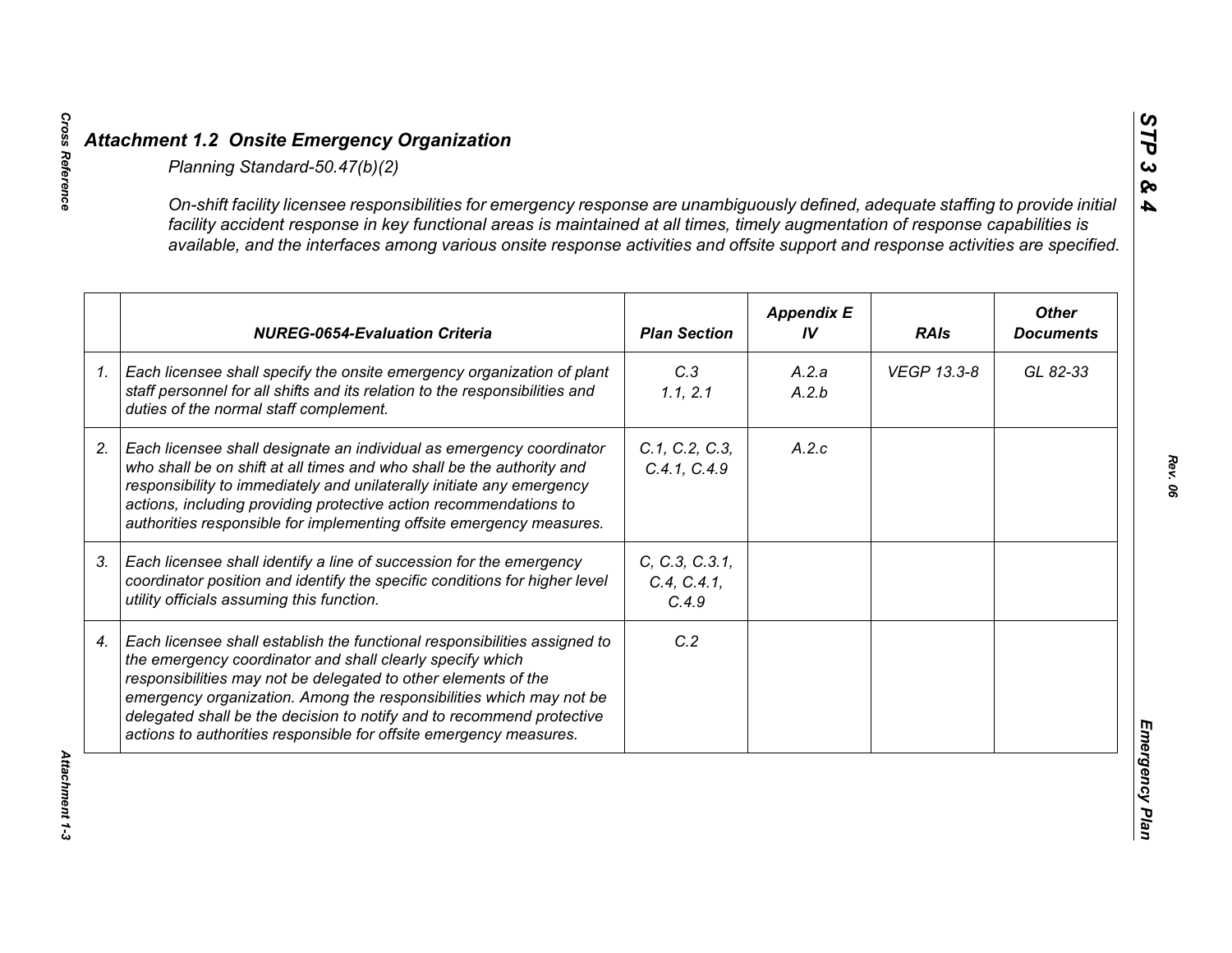|    | <b>NUREG-0654-Evaluation Criteria</b>                                                                                                                                                                                                                                                                                                                                                                                                                                                                                                                                                                                                                                                                                                    | <b>Plan Section</b>      | <b>Appendix E</b><br>IV | <b>RAIs</b> | <b>Other</b><br><b>Documents</b> |
|----|------------------------------------------------------------------------------------------------------------------------------------------------------------------------------------------------------------------------------------------------------------------------------------------------------------------------------------------------------------------------------------------------------------------------------------------------------------------------------------------------------------------------------------------------------------------------------------------------------------------------------------------------------------------------------------------------------------------------------------------|--------------------------|-------------------------|-------------|----------------------------------|
| 5. | Each licensee shall specify the positions or title and major tasks to be<br>performed by the persons to be assigned to the functional areas of<br>emergency activity. For emergency situations, specific assignments<br>shall be made for all shifts and for plant staff members, both onsite and<br>away from the site. These assignments shall cover the emergency<br>functions in Table B-1 entitled, Minimum Staffing Requirements for<br>Nuclear Power Plant Emergencies. The minimum on-shift staffing levels<br>shall be as indicated in Table B-1. The licensee must be able to augment<br>on-shift capabilities within a short period after declaration of an<br>emergency. This capability shall be as indicated in Table B-1. | C.3, C.4, Table<br>$C-1$ | A.2<br>A.3<br>B.4       |             | GL 82-33                         |
| 6. | Each licensee shall specify the interfaces between and among the<br>onsite functional areas of emergency activity, licensee headquarters<br>support, local services support, and State and local government<br>response organization. This shall be illustrated in a block diagram and<br>shall include the onsite technical support center and the operational<br>support (assembly) center and the licensee's near-site Emergency<br>Operations Facility (EOF).                                                                                                                                                                                                                                                                        | Figure F-1               | A.3                     |             |                                  |
| 7. | Each licensee shall specify the management, administrative, and<br>technical support personnel who will augment the plant staff as specified<br>in the table entitled Minimum Staffing Requirements for Nuclear Power<br>Plant Emergencies, (Table B-1) and in the following areas:                                                                                                                                                                                                                                                                                                                                                                                                                                                      | C.4<br>Table C-1         | A.5                     |             |                                  |
| a. | logistics support for emergency personnel, e.g., transportation,<br>communications, temporary quarters, food and water, sanitary<br>facilities in the field, and special equipment and supplies<br>procurement;                                                                                                                                                                                                                                                                                                                                                                                                                                                                                                                          | F.8.3                    | A.5                     |             |                                  |
| b. | technical support for planning and reentry/recovery operations;                                                                                                                                                                                                                                                                                                                                                                                                                                                                                                                                                                                                                                                                          | L.6                      | H                       |             |                                  |
| c. | management level interface with governmental authorities, and                                                                                                                                                                                                                                                                                                                                                                                                                                                                                                                                                                                                                                                                            | C.4.9, C.4.13            | E.9                     |             |                                  |

Attachment 1-4 *Attachment 1-4*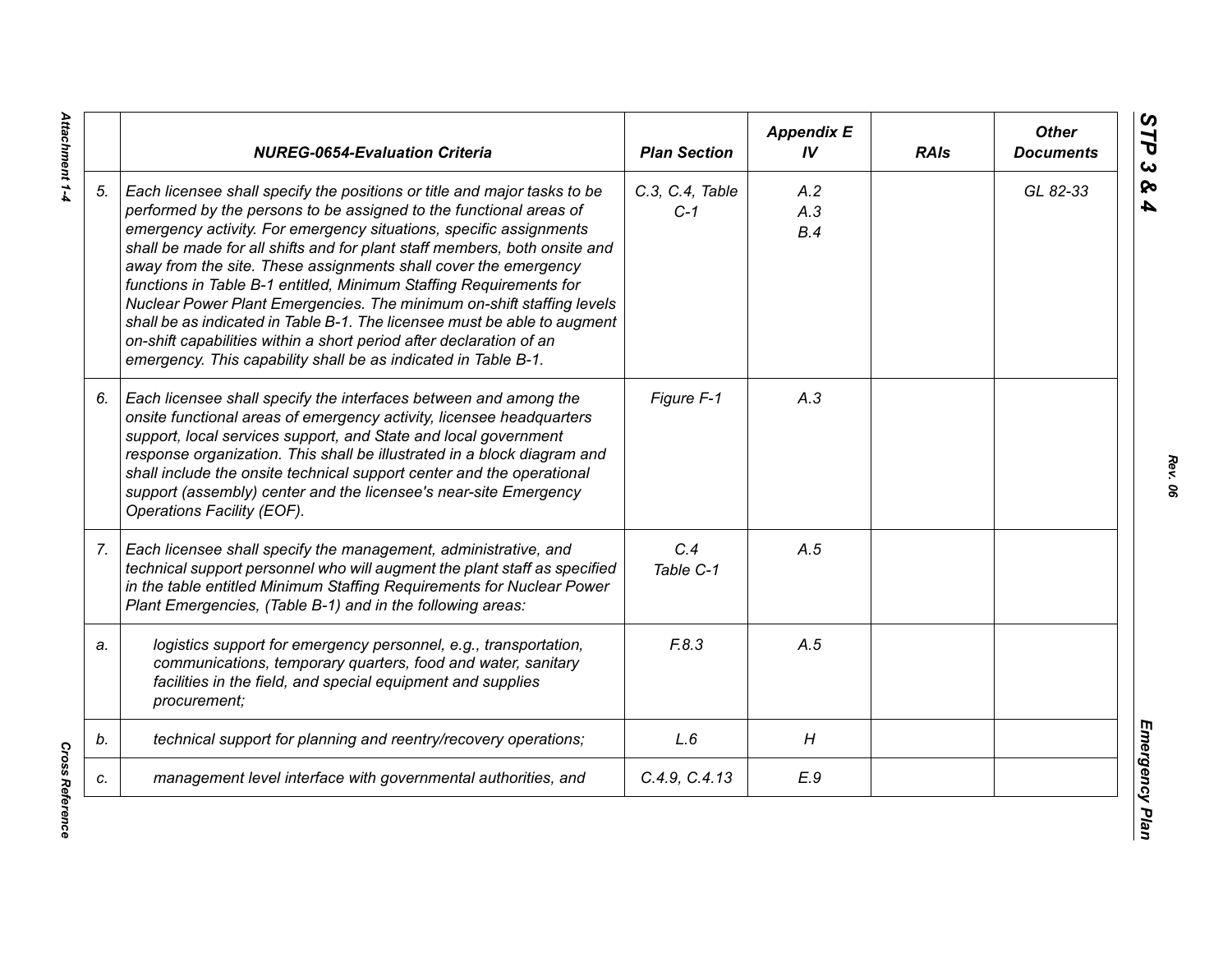| release of information to news media during an emergency<br>K.5, K.7, K.8<br>(coordinated with governmental authorities).<br>B.5<br>Each licensee shall specify the contractor and private organizations who<br>A.5<br>may be requested to provide technical assistance to and augmentation<br>of the emergency organization.<br>Each licensee shall identify the services to be provided by local<br>B.4, B.5, B.5.7,<br>A.6<br>agencies for handling emergencies, e.g., police, ambulance, medical,<br>J.5<br>hospital, and fire-fighting organizations shall be specified. The licensee<br>shall provide for transportation and treatment of injured personnel who<br>may also be contaminated. Copies of the arrangements and agreements<br>reached with contractor, private, and local support agencies shall be | appended to the plan. The agreements shall delineate the authorities,<br>responsibilities, and limits on the actions of the contractor, private<br>organization, and local services support groups. |    | <b>NUREG-0654-Evaluation Criteria</b> | <b>Plan Section</b> | <b>Appendix E</b><br>IV | <b>RAIs</b> | <b>Other</b><br><b>Documents</b> |
|-----------------------------------------------------------------------------------------------------------------------------------------------------------------------------------------------------------------------------------------------------------------------------------------------------------------------------------------------------------------------------------------------------------------------------------------------------------------------------------------------------------------------------------------------------------------------------------------------------------------------------------------------------------------------------------------------------------------------------------------------------------------------------------------------------------------------|-----------------------------------------------------------------------------------------------------------------------------------------------------------------------------------------------------|----|---------------------------------------|---------------------|-------------------------|-------------|----------------------------------|
|                                                                                                                                                                                                                                                                                                                                                                                                                                                                                                                                                                                                                                                                                                                                                                                                                       |                                                                                                                                                                                                     | d. |                                       |                     |                         |             |                                  |
|                                                                                                                                                                                                                                                                                                                                                                                                                                                                                                                                                                                                                                                                                                                                                                                                                       |                                                                                                                                                                                                     | 8. |                                       |                     |                         |             |                                  |
|                                                                                                                                                                                                                                                                                                                                                                                                                                                                                                                                                                                                                                                                                                                                                                                                                       |                                                                                                                                                                                                     | 9. |                                       |                     |                         |             |                                  |
|                                                                                                                                                                                                                                                                                                                                                                                                                                                                                                                                                                                                                                                                                                                                                                                                                       |                                                                                                                                                                                                     |    |                                       |                     |                         |             |                                  |
|                                                                                                                                                                                                                                                                                                                                                                                                                                                                                                                                                                                                                                                                                                                                                                                                                       |                                                                                                                                                                                                     |    |                                       |                     |                         |             |                                  |
|                                                                                                                                                                                                                                                                                                                                                                                                                                                                                                                                                                                                                                                                                                                                                                                                                       |                                                                                                                                                                                                     |    |                                       |                     |                         |             |                                  |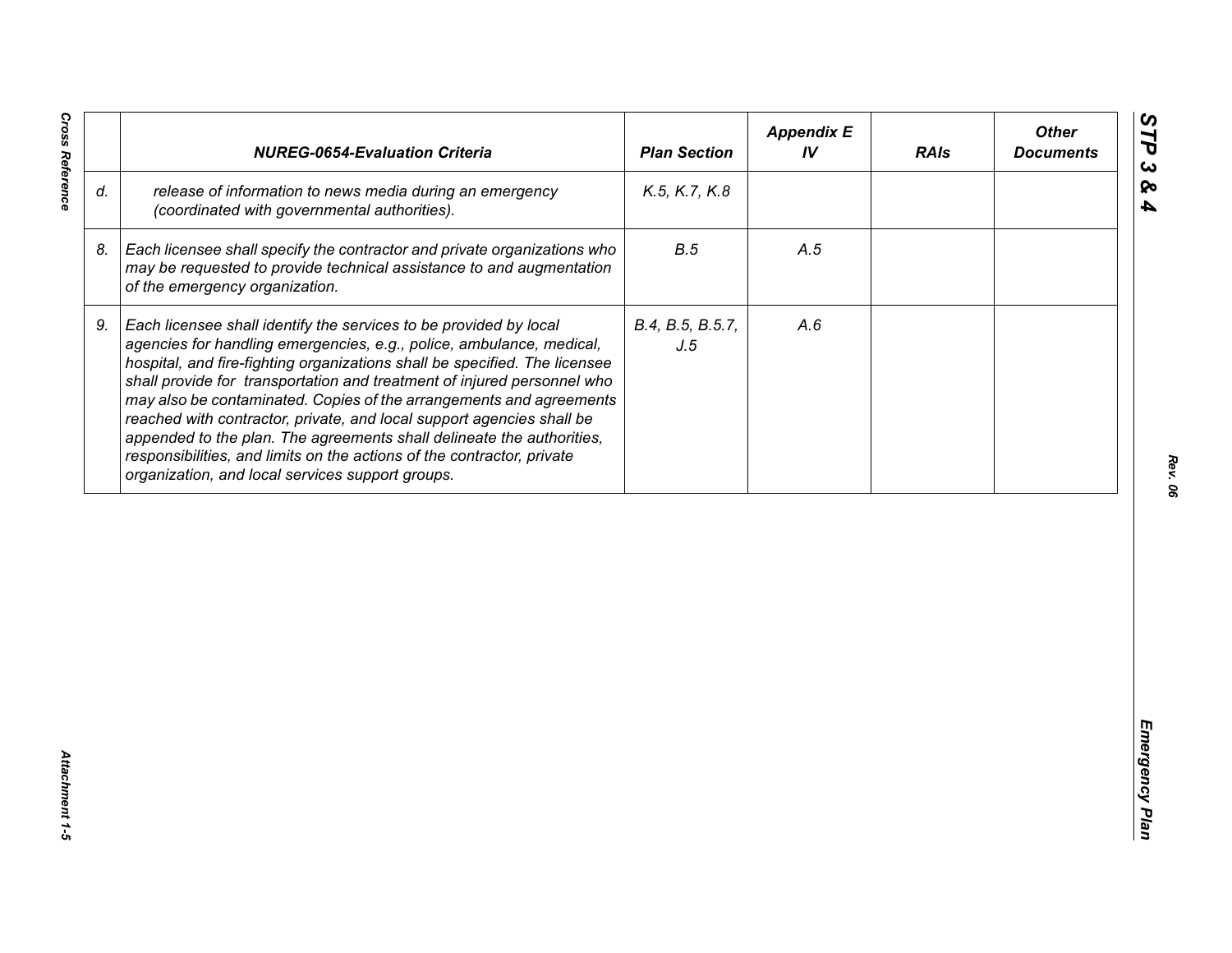|    | Planning Standard- 50.47(b)(3)                                                                                                                                                                                                                                                                                                                                                                                                               |                                         |                         |              |                                  |
|----|----------------------------------------------------------------------------------------------------------------------------------------------------------------------------------------------------------------------------------------------------------------------------------------------------------------------------------------------------------------------------------------------------------------------------------------------|-----------------------------------------|-------------------------|--------------|----------------------------------|
|    | Arrangement for requesting and effectively using assistance resources have been made, arrangements to accommodate State<br>and local staff at the licensee's near-site Emergency Operations Facility have been made, and other organizations capable of<br>augmenting the planned response have been identified.                                                                                                                             |                                         |                         |              |                                  |
|    | <b>NUREG-0654-Evaluation Criteria</b>                                                                                                                                                                                                                                                                                                                                                                                                        | <b>Plan Section</b>                     | <b>Appendix E</b><br>IV | <b>RAIs</b>  | <b>Other</b><br><b>Documents</b> |
| 1. | The Federal government maintains in-depth capability to assist<br>licensees, States and local government through the Federal<br>Radiological Monitoring and Assessment Plan (formerly Radiological<br>Assistance Plan (RAP) and Interagency Radiological Assistance Plan<br>(IRAP)). Each State and licensee shall make provisions for incorporating<br>the Federal response capability into its operation plan, including the<br>following: |                                         |                         |              |                                  |
| a. | specific persons by title authorized to request Federal assistance;<br>see A.1.d., A.2.a.                                                                                                                                                                                                                                                                                                                                                    | B.4.10                                  | A.8                     | VEGP 13.3-39 |                                  |
| b. | specific Federal resources expected, including expected times of<br>arrival at specific nuclear facility sites; and                                                                                                                                                                                                                                                                                                                          | B.4.10, B.4.11,<br>B.4.12               |                         | GGNS 13.3-10 |                                  |
| c. | specific licensee, State and local resources available to support the<br>Federal response, e.g., air fields, command posts, telephone lines,<br>radio frequencies and telecommunications centers.                                                                                                                                                                                                                                            | G.4, G.6, G.13,<br>G.14<br>Addendum E-1 |                         |              |                                  |
|    | 2a.   Each principal offsite organization may dispatch representatives to the<br>licensee's near-site Emergency Operations Facility. (State technical<br>analysis representative at the near site EOF are preferred.)                                                                                                                                                                                                                        | B.2.1, G.8                              |                         |              |                                  |
| b. | The licensee shall prepare for the dispatch of a representative to<br>principal offsite governmental emergency operations centers.                                                                                                                                                                                                                                                                                                           | G.7                                     |                         |              |                                  |

**Cross Reference** *Cross Reference* 

*Attachment 1-6*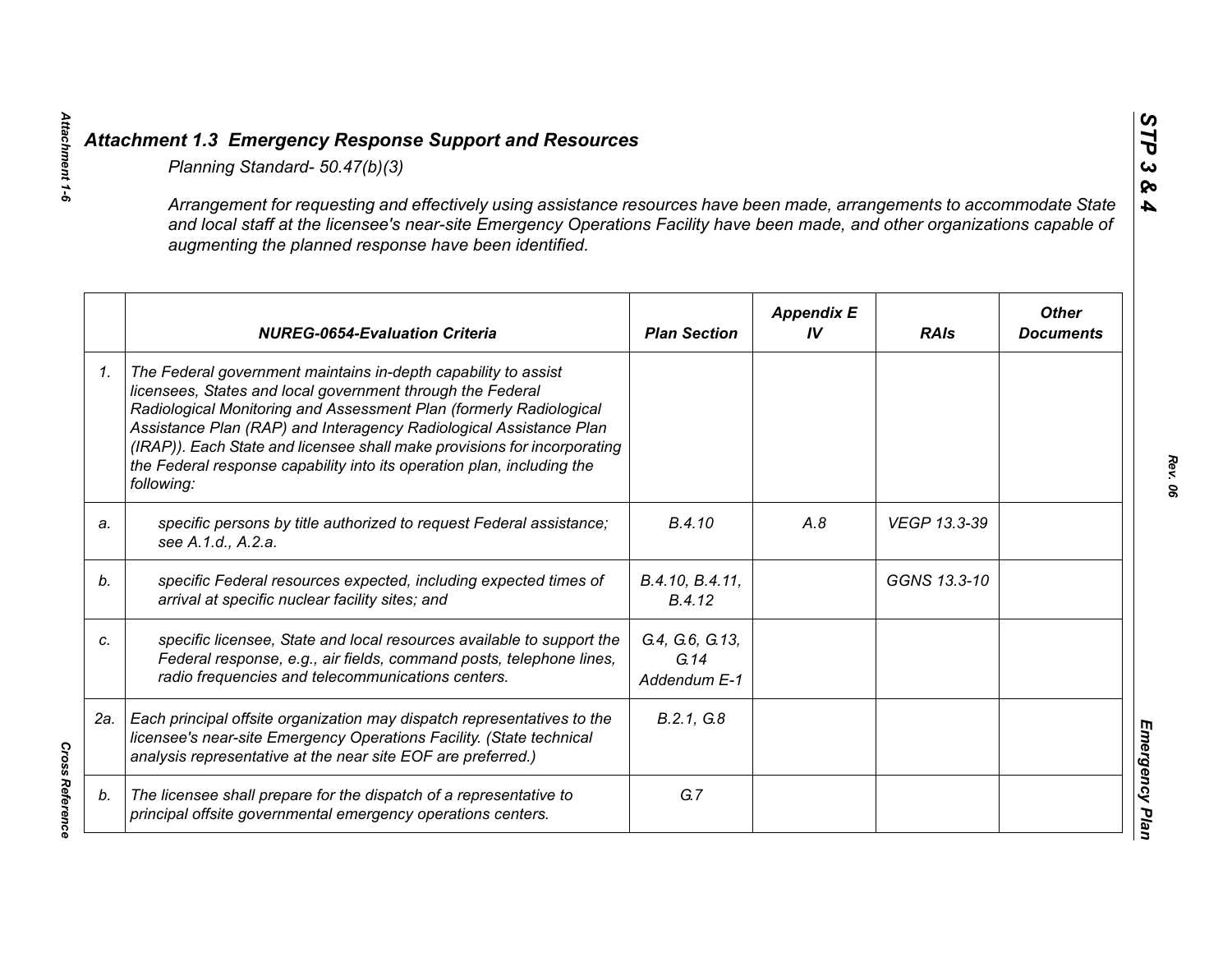| <b>Cross Reference</b> | <b>NUREG-0654-Evaluation Criteria</b>                                                                                                                                                                                                                       | <b>Plan Section</b>             | <b>Appendix E</b><br>IV | <b>RAIs</b>                               | <b>Other</b><br><b>Documents</b> |
|------------------------|-------------------------------------------------------------------------------------------------------------------------------------------------------------------------------------------------------------------------------------------------------------|---------------------------------|-------------------------|-------------------------------------------|----------------------------------|
| 3.                     | Each organization shall identify radiological laboratories and their<br>general capabilities and expected availability to provide radiological<br>monitoring and analyses services which can be used in an emergency.                                       | G.9, J.12<br>Table H-1          |                         | GGNS 13.3-7                               |                                  |
| 4.                     | Each organization shall identify nuclear and other facilities,<br>organizations or individuals which can be relied upon in an emergency<br>to provide assistance. Such assistance shall be identified and supported<br>by appropriate letters of agreement. | B.2, B.3, B.4,<br>B.5, B.6, G.9 |                         | VEGP 13.3-1<br>VEGP 13.3-2<br>GGNS 13.3-9 |                                  |
|                        |                                                                                                                                                                                                                                                             |                                 |                         |                                           |                                  |
|                        |                                                                                                                                                                                                                                                             |                                 |                         |                                           |                                  |
|                        |                                                                                                                                                                                                                                                             |                                 |                         |                                           |                                  |
|                        |                                                                                                                                                                                                                                                             |                                 |                         |                                           |                                  |
|                        |                                                                                                                                                                                                                                                             |                                 |                         |                                           |                                  |
|                        |                                                                                                                                                                                                                                                             |                                 |                         |                                           |                                  |
| Attachment 1-7         |                                                                                                                                                                                                                                                             |                                 |                         |                                           |                                  |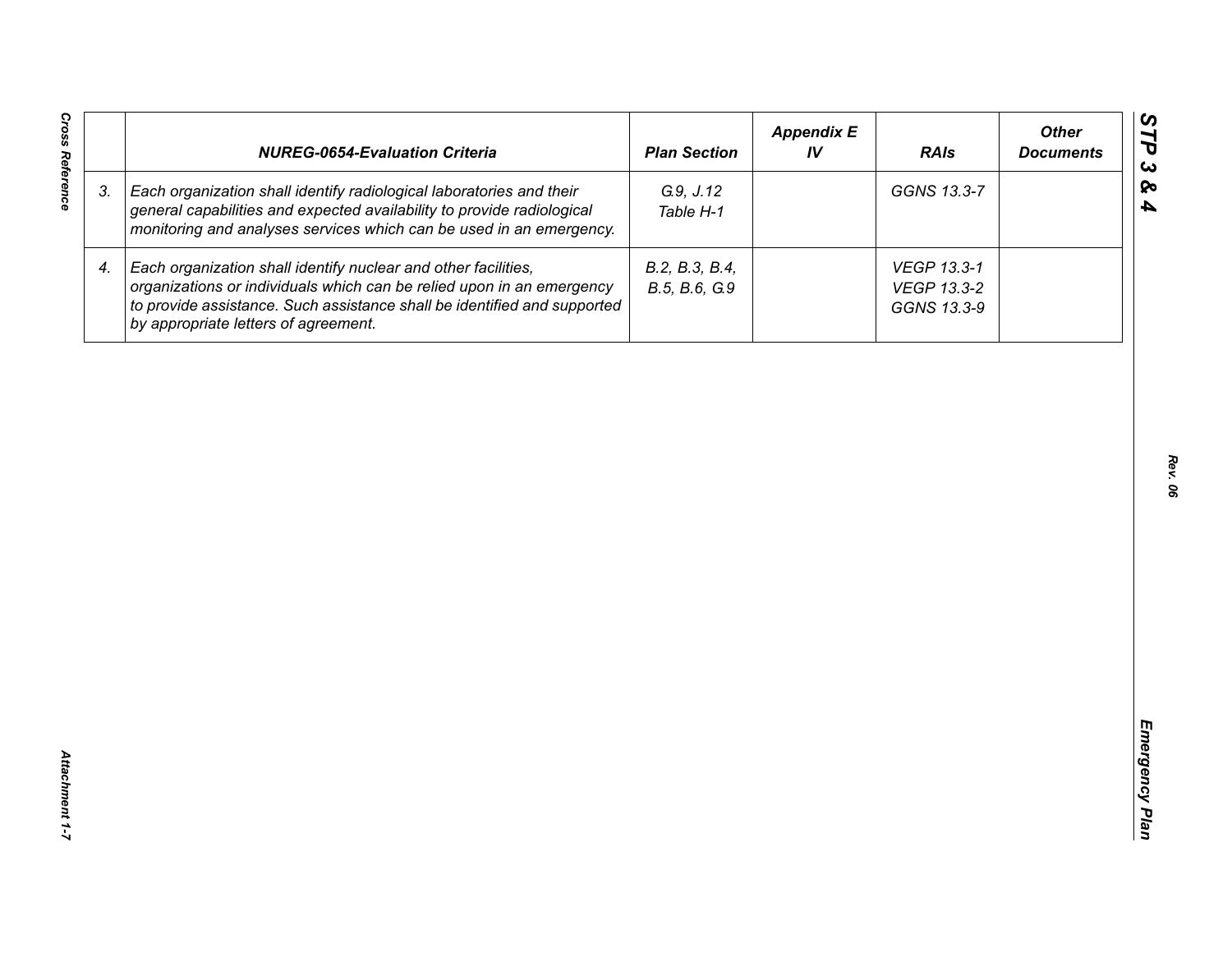| A standard emergency classification and action level scheme, the bases of which include facility system and effluent<br>parameters, is in use of the nuclear facility licensee, and State and local response plans call for reliance on information provided<br>by facility licensees for determinations of minimum initial offsite response measures.                                        |                                                        |                         |                                                             |                                  |
|-----------------------------------------------------------------------------------------------------------------------------------------------------------------------------------------------------------------------------------------------------------------------------------------------------------------------------------------------------------------------------------------------|--------------------------------------------------------|-------------------------|-------------------------------------------------------------|----------------------------------|
| <b>NUREG-0654-Evaluation Criteria</b>                                                                                                                                                                                                                                                                                                                                                         | <b>Plan Section</b>                                    | <b>Appendix E</b><br>IV | <b>RAIs</b>                                                 | <b>Other</b><br><b>Documents</b> |
| An emergency classification and emergency action level scheme as set<br>forth in Appendix 1 must be established by the licensee. The specific<br>instruments, parameters or equipment status shall be shown for<br>establishing each emergency class, in the in-plant emergency<br>procedures. The plan shall identify the parameter values and equipment<br>status for each emergency class. | Table D-1<br>Table D-2<br>(Generalized<br>Description) | B.1                     | VEGP 13.3-3<br>GGNS 13.3-18<br>GGNS 13.3-19<br>GGNS 13.3-21 | BL 05-02                         |
| The initiating conditions shall include the example conditions found in<br>Appendix 1 and all postulated accidents in the Final Safety Analysis<br>Report (FSARS) for the nuclear facility.                                                                                                                                                                                                   | Table D-1<br>Table D-2<br>(Generalized<br>Description) |                         | <b>VEGP 13.3-3</b>                                          | BL 05-02                         |
| Each State and local organization shall establish an emergency<br>classification and emergency action level scheme consistent with that<br>established by the facility licensee.                                                                                                                                                                                                              | O.2                                                    | В                       |                                                             |                                  |
| Each State and local organization should have procedures in place that<br>provide for emergency actions to be taken which are consistent with the<br>emergency actions recommended by the nuclear facility licensee, taking<br>into account local offsite conditions that exist at the time of the<br>emergency.                                                                              | <b>State Plan</b><br>County Plan<br>1.6, 1.6.1, 1.6.2  |                         |                                                             |                                  |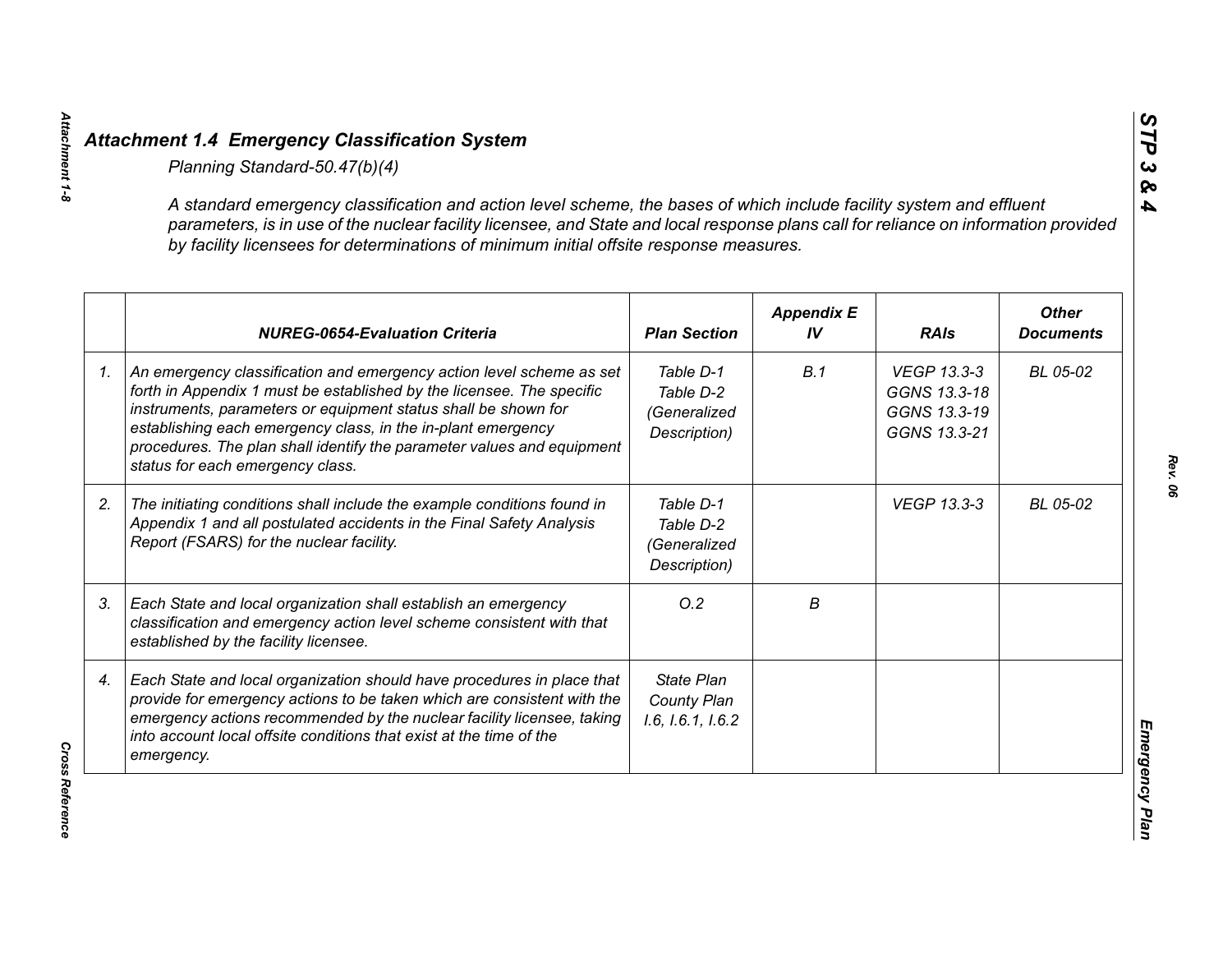|                 | Planning Standard-50.47(b)(5)                                                                                                                                                                                                                                                                                                                                                                                                                                               |                       |                         |              |                                  |
|-----------------|-----------------------------------------------------------------------------------------------------------------------------------------------------------------------------------------------------------------------------------------------------------------------------------------------------------------------------------------------------------------------------------------------------------------------------------------------------------------------------|-----------------------|-------------------------|--------------|----------------------------------|
|                 | Procedures have been established for notification, by the licensee of State and local response organizations and for notification<br>of emergency personnel by all response organizations; the content of initial and follow-up message to response organizations<br>and the public has been established; and means to provide early notification and clear instruction to the populace within the<br>plume exposure pathway Emergency Planning Zone have been established. |                       |                         |              |                                  |
|                 | <b>NUREG-0654-Evaluation Criteria</b>                                                                                                                                                                                                                                                                                                                                                                                                                                       | <b>Plan Section</b>   | <b>Appendix E</b><br>IV | <b>RAIs</b>  | <b>Other</b><br><b>Documents</b> |
| $\mathcal{I}$ . | Each organization shall establish procedures which describe mutually<br>agreeable bases for notification of response organizations consistent<br>with the emergency classification and action level scheme set forth in<br>Appendix 1. These procedures shall include means for verification of<br>messages. The specific details of verification need not be included in the<br>plan.                                                                                      | E.1                   |                         | VEGP 13.3-44 |                                  |
| 2.              | Each organization shall establish procedures for alerting, notifying, and<br>mobilizing emergency response personnel.                                                                                                                                                                                                                                                                                                                                                       | E.1, E.2, E.3,<br>E.4 | C                       |              |                                  |
| 3.              | The licensee in conjunction with State and local organizations shall<br>establish the contents of the initial emergency messages to be sent from<br>the plant. These measures shall contain information about the class of<br>emergency, whether a release is taking place, potentially affected<br>population and areas, and whether protective measures may be<br>necessary.                                                                                              | E.1                   | D                       |              |                                  |
| 4.              | Each licensee shall make provisions for follow-up messages from the<br>facility to offsite authorities which shall contain the following information<br>if it is known and appropriate:                                                                                                                                                                                                                                                                                     | E.1, E.2              | D                       |              |                                  |
| a.              | location of incident and name and telephone number (or<br>communications channel identification) of caller;                                                                                                                                                                                                                                                                                                                                                                 | E.1                   |                         |              |                                  |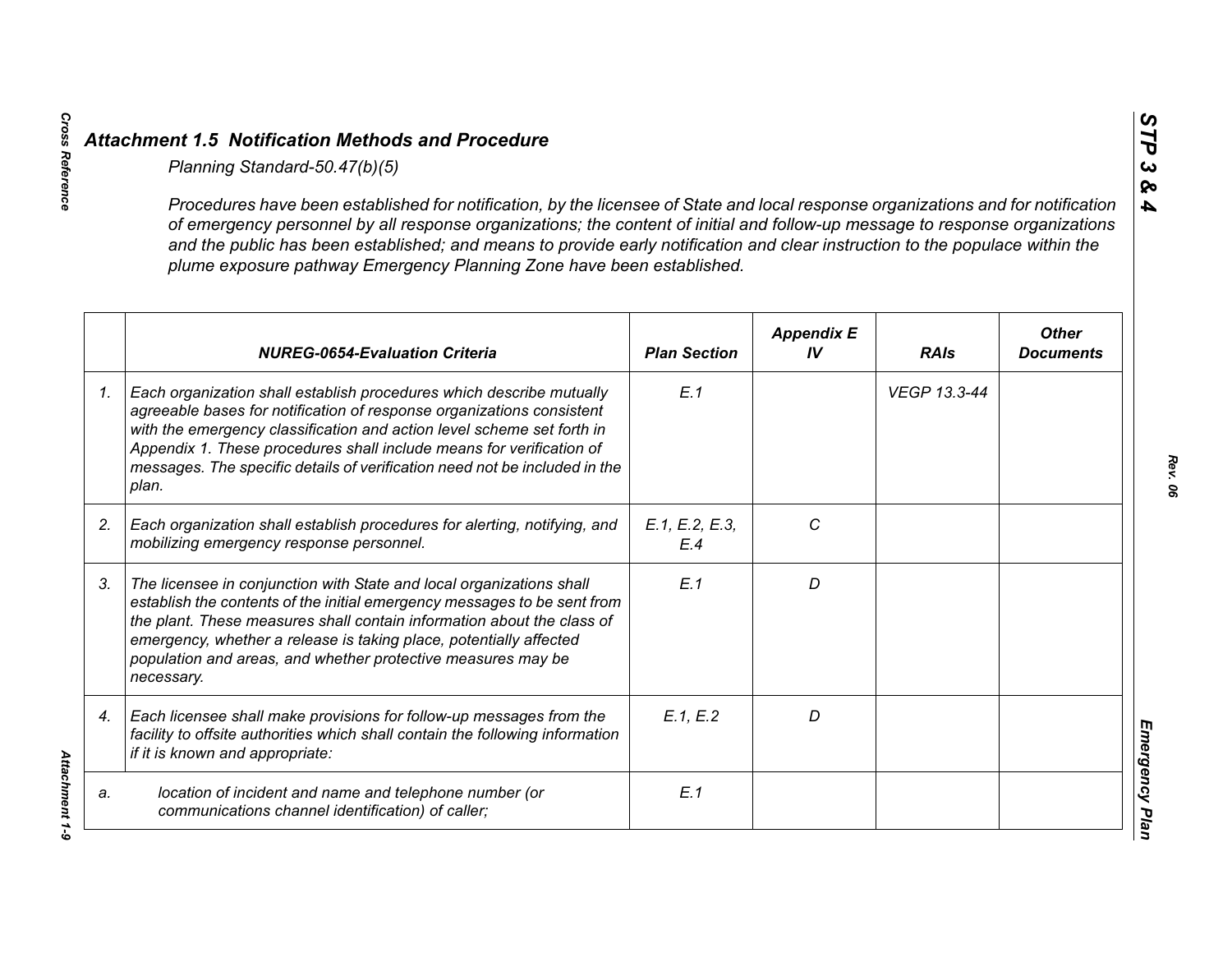|    | <b>NUREG-0654-Evaluation Criteria</b>                                                                                                                             | <b>Plan Section</b> | <b>Appendix E</b><br>IV | <b>RAIs</b> | <b>Other</b><br><b>Documents</b> |
|----|-------------------------------------------------------------------------------------------------------------------------------------------------------------------|---------------------|-------------------------|-------------|----------------------------------|
| b. | date/time of incident;                                                                                                                                            | E.1                 |                         |             |                                  |
| c. | class of emergency;                                                                                                                                               | E.1                 |                         |             |                                  |
| d  | type of actual or projected release (airborne, waterborne, surface<br>spill), and estimated duration/impact times;                                                | E.1                 |                         |             |                                  |
| e. | estimate of quantity of radioactive material released or being<br>released and the points and heights of releases;                                                | E.1                 |                         |             |                                  |
| f. | chemical and physical form of released material, including estimates<br>of the relative quantities and concentration of noble gases, iodines<br>and particulates; | E.1                 |                         |             |                                  |
| g. | meteorological conditions at appropriate levels (wind speed,<br>direction (to and from), indicator of stability, precipitation, if any);                          | E.1                 |                         |             |                                  |
| h. | actual or projected dose rates at site boundary; projected integrated<br>dose at site boundary;                                                                   | E.1                 |                         |             |                                  |
| İ. | projected dose rates and integrated dose at the projected peak and<br>at 2, 5 and 10 miles, including section(s) affected;                                        | E.1                 |                         |             |                                  |
| j. | estimate of any surface radioactive contamination inplant, onsite or<br>offsite;                                                                                  | E.1, E.2            |                         |             |                                  |
| k. | licensee emergency response actions underway;                                                                                                                     | E.1                 |                         |             |                                  |
| I. | recommended emergency actions, including protective measures;                                                                                                     | E.1                 |                         |             |                                  |
| m. | request for any needed onsite support by offsite organizations; and                                                                                               | E.1                 |                         |             |                                  |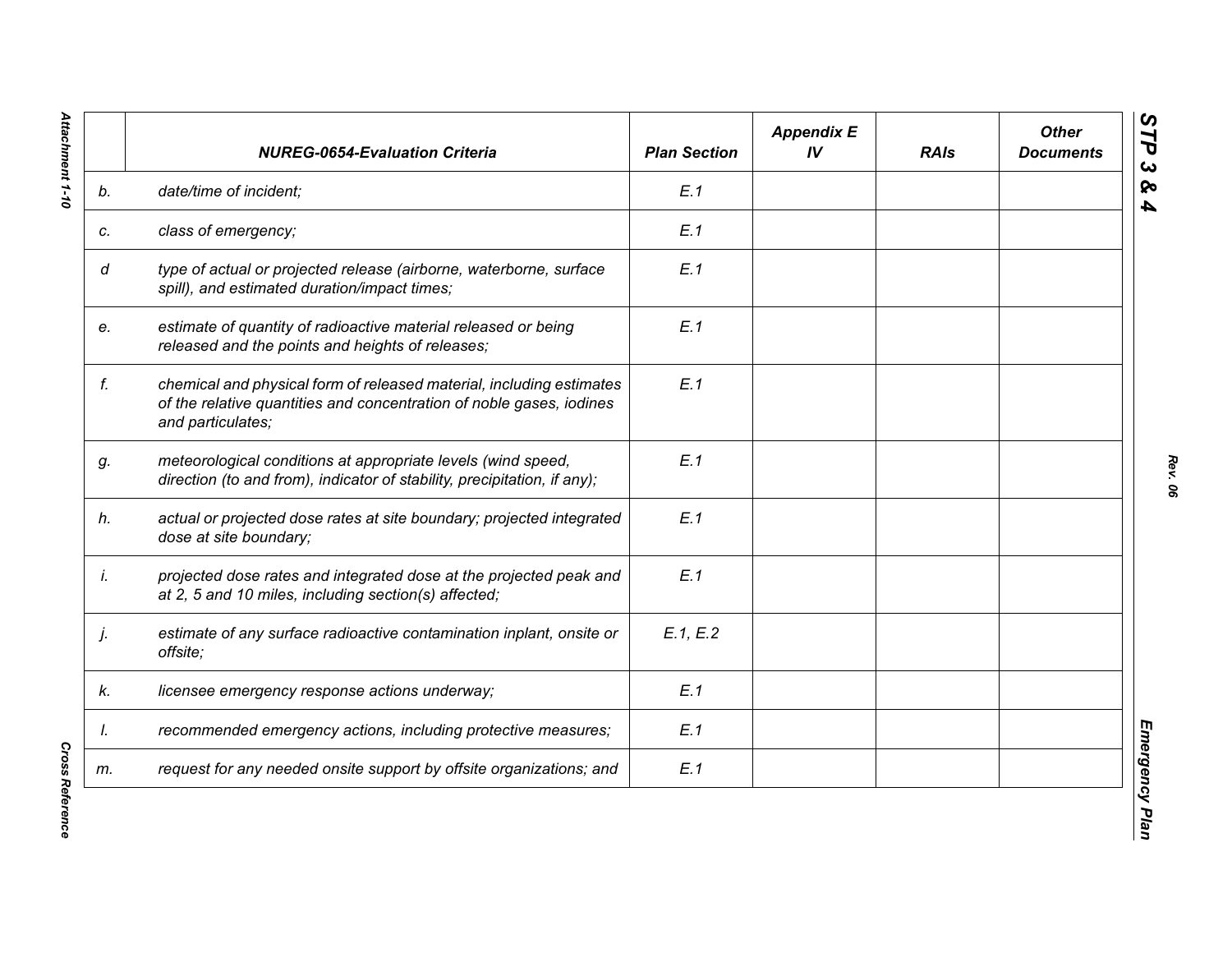|    | <b>NUREG-0654-Evaluation Criteria</b>                                                                                                                                                                                                                                                                                                                                                                                                                                                                                                                                                                  | <b>Plan Section</b>   | <b>Appendix E</b><br>IV | <b>RAIs</b> | <b>Other</b><br><b>Documents</b> |
|----|--------------------------------------------------------------------------------------------------------------------------------------------------------------------------------------------------------------------------------------------------------------------------------------------------------------------------------------------------------------------------------------------------------------------------------------------------------------------------------------------------------------------------------------------------------------------------------------------------------|-----------------------|-------------------------|-------------|----------------------------------|
| n. | prognosis for worsening or termination of event based on plant<br>information.                                                                                                                                                                                                                                                                                                                                                                                                                                                                                                                         | E.1                   |                         |             |                                  |
| 5. | State and local government organizations shall establish a system for<br>disseminating to the public appropriate information contained in initial<br>and follow-up messages received from the licensee including the<br>appropriate notification to appropriate broadcast media, e.g., the<br>Emergency Alert System (EAS).                                                                                                                                                                                                                                                                            | E.3, E.4              | D.1                     |             |                                  |
| 6. | Each organization shall establish administrative and physical means,<br>and the time required for notifying and providing prompt instructions to<br>the public within the plume exposure pathway Emergency Planning<br>Zone. (See Appendix 3). It shall be the licensee's responsibility to<br>demonstrate that such means exist, regardless of who implements this<br>requirement. It shall be the responsibility of the State and local<br>governments to activate such a system.                                                                                                                    | E.1, E.2, E.3,<br>E.4 | D.1                     |             |                                  |
| 7. | Each organization shall provide written messages intended for the<br>public, consistent with the licensee's classification scheme. In particular,<br>draft messages to the public giving instructions with regard to specific<br>protective actions to be taken by occupants of affected areas shall be<br>prepared and included as part of the State and local plans. The role of<br>the licensee is to provide supporting information for the messages. For<br>ad hoc respiratory protection see Respiratory Protective Devices<br>Manual American Industrial Hygiene Association, 1963 pp. 123-126. | E.1, E.4              | D.1                     |             |                                  |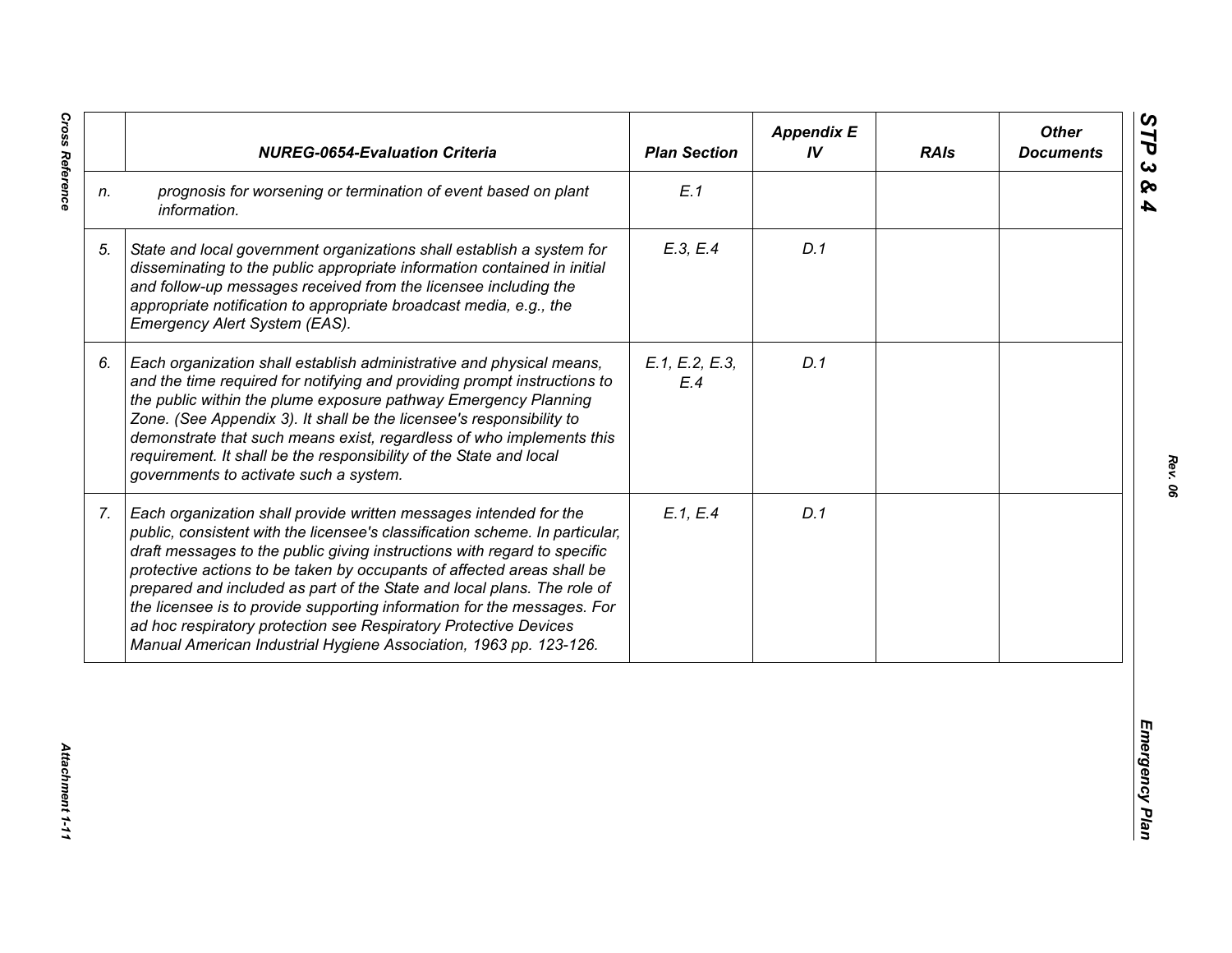|    | Provisions exist for prompt communications among principal response organizations to emergency personnel and to the public.                                                                                                                                                                                                                                                                  |                     |                         |             |                                  |
|----|----------------------------------------------------------------------------------------------------------------------------------------------------------------------------------------------------------------------------------------------------------------------------------------------------------------------------------------------------------------------------------------------|---------------------|-------------------------|-------------|----------------------------------|
|    | <b>NUREG-0654-Evaluation Criteria</b>                                                                                                                                                                                                                                                                                                                                                        | <b>Plan Section</b> | <b>Appendix E</b><br>IV | <b>RAIs</b> | <b>Other</b><br><b>Documents</b> |
| 1. | The communication plans for emergencies shall include organizational<br>titles and alternates for both ends of the communication links. Each<br>organization shall establish reliable primary and backup means of<br>communication for licensees, local, and State response organizations.<br>Such systems should be selected to be compatible with one another.<br>Each plan shall include: |                     |                         |             |                                  |
| a. | provision for 24-hour per day notification to and activation of the<br>State/local emergency response network; and at a minimum, a<br>telephone link and alternate, including 24-hour per day manning of<br>communications links that initiate emergency response actions.                                                                                                                   | E.1, E.3            | D.3                     |             |                                  |
|    | provision for communication with contiguous State/local<br>governments within the Emergency Planning Zones;                                                                                                                                                                                                                                                                                  | E.1                 |                         |             |                                  |
|    | provision for communications as needed with Federal emergency<br>response organizations;                                                                                                                                                                                                                                                                                                     | E.1, E.2, E.3       |                         |             | 10 CFR 73.71                     |
|    | provision for communications between the nuclear facility and the<br>licensee's near-site Emergency Operations Facility, State and local<br>emergency operations centers, and radiological monitoring teams;                                                                                                                                                                                 | Addendum E-1        |                         |             | BL 80-15                         |
|    | provision for alerting or activating emergency personnel in each<br>response organization; and                                                                                                                                                                                                                                                                                               | E.2<br>Addendum E-1 | C                       |             | BL 05-02                         |

**Cross Reference** *Cross Reference* 

*Attachment 1-12*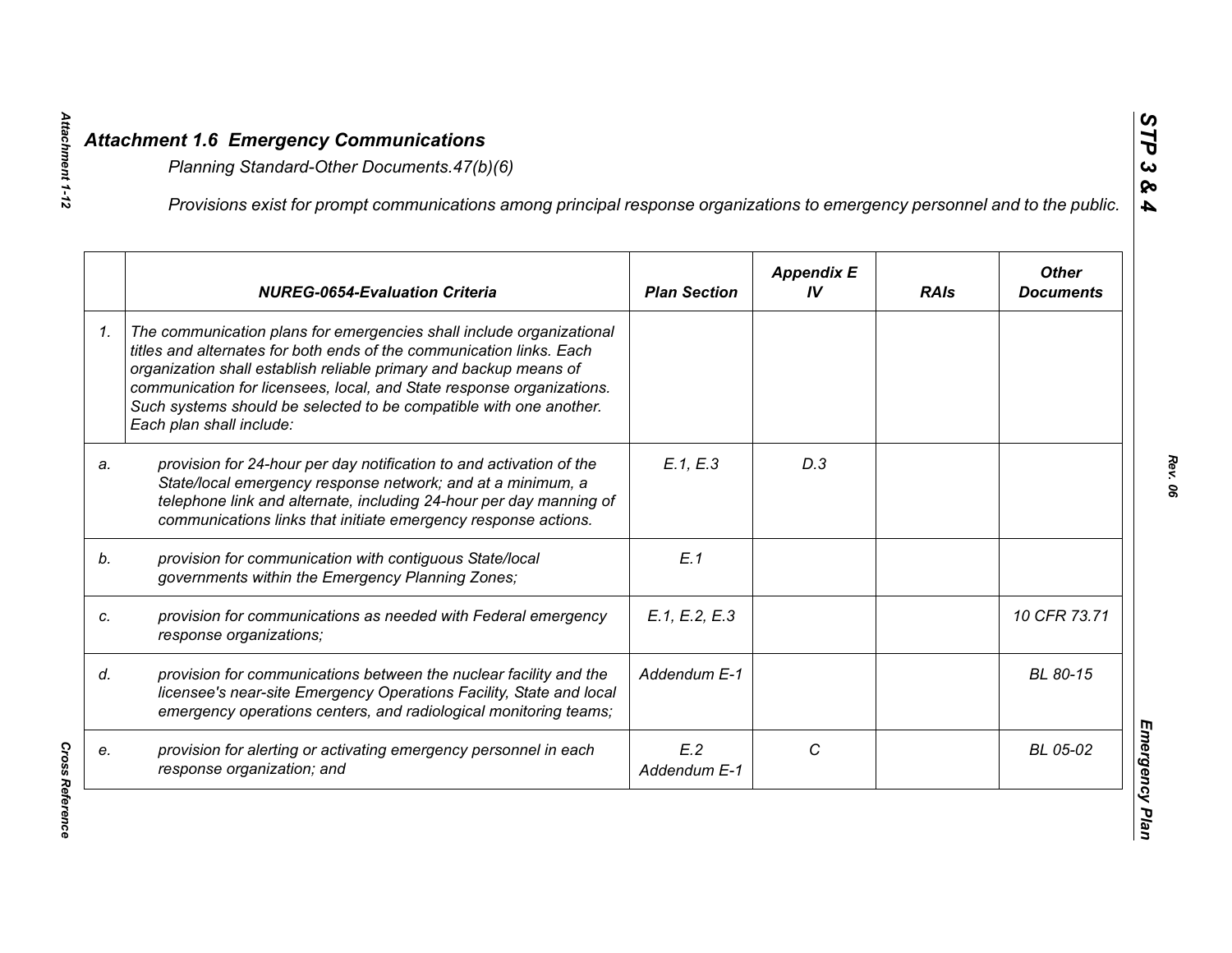| f.<br>provision for communication by the licensee with NRC headquarters<br>B.4.12, E.2<br>GGNS 13.3-28<br>BL 80-15<br>and NRC Regional Office Emergency Operations Centers and the<br>GL 91-14<br>licensee's near-site Emergency Operations Facility and radiological<br>50.72(a)(3)<br>monitoring team assembly area.<br>50.72(a)(4)<br>50.72(c)(3)<br>E.2<br>E.7<br>2.<br>Each organization shall ensure that a coordinated communication link<br>for fixed and mobile medical support facilities exists.<br>IN 85-44<br>3.<br>Each organization shall conduct periodic testing of the entire emergency<br>Addendum E-1,<br>VEGP 13.3-41<br>communications system (see evaluation criteria H.10, N.2.a and<br>$N-1, E.3$<br>Appendix 3). | <b>NUREG-0654-Evaluation Criteria</b> | <b>Plan Section</b> | <b>Appendix E</b><br>IV | <b>RAIs</b> | <b>Other</b><br><b>Documents</b> |
|--------------------------------------------------------------------------------------------------------------------------------------------------------------------------------------------------------------------------------------------------------------------------------------------------------------------------------------------------------------------------------------------------------------------------------------------------------------------------------------------------------------------------------------------------------------------------------------------------------------------------------------------------------------------------------------------------------------------------------------------|---------------------------------------|---------------------|-------------------------|-------------|----------------------------------|
|                                                                                                                                                                                                                                                                                                                                                                                                                                                                                                                                                                                                                                                                                                                                            |                                       |                     |                         |             |                                  |
|                                                                                                                                                                                                                                                                                                                                                                                                                                                                                                                                                                                                                                                                                                                                            |                                       |                     |                         |             |                                  |
|                                                                                                                                                                                                                                                                                                                                                                                                                                                                                                                                                                                                                                                                                                                                            |                                       | E.3                 |                         |             |                                  |
|                                                                                                                                                                                                                                                                                                                                                                                                                                                                                                                                                                                                                                                                                                                                            |                                       |                     |                         |             |                                  |
|                                                                                                                                                                                                                                                                                                                                                                                                                                                                                                                                                                                                                                                                                                                                            |                                       |                     |                         |             |                                  |
|                                                                                                                                                                                                                                                                                                                                                                                                                                                                                                                                                                                                                                                                                                                                            |                                       |                     |                         |             |                                  |
|                                                                                                                                                                                                                                                                                                                                                                                                                                                                                                                                                                                                                                                                                                                                            |                                       |                     |                         |             |                                  |
|                                                                                                                                                                                                                                                                                                                                                                                                                                                                                                                                                                                                                                                                                                                                            |                                       |                     |                         |             |                                  |
|                                                                                                                                                                                                                                                                                                                                                                                                                                                                                                                                                                                                                                                                                                                                            |                                       |                     |                         |             |                                  |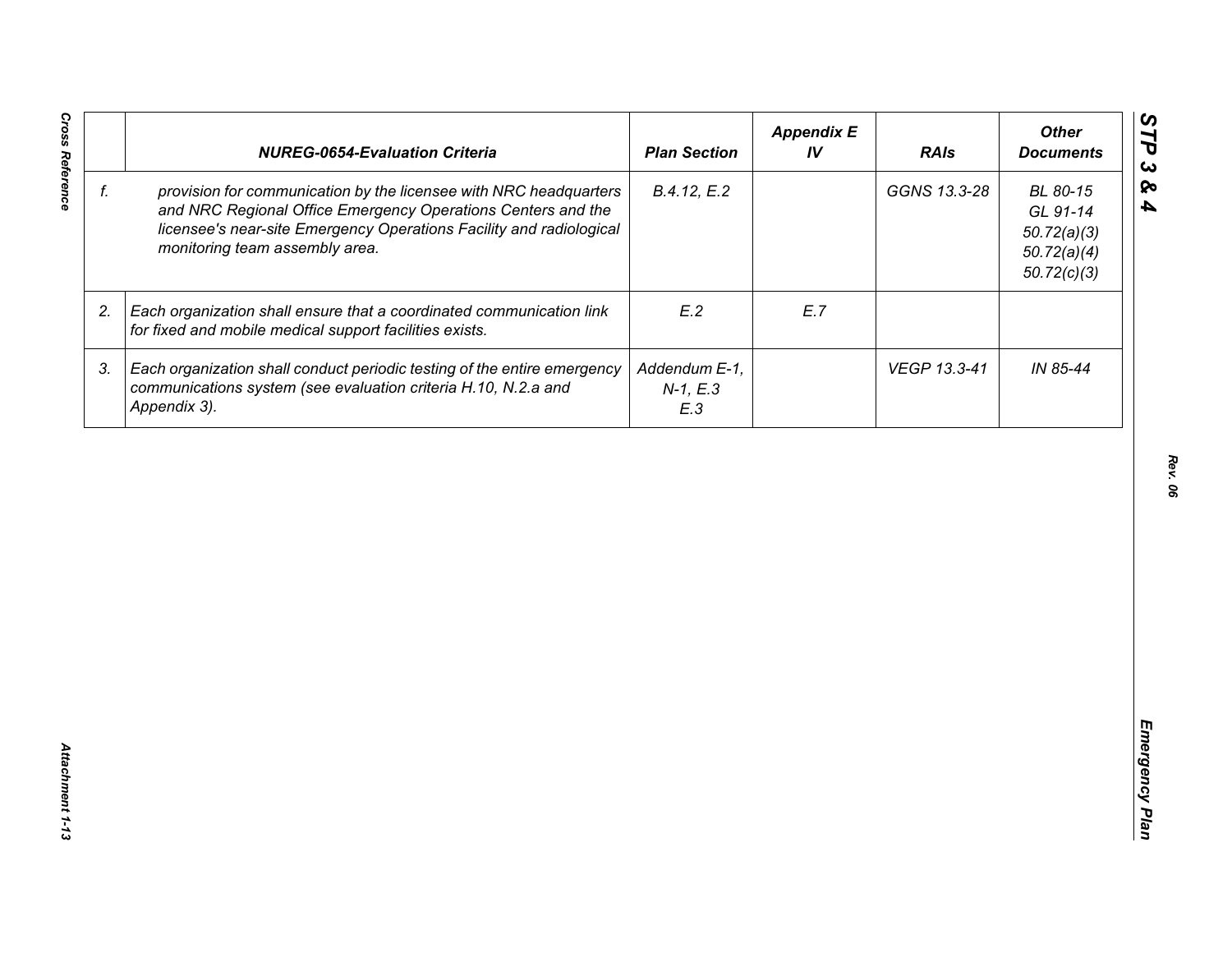|    | <b>NUREG-0654-Evaluation Criteria</b>                                                                                                                                                                                                                                                   | <b>Plan Section</b> | <b>Appendix E</b><br>IV | <b>RAIs</b> | <b>Other</b><br><b>Documents</b> |
|----|-----------------------------------------------------------------------------------------------------------------------------------------------------------------------------------------------------------------------------------------------------------------------------------------|---------------------|-------------------------|-------------|----------------------------------|
| 1. | Each organization shall provide a coordinated periodic (at least<br>annually) dissemination of information to the public regarding how they<br>will be notified and what their actions should be in an emergency. This<br>information shall include, but not necessarily be limited to: |                     |                         |             |                                  |
| a. | educational information on radiation;                                                                                                                                                                                                                                                   | K.1                 | D.2                     |             |                                  |
| b. | contact for additional information;                                                                                                                                                                                                                                                     | K.1                 | D.2                     |             |                                  |
|    | protective measures, e.g, evacuation routes and relocation<br>centers, sheltering, respiratory protection, radioprotective drugs;<br>and                                                                                                                                                | K.1                 | D.2                     |             |                                  |
| d. | special needs of the handicapped.                                                                                                                                                                                                                                                       | K.1                 |                         |             |                                  |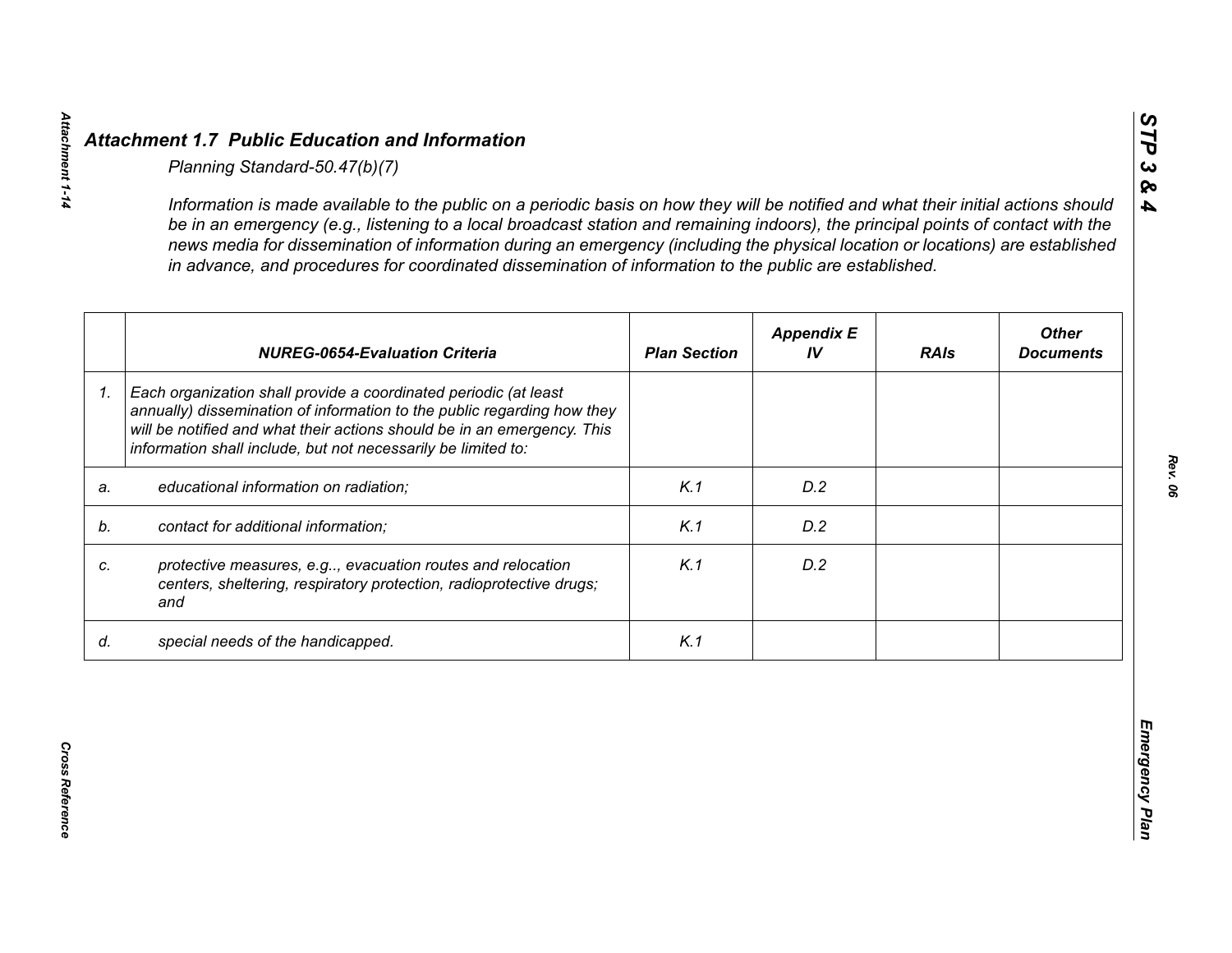|     | <b>NUREG-0654-Evaluation Criteria</b>                                                                                                                                                                                                                                                                                                                                                                                                                                                                                                                                                                                                                                                                                                                                                                                                                                                                                                          | <b>Plan Section</b>          | <b>Appendix E</b><br>IV | <b>RAIs</b>                                        | <b>Other</b><br><b>Documents</b>                |
|-----|------------------------------------------------------------------------------------------------------------------------------------------------------------------------------------------------------------------------------------------------------------------------------------------------------------------------------------------------------------------------------------------------------------------------------------------------------------------------------------------------------------------------------------------------------------------------------------------------------------------------------------------------------------------------------------------------------------------------------------------------------------------------------------------------------------------------------------------------------------------------------------------------------------------------------------------------|------------------------------|-------------------------|----------------------------------------------------|-------------------------------------------------|
| 2.  | The public information program shall provide the permanent and<br>transient adult population within the plume exposure EPZ an adequate<br>opportunity to become aware of the information annually. The programs<br>should include provision for written material that is likely to be available<br>in a residence during an emergency. Updated information shall be<br>disseminated at least annually. Signs or other measures (e.g., decals,<br>posted notices or other means, placed in hotels, motels, gasoline<br>stations and phone booths) shall also be used to disseminate to any<br>transient population within the plume exposure pathway EPZ<br>appropriate information that would be helpful if an emergency or<br>accident occurs. Such notices should refer the transient to the telephone<br>directory or other source of local emergency information and guide the<br>visitor to appropriate radio and television frequencies. | K.1, K.1.3, K.2,<br>K.3, K.4 | D.2                     | <b>VEGP 13.3-4</b><br>GGNS 13.3-31<br>GGNS 13.3-32 | <b>Public</b><br>Information<br><b>Brochure</b> |
| 3а. | Each principal organization shall designate the points of contact and<br>physical location for use by news media during an emergency.                                                                                                                                                                                                                                                                                                                                                                                                                                                                                                                                                                                                                                                                                                                                                                                                          | K.5, K.9, G.6                |                         |                                                    |                                                 |
| b.  | Each licensee shall provide space which may be used for a limited<br>number of the news media at the near site Emergency Operations<br>Facility.                                                                                                                                                                                                                                                                                                                                                                                                                                                                                                                                                                                                                                                                                                                                                                                               | G.6                          |                         |                                                    |                                                 |
| 4a. | Each principal organization shall designate a spokesperson who should<br>have access to all necessary information.                                                                                                                                                                                                                                                                                                                                                                                                                                                                                                                                                                                                                                                                                                                                                                                                                             | K.5.5                        |                         |                                                    |                                                 |
| b.  | Each organization shall establish arrangements for timely exchange of<br>information among designated spokesperson.                                                                                                                                                                                                                                                                                                                                                                                                                                                                                                                                                                                                                                                                                                                                                                                                                            | K.8                          |                         |                                                    |                                                 |
| C.  | Each organization shall establish coordinated arrangements for dealing<br>with rumors.                                                                                                                                                                                                                                                                                                                                                                                                                                                                                                                                                                                                                                                                                                                                                                                                                                                         | K.10                         |                         |                                                    |                                                 |
| 5.  | Each organization shall conduct coordinated programs at least annually<br>to acquaint news media with the emergency plans, information<br>concerning radiation, and points of contact for release of public<br>information in an emergency.                                                                                                                                                                                                                                                                                                                                                                                                                                                                                                                                                                                                                                                                                                    | K.4.1                        |                         | GGNS 13.3-33                                       |                                                 |

**Cross Reference** *Cross Reference Attachment 1-15*

Attachment 1-15

*Rev. 06*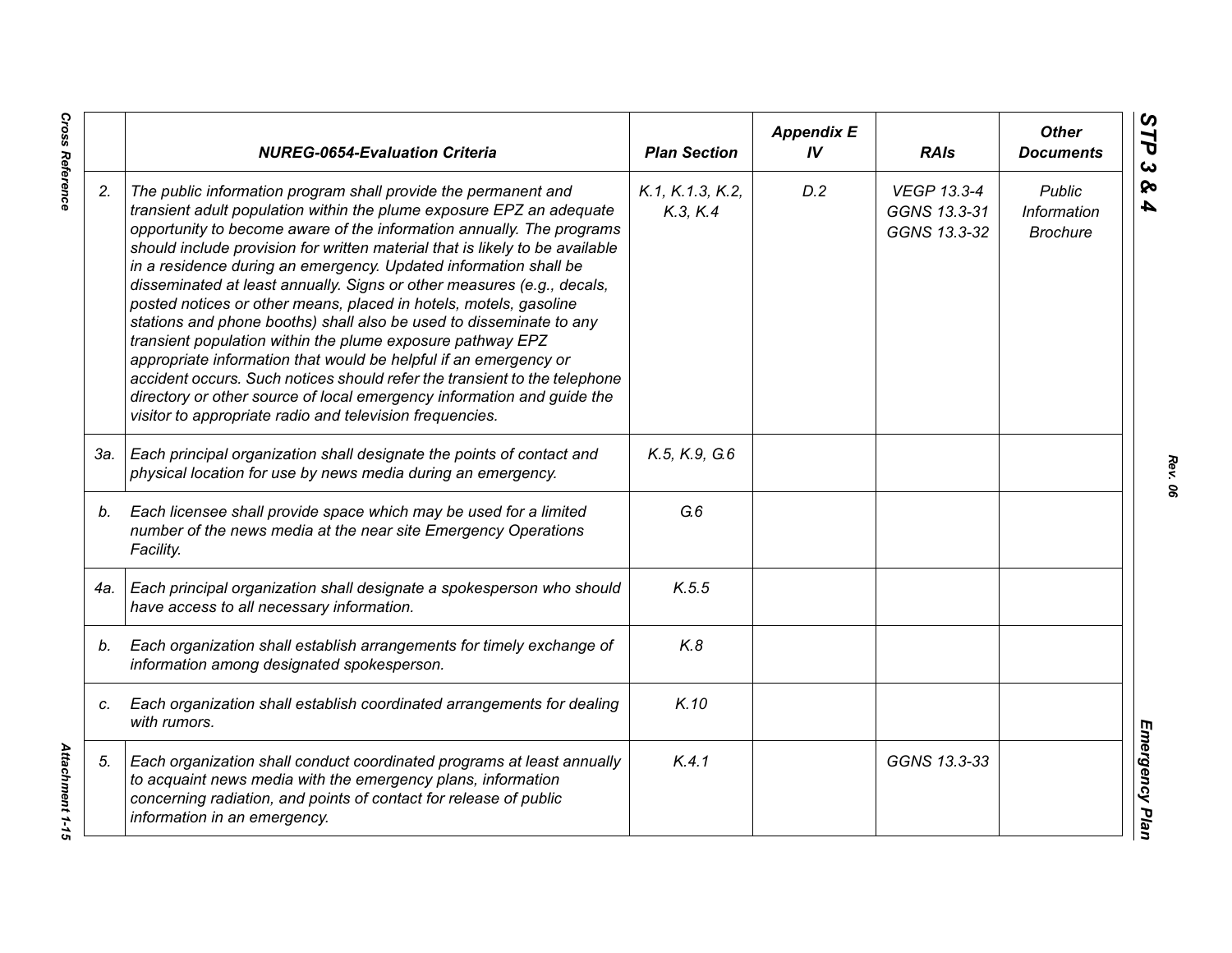|    | Adequate emergency facilities and equipment to support the emergency response are provided and maintained.                                                                                                                                                                                                                                                                |                            |                         |              |                                  |
|----|---------------------------------------------------------------------------------------------------------------------------------------------------------------------------------------------------------------------------------------------------------------------------------------------------------------------------------------------------------------------------|----------------------------|-------------------------|--------------|----------------------------------|
|    | <b>NUREG-0654-Evaluation Criteria</b>                                                                                                                                                                                                                                                                                                                                     | <b>Plan Section</b>        | <b>Appendix E</b><br>IV | <b>RAIs</b>  | <b>Other</b><br><b>Documents</b> |
| 1. | Each licensee shall establish a Technical Support Center and an onsite<br>operations support center (assembly area) in accordance with NUREG-<br>0696, Revision 1.                                                                                                                                                                                                        | G.2, G.3                   | E.8                     |              | GL 82-33                         |
| 2. | Each licensee shall establish an Emergency Operations Facility from<br>which evaluation and coordination of all licensee activities related to an<br>emergency is to be carried out and from which the licensee shall provide<br>information to Federal, State and local authorities responding to<br>radiological emergencies in accordance with NUREG-0696, Revision 1. | G.4                        | E.8                     |              | GL 82-33                         |
| 3. | Each organization shall establish an emergency operations center for<br>use in directing and controlling response functions.                                                                                                                                                                                                                                              | State Plan<br>County Plan  |                         |              |                                  |
| 4. | Each organization shall provide for timely activation and staffing of the<br>facilities and centers described in the plan.                                                                                                                                                                                                                                                | C.4, E.2                   |                         |              |                                  |
| 5. | Each licensee shall identify and establish onsite monitoring systems that<br>are to be used to initiate emergency measures in accordance with<br>Appendix 1, as well as those to be used for conducting assessment. The<br>equipment shall include:                                                                                                                       |                            |                         | VEGP 13.3-45 |                                  |
| a. | geophysical phenomena monitors, (e.g., meteorological, hydrologic,<br>seismic);                                                                                                                                                                                                                                                                                           | H.1.2, H.1.6,<br>Table H-1 |                         |              |                                  |
| b. | radiological monitors, (e.g., process, area, emergency, effluent,<br>wound and portable monitors and sampling equipment);                                                                                                                                                                                                                                                 | H.1.4, H.1.5,<br>Table H-1 | E.2                     |              |                                  |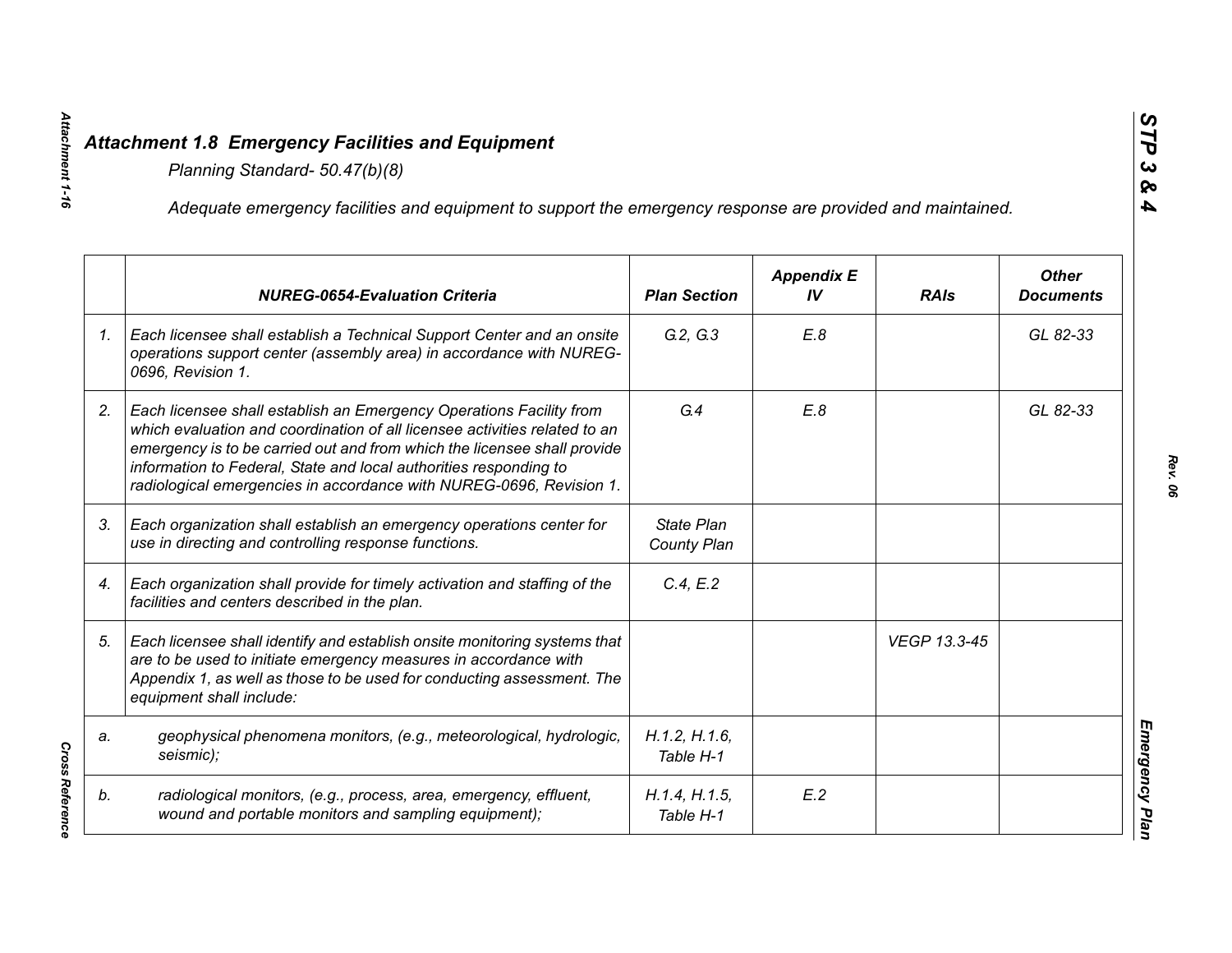|    | <b>NUREG-0654-Evaluation Criteria</b>                                                                                                                                                                                                                                                                                                                               | <b>Plan Section</b>                                         | <b>Appendix E</b><br>IV | <b>RAIs</b> | <b>Other</b><br><b>Documents</b> |
|----|---------------------------------------------------------------------------------------------------------------------------------------------------------------------------------------------------------------------------------------------------------------------------------------------------------------------------------------------------------------------|-------------------------------------------------------------|-------------------------|-------------|----------------------------------|
| C. | process monitors, (e.g., reactor coolant system pressure and<br>temperature, containment pressure and temperature, liquid levels,<br>flow rates, status or lineup of equipment components), and                                                                                                                                                                     | H.1.3, Table G-3                                            |                         |             |                                  |
| d. | fire and combustion products detectors.                                                                                                                                                                                                                                                                                                                             | H.1.1. Table H-1                                            |                         |             |                                  |
| 6. | Each licensee shall make provision to acquire data from or for<br>emergency access to offsite monitoring and analysis equipment<br>including:                                                                                                                                                                                                                       |                                                             |                         |             |                                  |
| a. | geophysical phenomena monitors, (e.g., meteorological, hydrologic,<br>seismic);                                                                                                                                                                                                                                                                                     | Table H-1                                                   |                         |             |                                  |
| b. | radiological monitors including ratemeters and sampling devices.<br>Dosimetry shall be provided and shall meet, as a minimum, the NRC<br>Radiological Assessment Branch Technical Position for the<br>Environment Radiological Monitoring Program; and                                                                                                              | H.1.4, H.1.5,<br>H.1.7, H.1.8,<br>H.1.9, J.10,<br>Table G-3 | E.2                     |             |                                  |
| C. | laboratory facilities, fixed or mobile.                                                                                                                                                                                                                                                                                                                             | G.9                                                         |                         |             |                                  |
| 7. | Each organization, where appropriate, shall provide for offsite<br>radiological monitoring equipment in the vicinity of the nuclear facility.                                                                                                                                                                                                                       | G.9, Table H-1                                              | E.2                     |             |                                  |
| 8. | Each licensee shall provide meteorological instrumentation and<br>procedures which satisfy the criteria in Appendix 2, and provisions to<br>obtain representative current meteorological information from other<br>sources.                                                                                                                                         | H.1.6                                                       |                         |             |                                  |
| 9. | Each licensee shall provide for an onsite operations support center<br>(assembly area) which shall have adequate capacity, and supplies,<br>including, for example, respiratory protection, protective clothing,<br>portable lighting, portable radiation monitoring equipment, cameras and<br>communications equipment for personnel present in the assembly area. | G.2                                                         | E.1                     |             | GL 82-33                         |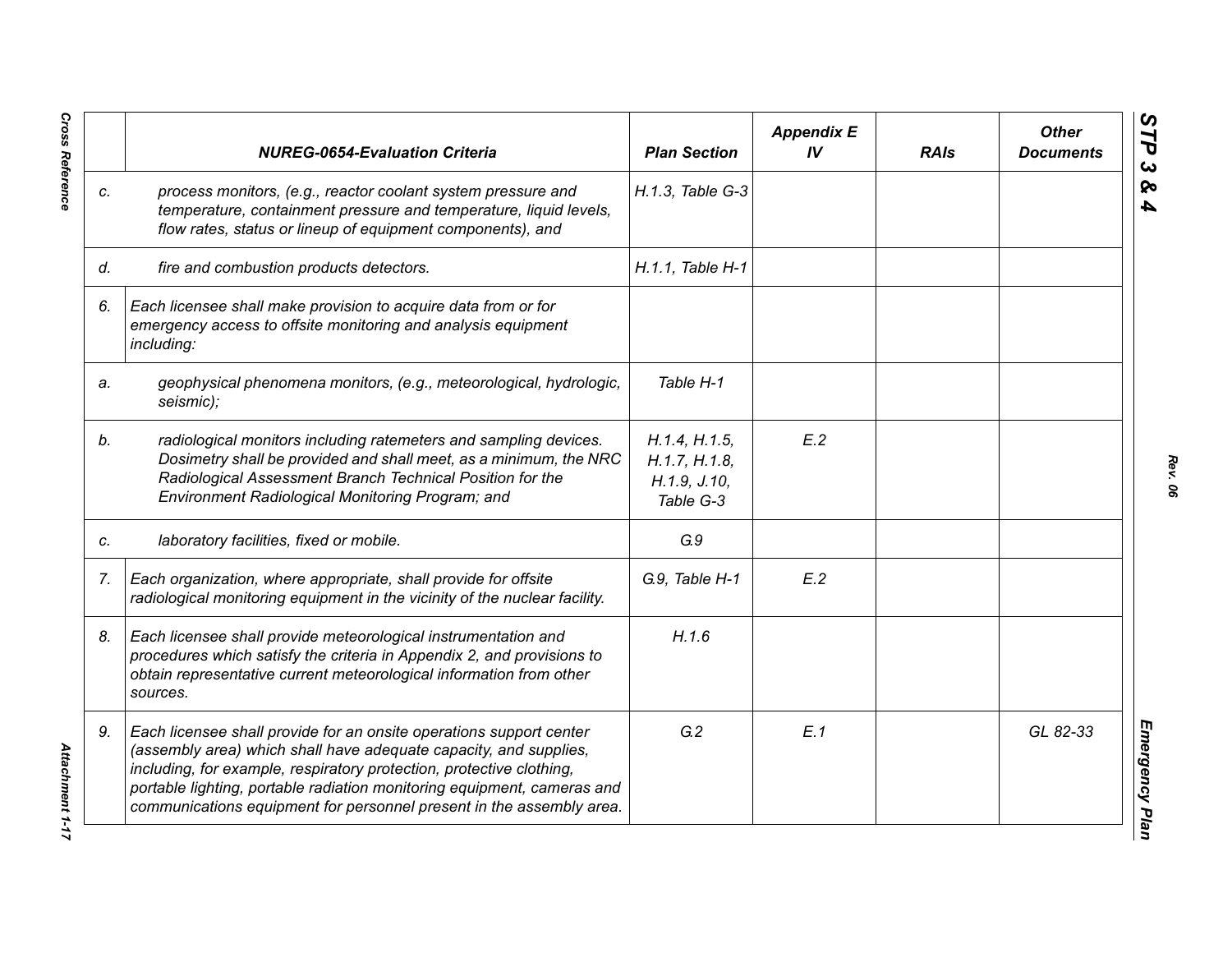|     | <b>NUREG-0654-Evaluation Criteria</b>                                                                                                                                                                                                                                                                                                                                                                                                   | <b>Plan Section</b> | <b>Appendix E</b><br>IV | <b>RAIs</b> | <b>Other</b><br><b>Documents</b> |
|-----|-----------------------------------------------------------------------------------------------------------------------------------------------------------------------------------------------------------------------------------------------------------------------------------------------------------------------------------------------------------------------------------------------------------------------------------------|---------------------|-------------------------|-------------|----------------------------------|
| 10. | Each organization shall make provisions to inspect, inventory and<br>operationally check emergency equipment/instruments at least once<br>each calendar quarter and after each use. There shall be sufficient<br>reserves of instruments/equipment to replace those which are removed<br>from emergency kits for calibration or repair. Calibration of equipment<br>shall be at intervals recommended by the supplier of the equipment. | Table G-1           |                         |             |                                  |
| 11. | Each plan shall, in an appendix include identification of emergency kits<br>by general category (protective equipment, communications equipment,<br>radiological monitoring equipment and emergency supplies).                                                                                                                                                                                                                          | Table G-1           | E.1                     |             |                                  |
| 12. | Each organization shall establish a central point (preferably associated<br>with the licensee's near-site Emergency Operations Facility), for the<br>receipt and analysis of all field monitoring data and coordination of<br>sample media.                                                                                                                                                                                             | H.2                 | E.2                     |             |                                  |
|     |                                                                                                                                                                                                                                                                                                                                                                                                                                         |                     |                         |             |                                  |
|     |                                                                                                                                                                                                                                                                                                                                                                                                                                         |                     |                         |             |                                  |
|     |                                                                                                                                                                                                                                                                                                                                                                                                                                         |                     |                         |             |                                  |
|     |                                                                                                                                                                                                                                                                                                                                                                                                                                         |                     |                         |             |                                  |
|     |                                                                                                                                                                                                                                                                                                                                                                                                                                         |                     |                         |             |                                  |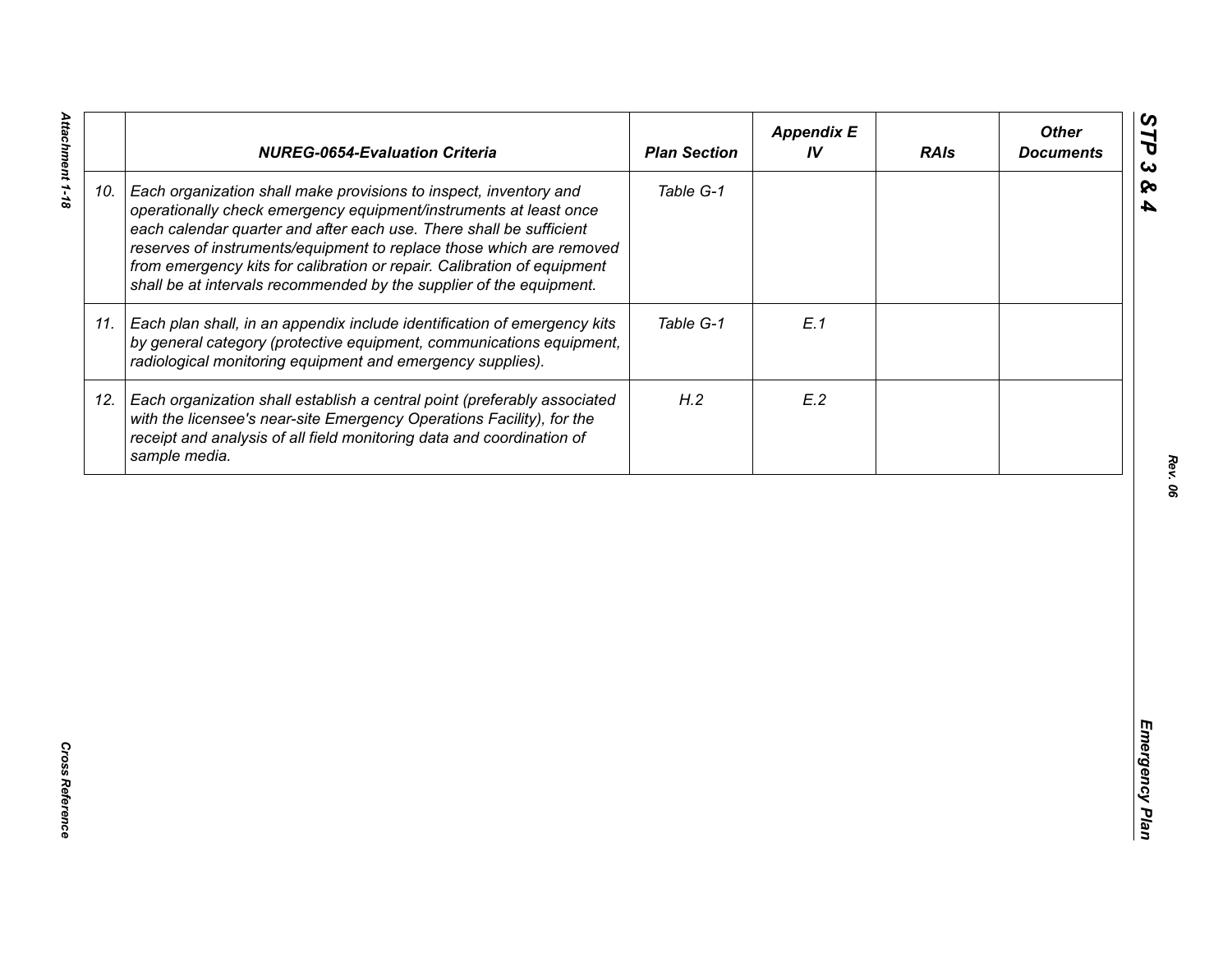|    | Adequate methods, systems and equipment for assessing and monitoring actual or potential offsite consequences of a<br>radiological emergency condition are in use.                                                                                                                                                                                                                                                                                                                                                                                |                                                         |                         |             |                                  |
|----|---------------------------------------------------------------------------------------------------------------------------------------------------------------------------------------------------------------------------------------------------------------------------------------------------------------------------------------------------------------------------------------------------------------------------------------------------------------------------------------------------------------------------------------------------|---------------------------------------------------------|-------------------------|-------------|----------------------------------|
|    | <b>NUREG-0654-Evaluation Criteria</b>                                                                                                                                                                                                                                                                                                                                                                                                                                                                                                             | <b>Plan Section</b>                                     | <b>Appendix E</b><br>IV | <b>RAIs</b> | <b>Other</b><br><b>Documents</b> |
| 1. | Each licensee shall identify plant system and effluent parameter values<br>characteristic of a spectrum of off-normal conditions and accidents, and<br>shall identify the plant parameter values or other information which<br>correspond to the example initiating conditions of Appendix 1. Such<br>parameter values and the corresponding emergency class shall be<br>included in the appropriate facility emergency procedures. Facility<br>emergency procedures shall specify the kinds of instruments being used<br>and their capabilities. | Table D-1,<br>Table D-2<br>(Generalized<br>Description) |                         |             |                                  |
| 2. | Onsite capability and resources to provide initial values and continuing<br>assessment throughout the course of an accident shall include post-<br>accident sampling capability, radiation and effluent monitors, in-plant<br>iodine instrumentation, and containment radiation monitoring in<br>accordance with NUREG-0578, as elaborated in the NRC letter to all<br>power reactor licensees dated October 30, 1979.                                                                                                                            | H.1, J.10,<br>Table H-1                                 | E.2                     |             |                                  |
| 3. | Each licensee shall establish methods and techniques to be used for<br>determining:                                                                                                                                                                                                                                                                                                                                                                                                                                                               |                                                         |                         |             |                                  |
| a. | the source term of releases of radioactive material within plant<br>systems. An example is the relationship between the containment<br>radiation monitor(s) reading(s) and radioactive material available for<br>release from containment.                                                                                                                                                                                                                                                                                                        | J.10.1                                                  | E.2                     |             |                                  |

**Cross Reference**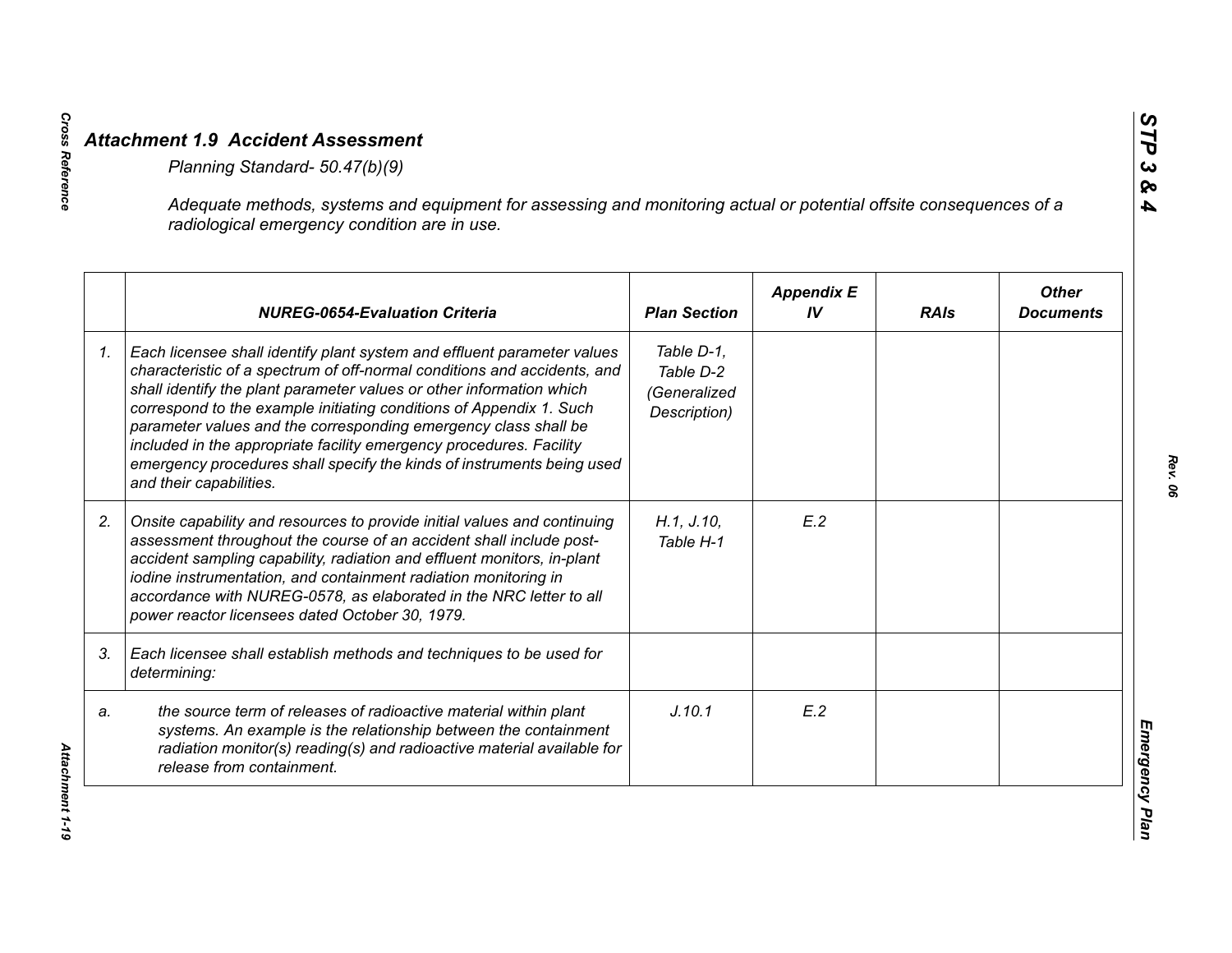|    | <b>NUREG-0654-Evaluation Criteria</b>                                                                                                                                                                                                                                                                                                                                                                                                                                                                                                                                                                                                       | <b>Plan Section</b> | <b>Appendix E</b><br>IV | <b>RAIs</b>  | <b>Other</b><br><b>Documents</b> |
|----|---------------------------------------------------------------------------------------------------------------------------------------------------------------------------------------------------------------------------------------------------------------------------------------------------------------------------------------------------------------------------------------------------------------------------------------------------------------------------------------------------------------------------------------------------------------------------------------------------------------------------------------------|---------------------|-------------------------|--------------|----------------------------------|
| b. | the magnitude of the release of radioactive materials based on<br>plant system parameters and effluent monitors.                                                                                                                                                                                                                                                                                                                                                                                                                                                                                                                            | J.10.1              |                         |              |                                  |
| 4. | Each licensee shall establish the relationship between effluent monitor<br>readings and onsite and offsite exposures and contamination for various<br>meteorological conditions.                                                                                                                                                                                                                                                                                                                                                                                                                                                            | J.10.1              |                         |              |                                  |
| 5. | Each licensee shall have the capability of acquiring and evaluating<br>meteorological information sufficient to meet the criteria of Appendix 2.<br>There shall be provisions for access to meteorological information by at<br>least the near site Emergency Operations Facility, the Technical Support<br>Center, the Control Room and an offsite NRC center. The licensee shall<br>make available to the State suitable meteorological data processing<br>interconnections which will permit independent analysis by the State, of<br>facility generated data in those States with the resources to effectively<br>use this information. | H.1.6               | E.1                     | VEGP 13.3-12 |                                  |
| 6. | Each licensee shall establish the methodology for determining the<br>release rate/projected doses if the instrumentation used for assessment<br>are offscale or inoperable.                                                                                                                                                                                                                                                                                                                                                                                                                                                                 | H.2                 |                         |              |                                  |
| 7. | Each organization shall describe the capability and resources for field<br>monitoring within the plume exposure Emergency Planning Zone which<br>are an intrinsic part of the concept of operations for the facility.                                                                                                                                                                                                                                                                                                                                                                                                                       | H.2                 |                         |              |                                  |
| 8. | Each organization, where appropriate, shall provide methods,<br>equipment and expertise to make rapid assessments of the actual or<br>potential magnitude and locations of any radiological hazards through<br>liquid or gaseous release pathways. This shall include activation,<br>notification means, field team composition, transportation,<br>communication, monitoring equipment and estimated deployment times.                                                                                                                                                                                                                     | H.2                 |                         |              |                                  |

Attachment 1-20 *Attachment 1-20*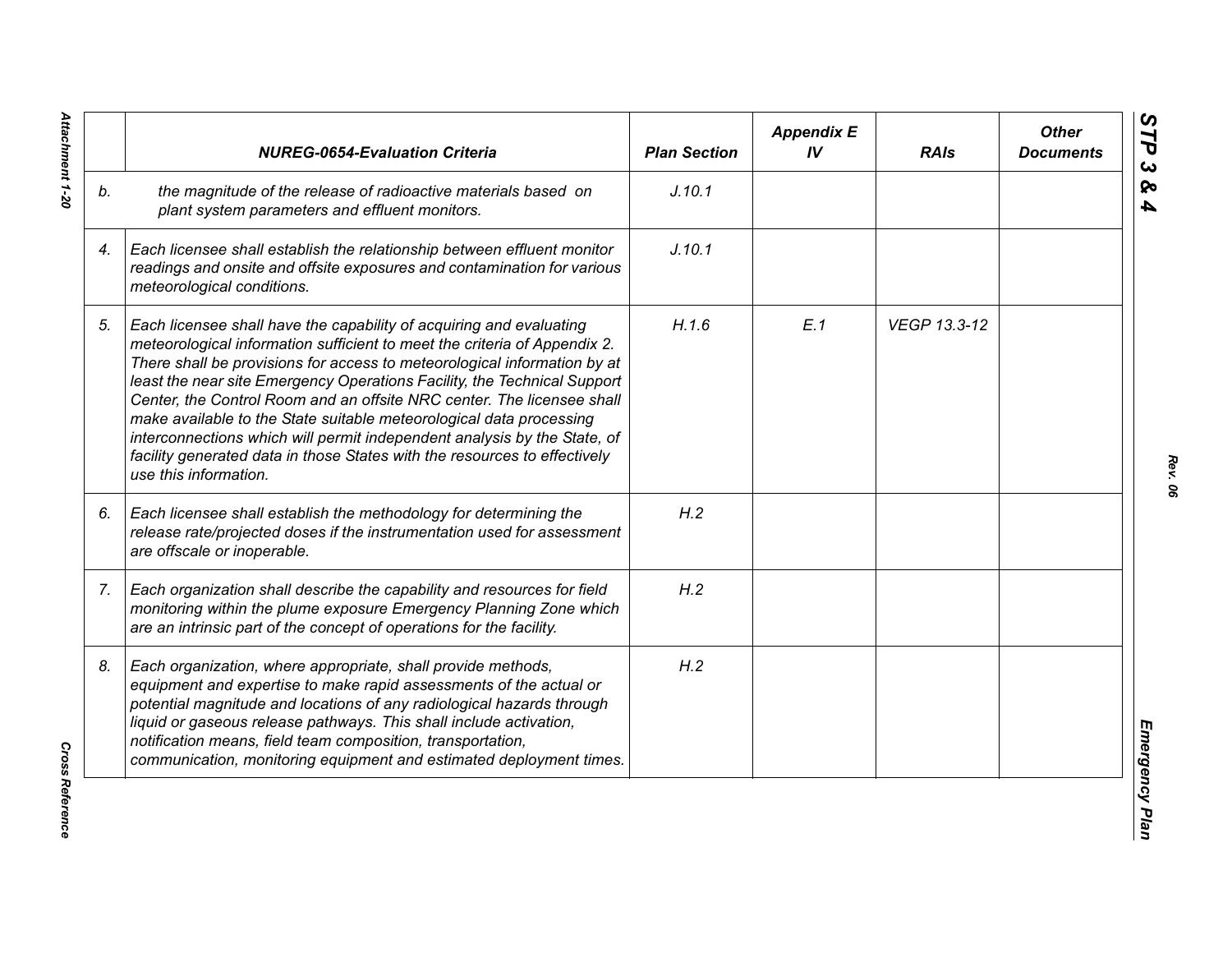| J.11<br>9.<br>Each organization shall have a capability to detect and measure<br>radioiodine concentrations in air in the plume exposure EPZ as low as<br>10-7 uCi/cc (microcuries per cubic centimeter) under field conditions.<br>Interference from the presence of noble gas and background radiation<br>shall not decrease the stated minimum detectable activity.<br>H.2<br>Each organization shall establish means for relating the various<br>10.<br>measured parameters (e.g., contamination levels, water and air activity<br>levels) to dose rates for key isotopes (i.e., those given in Table 3, page<br>18) and gross radioactivity measurements. Provision shall be made for<br>estimating integrated dose from the projected and actual dose rates and<br>for comparing these estimates with the protective action guides. The<br>detailed provisions shall be described in separate procedures. | H.2<br>11. Arrangements to locate and track the airborne radioactive plume shall<br>be made, using either or both Federal and State resources. | <b>NUREG-0654-Evaluation Criteria</b> | <b>Plan Section</b> | <b>Appendix E</b><br>IV | <b>RAIs</b> | <b>Other</b><br><b>Documents</b> |
|-----------------------------------------------------------------------------------------------------------------------------------------------------------------------------------------------------------------------------------------------------------------------------------------------------------------------------------------------------------------------------------------------------------------------------------------------------------------------------------------------------------------------------------------------------------------------------------------------------------------------------------------------------------------------------------------------------------------------------------------------------------------------------------------------------------------------------------------------------------------------------------------------------------------|------------------------------------------------------------------------------------------------------------------------------------------------|---------------------------------------|---------------------|-------------------------|-------------|----------------------------------|
|                                                                                                                                                                                                                                                                                                                                                                                                                                                                                                                                                                                                                                                                                                                                                                                                                                                                                                                 |                                                                                                                                                |                                       |                     |                         |             |                                  |
|                                                                                                                                                                                                                                                                                                                                                                                                                                                                                                                                                                                                                                                                                                                                                                                                                                                                                                                 |                                                                                                                                                |                                       |                     |                         |             |                                  |
|                                                                                                                                                                                                                                                                                                                                                                                                                                                                                                                                                                                                                                                                                                                                                                                                                                                                                                                 |                                                                                                                                                |                                       |                     |                         |             |                                  |
|                                                                                                                                                                                                                                                                                                                                                                                                                                                                                                                                                                                                                                                                                                                                                                                                                                                                                                                 |                                                                                                                                                |                                       |                     |                         |             |                                  |

**Cross Reference**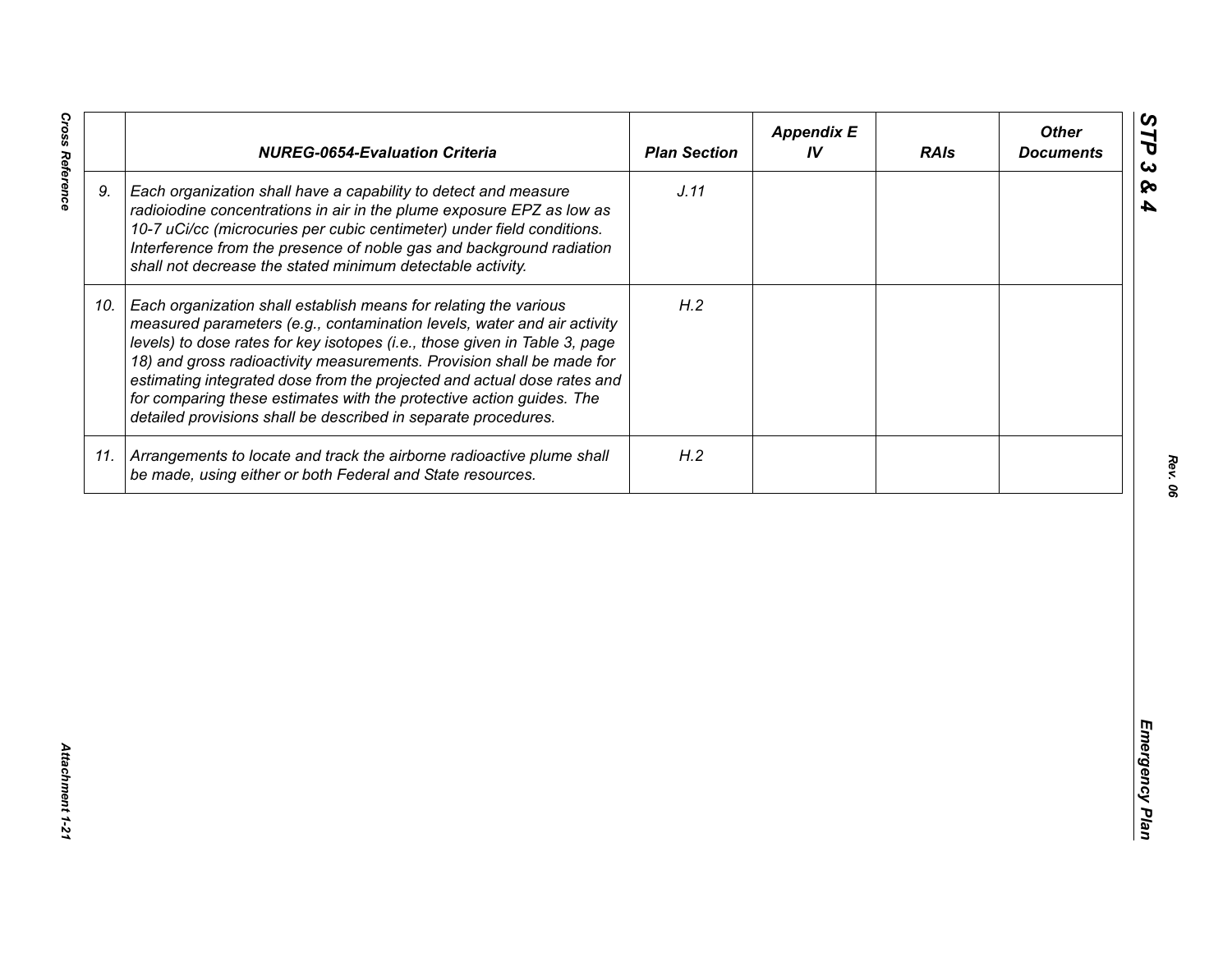|                | A range of protective actions have been developed for the plume exposure pathway EPZ for emergency workers and the public.<br>Guidelines for the choice of protective actions during an emergency, consistent with Federal guidance, are developed and in<br>place, and protective actions for the ingestion exposure pathway EPZ appropriate to the locale have been developed. |                     |                         |                              |                                  |
|----------------|----------------------------------------------------------------------------------------------------------------------------------------------------------------------------------------------------------------------------------------------------------------------------------------------------------------------------------------------------------------------------------|---------------------|-------------------------|------------------------------|----------------------------------|
|                | <b>NUREG-0654-Evaluation Criteria</b>                                                                                                                                                                                                                                                                                                                                            | <b>Plan Section</b> | <b>Appendix E</b><br>IV | <b>RAIs</b>                  | <b>Other</b><br><b>Documents</b> |
| 1 <sub>1</sub> | Each licensee shall establish the means and time required to warn or<br>advise onsite individuals and individuals who may be in areas controlled<br>by the operator, including:                                                                                                                                                                                                  |                     |                         |                              |                                  |
| a.             | Employees not having emergency assignments;                                                                                                                                                                                                                                                                                                                                      | F.3, 1.1, 1.2, 1.3  |                         |                              |                                  |
|                | Visitors;                                                                                                                                                                                                                                                                                                                                                                        | F.3, 1.1, 1.2, 1.3  |                         |                              |                                  |
|                | Contractor and construction personnel; and                                                                                                                                                                                                                                                                                                                                       | F.3, 1.1, 1.2, 1.3  |                         |                              |                                  |
|                | Other persons who may be in the public access areas on or passing<br>through the site or within the owner controlled area.                                                                                                                                                                                                                                                       | 1.1, 1.2, 1.3       |                         |                              |                                  |
|                | Each licensee shall make provisions for evacuation routes and<br>transportation for onsite individuals to some suitable offsite location,<br>including alternatives for inclement weather, high traffic density and<br>specific radiological conditions.                                                                                                                         | F.5, I.3            |                         | GGNS 13.3-37<br>GGNS 13.3-38 |                                  |
| 3.             | Each licensee shall provide for radiological monitoring of people<br>evacuated from the site.                                                                                                                                                                                                                                                                                    | F.5, I.3, J.6       |                         |                              |                                  |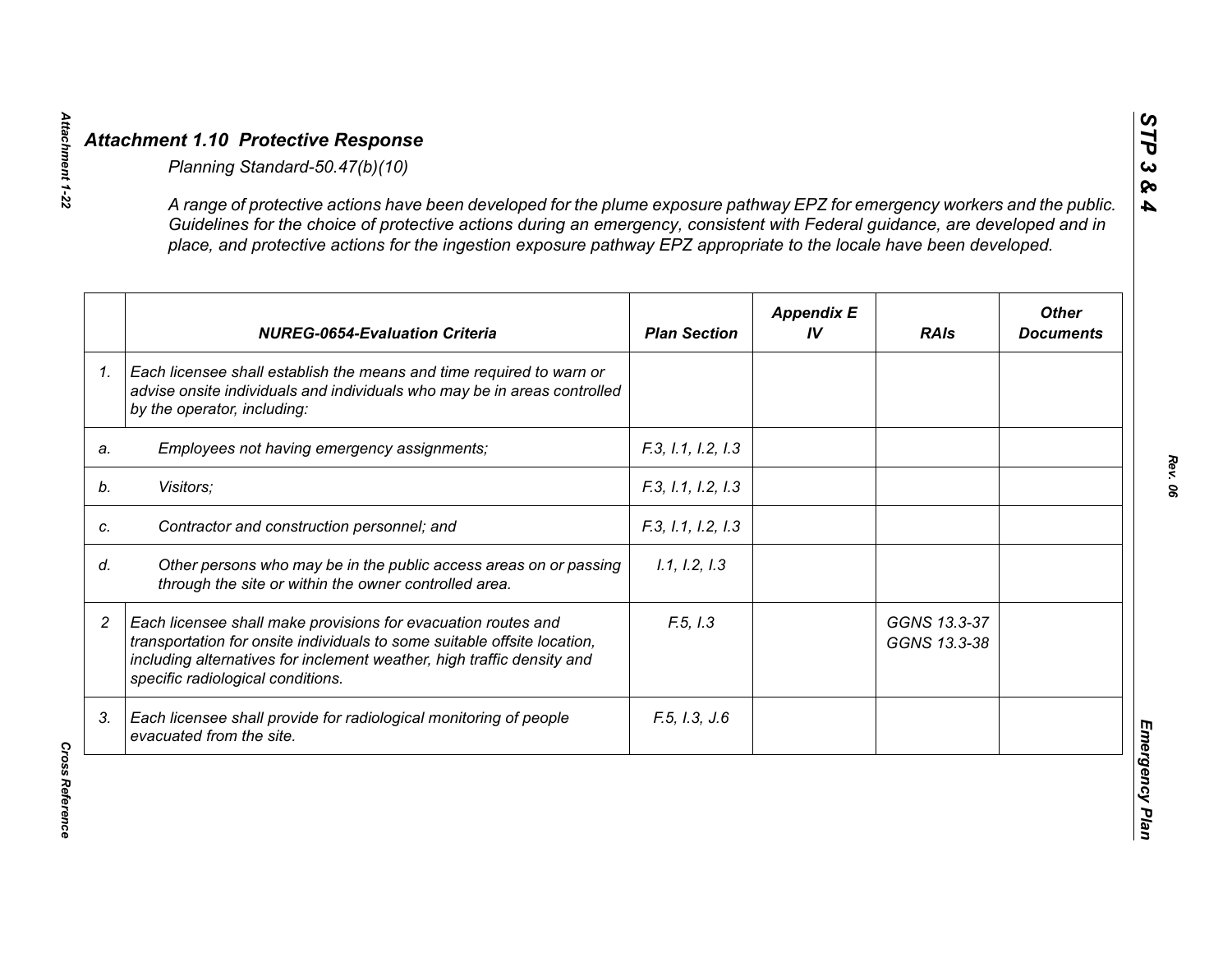|    | <b>NUREG-0654-Evaluation Criteria</b>                                                                                                                                                                                                                                                                                                                                                                                                                                                                                                                                                                                                                                                      | <b>Plan Section</b> | <b>Appendix E</b><br>IV | <b>RAIs</b>  | <b>Other</b><br><b>Documents</b> |
|----|--------------------------------------------------------------------------------------------------------------------------------------------------------------------------------------------------------------------------------------------------------------------------------------------------------------------------------------------------------------------------------------------------------------------------------------------------------------------------------------------------------------------------------------------------------------------------------------------------------------------------------------------------------------------------------------------|---------------------|-------------------------|--------------|----------------------------------|
| 4. | Each licensee shall provide for the evacuation of onsite non-essential<br>personnel in the event of a Site or General Emergency and shall provide<br>a decontamination capability at or near the monitoring point specified in<br>J.3.                                                                                                                                                                                                                                                                                                                                                                                                                                                     | F.5, I.3, J.6       |                         |              | BL 05-02                         |
| 5. | Each licensee shall provide for a capability to account for all individuals<br>onsite at the time of the emergency and ascertain the names of missing<br>individuals within 30 minutes of the start of an emergency and account<br>for all onsite individuals continuously thereafter.                                                                                                                                                                                                                                                                                                                                                                                                     | F.3, I.2, I.3       |                         |              |                                  |
| 6. | Each licensee shall, for individuals remaining or arriving onsite during<br>the emergency, make provisions for:                                                                                                                                                                                                                                                                                                                                                                                                                                                                                                                                                                            |                     |                         |              |                                  |
| a. | Individual respiratory protection;                                                                                                                                                                                                                                                                                                                                                                                                                                                                                                                                                                                                                                                         | J.9                 |                         |              |                                  |
| b. | Use of protective clothing; and                                                                                                                                                                                                                                                                                                                                                                                                                                                                                                                                                                                                                                                            | J.3                 |                         |              |                                  |
| C. | Use of radioprotective drugs, (e.g. individual thyroid protection).                                                                                                                                                                                                                                                                                                                                                                                                                                                                                                                                                                                                                        | J.9                 |                         |              |                                  |
| 7. | Each licensee shall establish a mechanism for recommending protective<br>actions to the appropriate State and local authorities. These shall<br>include Emergency Action Levels corresponding to projected dose to<br>the population-at-risk, in accordance with Appendix 1 and with the<br>recommendations set forth in Tables 2.1 and 2.2 of the Manual of<br>Protective Action Guides and Protective Actions for Nuclear Incidents<br>(EPA-400-R-92-001). As specified in Appendix 1, prompt notification<br>shall be made directly to the offsite authorities responsible for<br>implementing protective measures within the plume exposure pathway<br><b>Emergency Planning Zone.</b> | 1.4, 1.5            | В                       | GGNS 13.3-40 | BL 05-02<br>RIS 2004-13          |
| 8. | Each licensee's plan shall contain time estimates for evacuation within<br>the plume exposure EPZ. These shall be in accordance with Appendix<br>4.                                                                                                                                                                                                                                                                                                                                                                                                                                                                                                                                        | 1.6.1               |                         |              |                                  |

**Cross Reference** 

*Rev. 06*

*Cross Reference Attachment 1-23* **Attachment 1-23**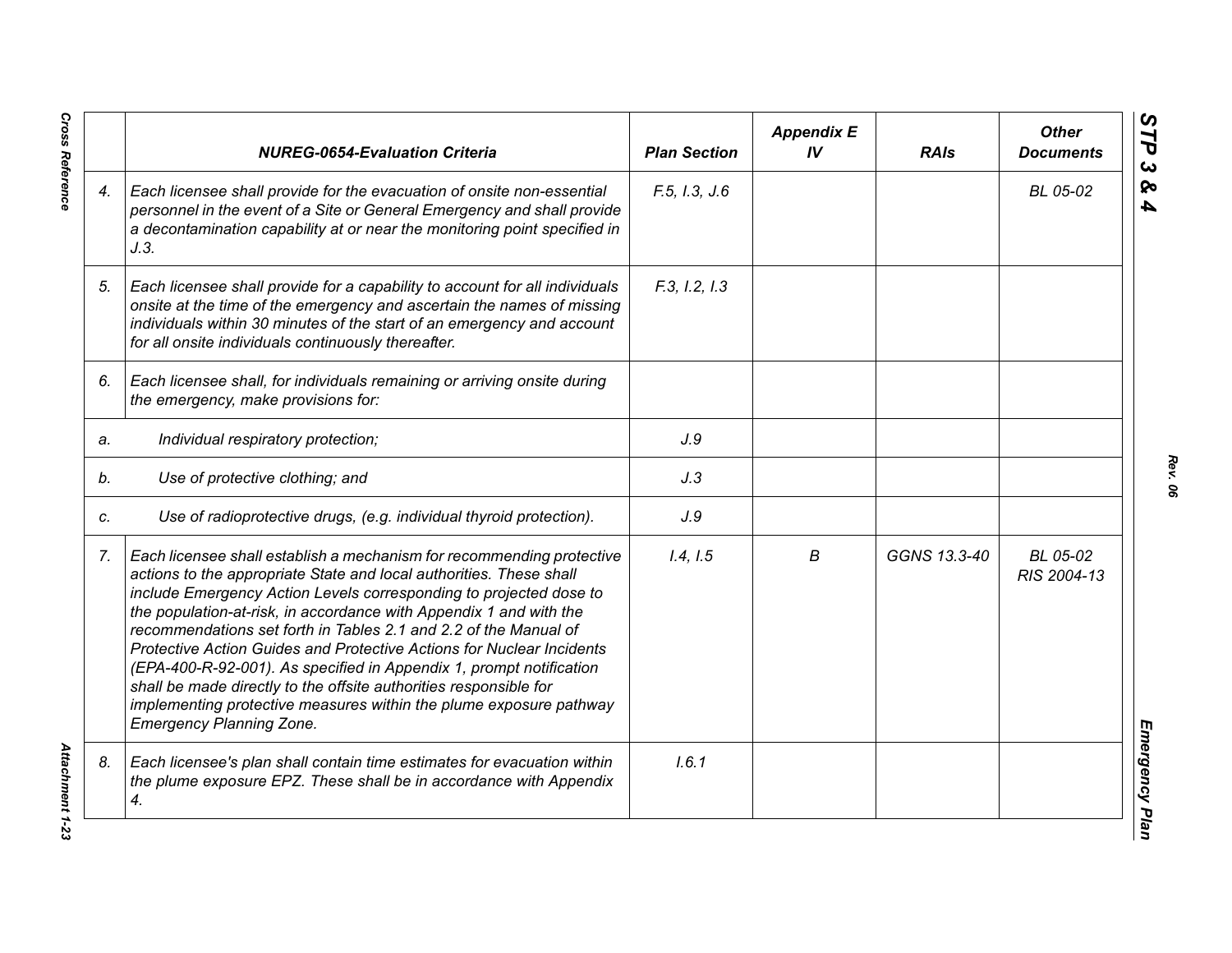|     | <b>NUREG-0654-Evaluation Criteria</b>                                                                                                                                                                                                                                                                                                                                                                                                                                                                              | <b>Plan Section</b>              | <b>Appendix E</b><br>IV | <b>RAIs</b>  | <b>Other</b><br><b>Documents</b> |
|-----|--------------------------------------------------------------------------------------------------------------------------------------------------------------------------------------------------------------------------------------------------------------------------------------------------------------------------------------------------------------------------------------------------------------------------------------------------------------------------------------------------------------------|----------------------------------|-------------------------|--------------|----------------------------------|
| 9.  | Each State and local organization shall establish a capability for<br>implementing protective measures based upon protective action guides<br>and other criteria. This shall be consistent with the recommendations for<br>EPA regarding exposure resulting from passage of radioactive airborne<br>plumes, (EPA-400-R-92-001) and with those of DHEW (DHHS)/FDA<br>regarding radioactive contamination of human food and animal feeds as<br>published in the Federal Register of December 15, 1978 (43 FR 58790). | State Plan                       |                         |              |                                  |
| 10. | The organization's plans to implement protective measures for the<br>plume exposure pathway shall include:                                                                                                                                                                                                                                                                                                                                                                                                         |                                  |                         |              |                                  |
| a.  | Maps showing evacuation routes, evacuation areas, preselected<br>radiological sampling and monitoring points, relocation centers in<br>host areas, and shelter areas; (identification of radiological sampling<br>and monitoring points shall include the designators in Table J-1 or<br>an equivalent uniform system described in the plan);                                                                                                                                                                      | Figures I-1, I-2,<br>H.2         |                         |              |                                  |
| b.  | Maps showing population distribution around the nuclear facility.<br>This shall be by evacuation areas (licensees shall also present the<br>information in a sector format):                                                                                                                                                                                                                                                                                                                                       | Figure I-1                       |                         |              |                                  |
| c.  | Means for notifying all segments of the transient and resident<br>population;                                                                                                                                                                                                                                                                                                                                                                                                                                      | E.3<br>Figure E-1                |                         | VEGP 13.3-13 |                                  |
| d.  | Means for protecting those persons whose mobility may be impaired<br>due to such factors as institutional or other confinement;                                                                                                                                                                                                                                                                                                                                                                                    | <b>State Plan</b><br>County Plan |                         |              |                                  |
| e.  | Provisions for the use of radioprotective drugs, particularly for<br>emergency workers and institutionalized persons within the plume<br>exposure EPZ whose immediate evaluation may be infeasible or<br>very difficult, including quantities, storage, and means of distribution.                                                                                                                                                                                                                                 | State Plan<br>County Plan        |                         |              |                                  |

Attachment 1-24 *Attachment 1-24*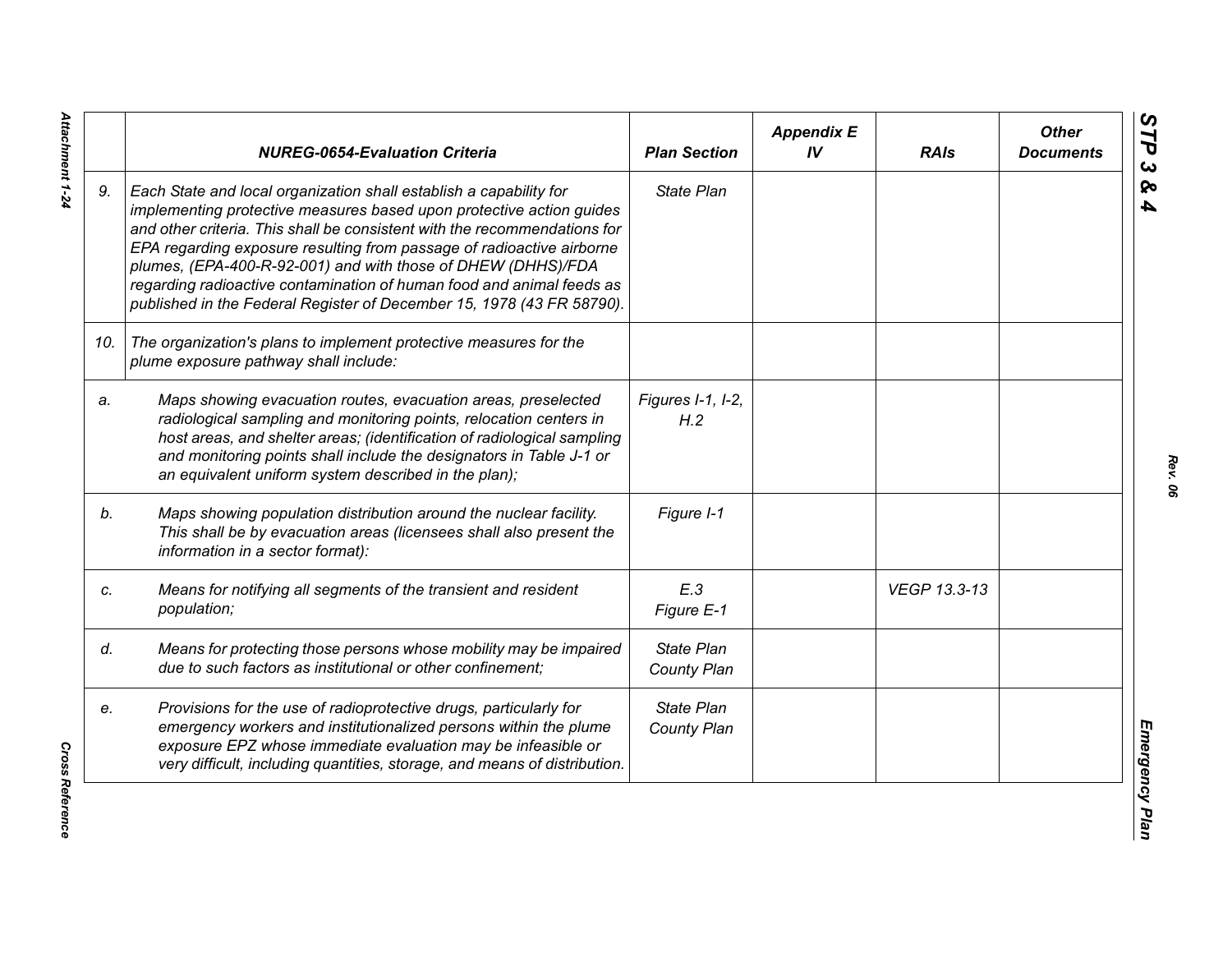|    | <b>NUREG-0654-Evaluation Criteria</b>                                                                                                                                                                                                                                                                                          | <b>Plan Section</b>              | <b>Appendix E</b><br>IV | <b>RAIs</b> | <b>Other</b><br><b>Documents</b> |
|----|--------------------------------------------------------------------------------------------------------------------------------------------------------------------------------------------------------------------------------------------------------------------------------------------------------------------------------|----------------------------------|-------------------------|-------------|----------------------------------|
| f. | State and local organizations' plans should include the method by<br>which decisions by the State Health Department for administering<br>radioprotective drugs to the general population are made during an<br>emergency and the pre-determined conditions under which such<br>drugs may be used by offsite emergency workers; | State Plan<br>County Plan        |                         |             |                                  |
| g. | Means of relocation;                                                                                                                                                                                                                                                                                                           | State Plan<br>County Plan        |                         |             |                                  |
| h. | Relocation centers in host areas which are at least 5 miles, and<br>preferably 10 miles, beyond the boundaries of the plume exposure<br>emergency planning zone; (See J.12).                                                                                                                                                   | State Plan<br>County Plan        |                         |             |                                  |
| İ. | Projected traffic capacities of evacuation routes under emergency<br>conditions;                                                                                                                                                                                                                                               | State Plan<br>County Plan        |                         |             |                                  |
| j. | Control of access to evacuated areas and organization<br>responsibilities for such control;                                                                                                                                                                                                                                    | State Plan<br>County Plan        |                         |             |                                  |
| k. | Identification of and means for dealing with potential impediments<br>(e.g., seasonal impassability of roads) to use of evacuation routes,<br>and contingency measures;                                                                                                                                                        | State Plan<br><b>County Plan</b> |                         |             |                                  |
| Ι. | Time estimates for evacuation of various sectors and distances<br>based on a dynamic analysis (time-motion study under various<br>conditions) for the plume exposure pathway emergency planning<br>zone (See Appendix 4); and                                                                                                  | County Plan                      |                         |             |                                  |
| m. | The bases for the choice of recommended protective actions from<br>the plume exposure pathway during emergency conditions. This<br>shall include expected local protection afforded in residential units or<br>other shelter for direct and inhalation exposure, as well as<br>evacuation time estimates.                      | Addendum I-1                     | B                       |             |                                  |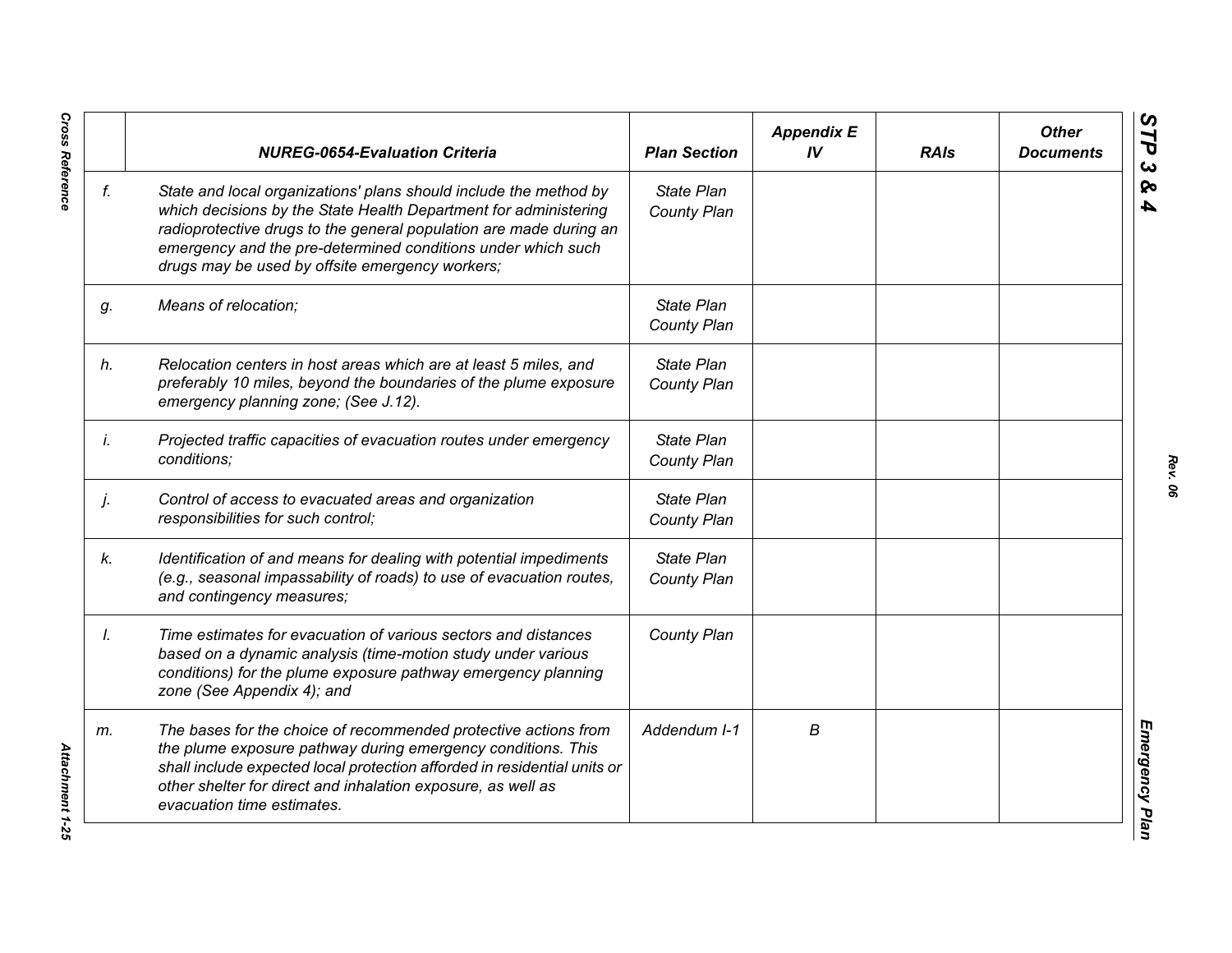| State Plan<br>Each State shall specify the protective measures to be used for the<br>ingestion pathway, including the methods for protecting the public from<br>consumption of contaminated food-stuffs. This shall include criteria for<br>deciding whether dairy animals should be put on stored feed. The plan<br>shall identify procedures for detecting contamination, for estimating the<br>dose commitment consequences of uncontrolled ingestion, and for<br>imposing protection procedures such as impoundment,<br>decontamination, processing, decay, product diversion, and<br>preservation. Maps for recording survey and monitoring data, key land<br>use data (e.g., farming), dairies, food processing plants, water sheds,<br>water supply intake and treatment plants and reservoirs shall be<br>maintained. Provisions for maps showing detailed crop information may<br>be by including reference to their availability and location and a plan for<br>their use. The maps shall start at the facility and include all of the 50-<br>mile ingestion pathway EPZ. Up-to-date lists of the name and location of<br>all facilities which regularly process milk products and other large<br>amounts of food or agricultural products originating in the ingestion<br>pathway Emergency Planning Zone, but located elsewhere, shall be<br>maintained.<br>State Plan<br>Each organization shall describe the means for registering and<br>monitoring of evacuees at relocation centers in host areas. The<br>County Plan<br>personnel and equipment available should be capable of monitoring<br>within about a 12 hour period all residents and transients in the plume<br>exposure EPZ arriving at relocation centers. |     | <b>NUREG-0654-Evaluation Criteria</b> | <b>Plan Section</b> | <b>Appendix E</b><br>IV | <b>RAIs</b> | <b>Other</b><br><b>Documents</b> |
|----------------------------------------------------------------------------------------------------------------------------------------------------------------------------------------------------------------------------------------------------------------------------------------------------------------------------------------------------------------------------------------------------------------------------------------------------------------------------------------------------------------------------------------------------------------------------------------------------------------------------------------------------------------------------------------------------------------------------------------------------------------------------------------------------------------------------------------------------------------------------------------------------------------------------------------------------------------------------------------------------------------------------------------------------------------------------------------------------------------------------------------------------------------------------------------------------------------------------------------------------------------------------------------------------------------------------------------------------------------------------------------------------------------------------------------------------------------------------------------------------------------------------------------------------------------------------------------------------------------------------------------------------------------------------------------------------------------------------------------|-----|---------------------------------------|---------------------|-------------------------|-------------|----------------------------------|
|                                                                                                                                                                                                                                                                                                                                                                                                                                                                                                                                                                                                                                                                                                                                                                                                                                                                                                                                                                                                                                                                                                                                                                                                                                                                                                                                                                                                                                                                                                                                                                                                                                                                                                                                        | 11. |                                       |                     |                         |             |                                  |
|                                                                                                                                                                                                                                                                                                                                                                                                                                                                                                                                                                                                                                                                                                                                                                                                                                                                                                                                                                                                                                                                                                                                                                                                                                                                                                                                                                                                                                                                                                                                                                                                                                                                                                                                        | 12. |                                       |                     |                         |             |                                  |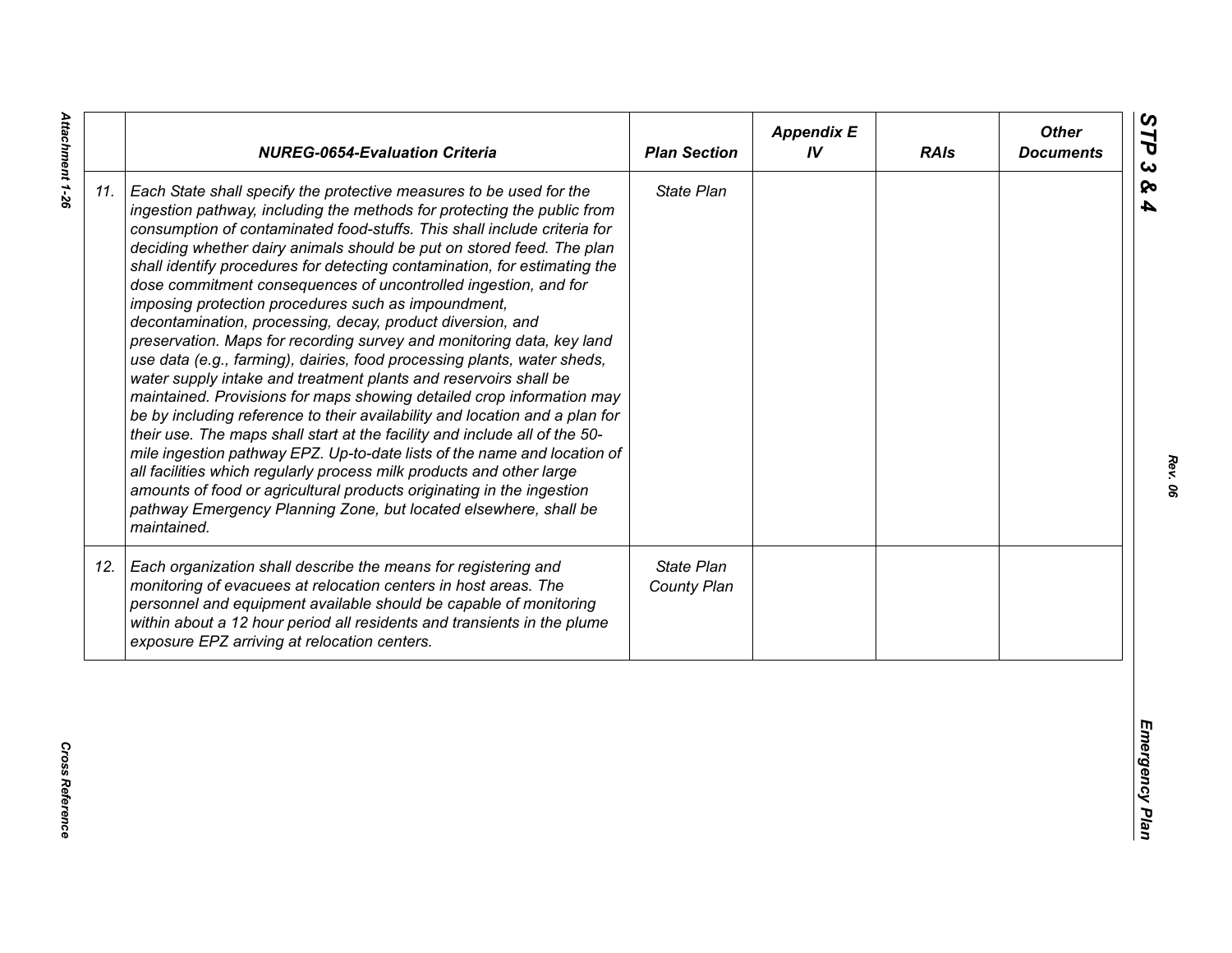|    | <b>Activity Protective Action Guides.</b>                                                                                                                                     |                     |                         |              |                                  |
|----|-------------------------------------------------------------------------------------------------------------------------------------------------------------------------------|---------------------|-------------------------|--------------|----------------------------------|
|    | <b>NUREG-0654-Evaluation Criteria</b>                                                                                                                                         | <b>Plan Section</b> | <b>Appendix E</b><br>IV | <b>RAIs</b>  | <b>Other</b><br><b>Documents</b> |
| 1. | Each licensee shall establish onsite exposure guidelines consistent with<br>EPA Emergency Worker and Lifesaving Activity Protective Actions<br>Guides (EPA-400-R-92-001) for; |                     |                         |              |                                  |
| a. | removal of injured persons;                                                                                                                                                   | J.1.1               |                         | GGNS 13.3-30 |                                  |
|    | undertaking corrective actions;                                                                                                                                               | J.1.1               |                         | GGNS 13.3-39 |                                  |
| C. | performing assessment actions;                                                                                                                                                | J.1                 |                         |              |                                  |
| d. | providing first aid;                                                                                                                                                          | J.1                 |                         |              |                                  |
| e. | performing personnel decontamination;                                                                                                                                         | J.1                 | E.3                     |              |                                  |
| f. | providing ambulance service; and                                                                                                                                              | J.1                 | E.6                     |              |                                  |
| g. | providing medical treatment services.                                                                                                                                         | J.1                 | E.7                     |              |                                  |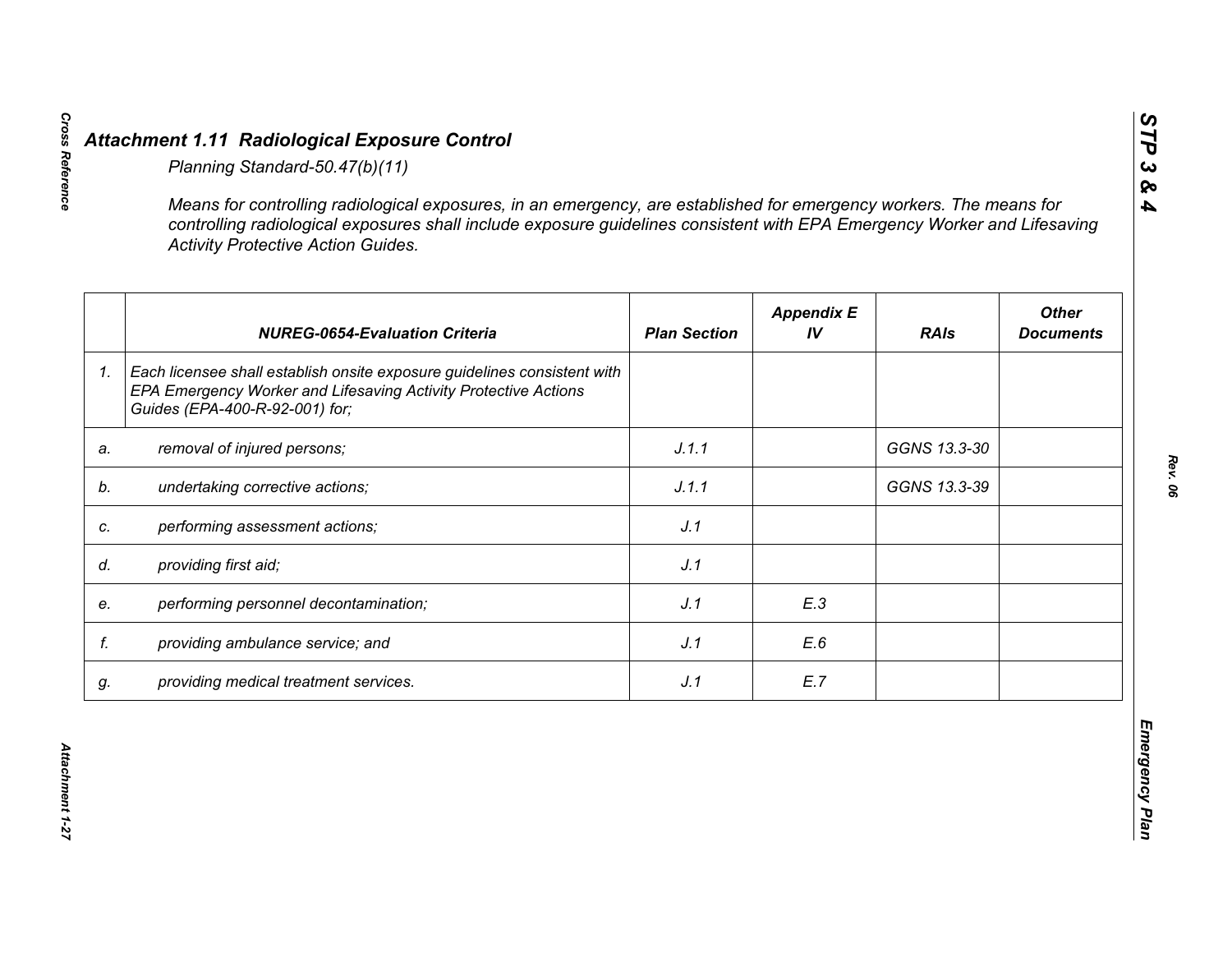|     | <b>NUREG-0654-Evaluation Criteria</b>                                                                                                                                                                                                                                                                                                                                                                                                                                                                                                                                                                                                    | <b>Plan Section</b> | <b>Appendix E</b><br>IV | <b>RAIs</b>  | <b>Other</b><br><b>Documents</b> |
|-----|------------------------------------------------------------------------------------------------------------------------------------------------------------------------------------------------------------------------------------------------------------------------------------------------------------------------------------------------------------------------------------------------------------------------------------------------------------------------------------------------------------------------------------------------------------------------------------------------------------------------------------------|---------------------|-------------------------|--------------|----------------------------------|
| 2.  | Each licensee shall provide an onsite radiation protection program to be<br>implemented during emergencies, including methods to implement<br>exposure guidelines. The plan shall identify individual(s), by position or<br>title, who can authorize emergency workers to receive doses in excess<br>of 10 CFR Part 20 limits. Procedures shall be worked out in advance for<br>permitting onsite volunteers to receive radiation exposures in the course<br>of caring out lifesaving and other emergency activities. These<br>procedures shall include expeditious decision making and a reasonable<br>consideration of relative risks. | J.1                 |                         | GGNS 13.3-49 |                                  |
|     | 3.a   Each organization shall make provision for 24-hour-per-day capability to<br>determine the doses received by emergency personnel involved in any<br>nuclear accident, including volunteers. Each organization shall make<br>provisions for distribution of dosimeters, both self-reading and<br>permanent record devices.                                                                                                                                                                                                                                                                                                           | J.2                 |                         |              |                                  |
| b.  | Each organization shall ensure that dosimeters are read at appropriate<br>frequencies and provide for maintaining dose records for emergency<br>workers involved in any nuclear accident.                                                                                                                                                                                                                                                                                                                                                                                                                                                | J.2                 |                         |              |                                  |
| 4.  | Each State and local organization shall establish the decision chain for<br>authorizing emergency workers to incur exposures in excess of the EPA<br>General Public Protective Action Guides (i.e., EPA PAGs for emergency<br>workers and lifesaving activities).                                                                                                                                                                                                                                                                                                                                                                        | N/A                 |                         |              |                                  |
| 5а. | Each organization as appropriate, shall specify action levels for<br>determining the need for decontamination.                                                                                                                                                                                                                                                                                                                                                                                                                                                                                                                           | J.3                 | E.3                     |              |                                  |
| b.  | Each organization, as appropriate, shall establish the means for<br>radiological decontamination of emergency personnel wounds, supplies,<br>instruments and equipment, and for waste disposal.                                                                                                                                                                                                                                                                                                                                                                                                                                          | J.5                 | E.3                     |              |                                  |
| 6   | Each licensee shall provide onsite contamination control measures<br>including:                                                                                                                                                                                                                                                                                                                                                                                                                                                                                                                                                          |                     |                         |              |                                  |

*Rev. 06*

Attachment 1-28 *Attachment 1-28*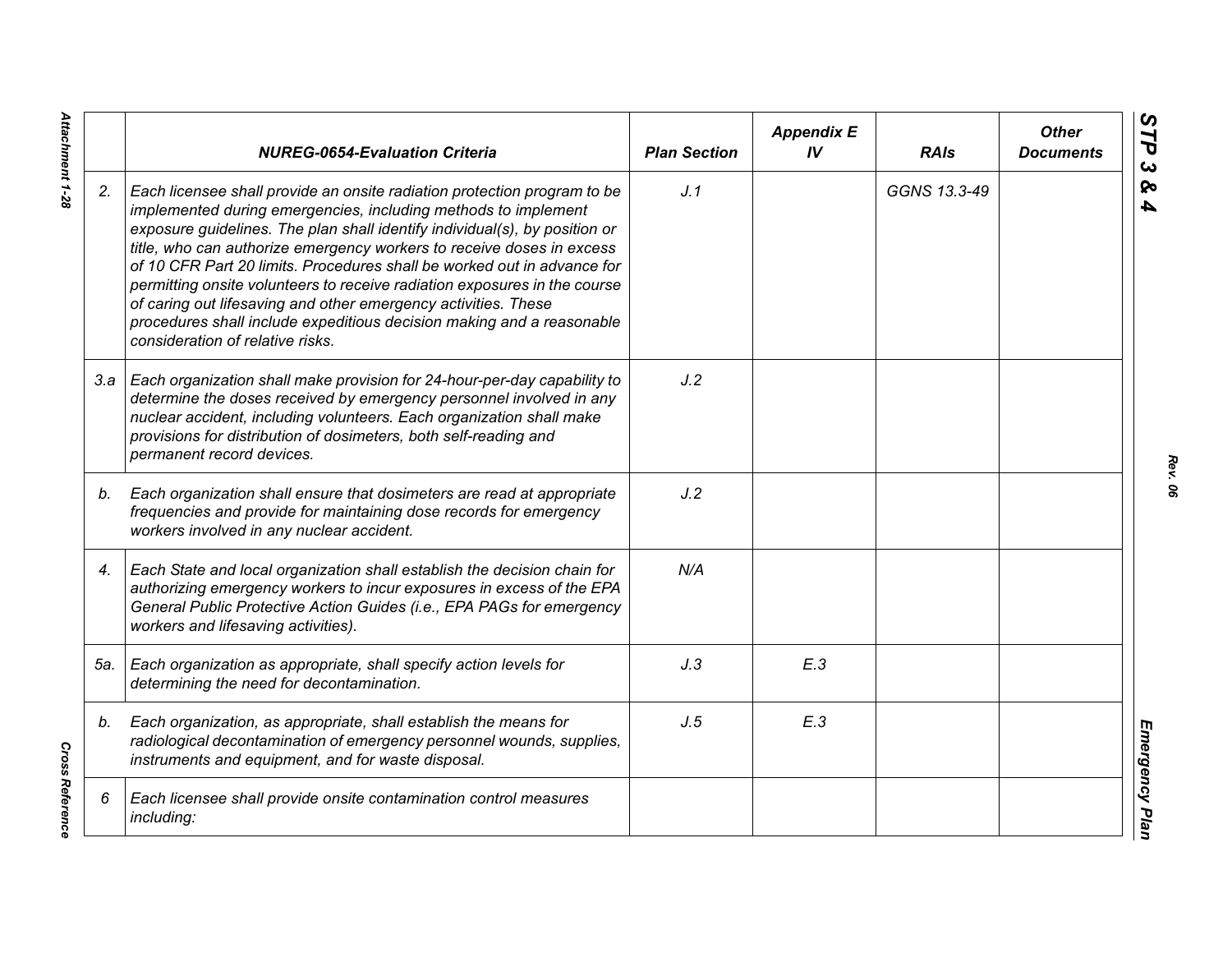| J.3<br>area access control;<br>a.<br>drinking water and food supplies;<br>J.4<br>b.<br>criteria for permitting return of areas and items to normal use, see<br>J.3<br>C.<br>Draft ANSI 13.12.<br>7.<br>Each licensee shall provide the capability for decontaminating relocated<br>J.6<br>onsite personnel, including provisions for extra clothing and |  | decontaminants suitable for the type of contamination expected, with |  |  |
|---------------------------------------------------------------------------------------------------------------------------------------------------------------------------------------------------------------------------------------------------------------------------------------------------------------------------------------------------------|--|----------------------------------------------------------------------|--|--|
|                                                                                                                                                                                                                                                                                                                                                         |  |                                                                      |  |  |
|                                                                                                                                                                                                                                                                                                                                                         |  |                                                                      |  |  |
|                                                                                                                                                                                                                                                                                                                                                         |  |                                                                      |  |  |
| particular attention given to radioiodine contamination of the skin.                                                                                                                                                                                                                                                                                    |  |                                                                      |  |  |
|                                                                                                                                                                                                                                                                                                                                                         |  |                                                                      |  |  |
|                                                                                                                                                                                                                                                                                                                                                         |  |                                                                      |  |  |
|                                                                                                                                                                                                                                                                                                                                                         |  |                                                                      |  |  |
|                                                                                                                                                                                                                                                                                                                                                         |  |                                                                      |  |  |
|                                                                                                                                                                                                                                                                                                                                                         |  |                                                                      |  |  |
|                                                                                                                                                                                                                                                                                                                                                         |  |                                                                      |  |  |
|                                                                                                                                                                                                                                                                                                                                                         |  |                                                                      |  |  |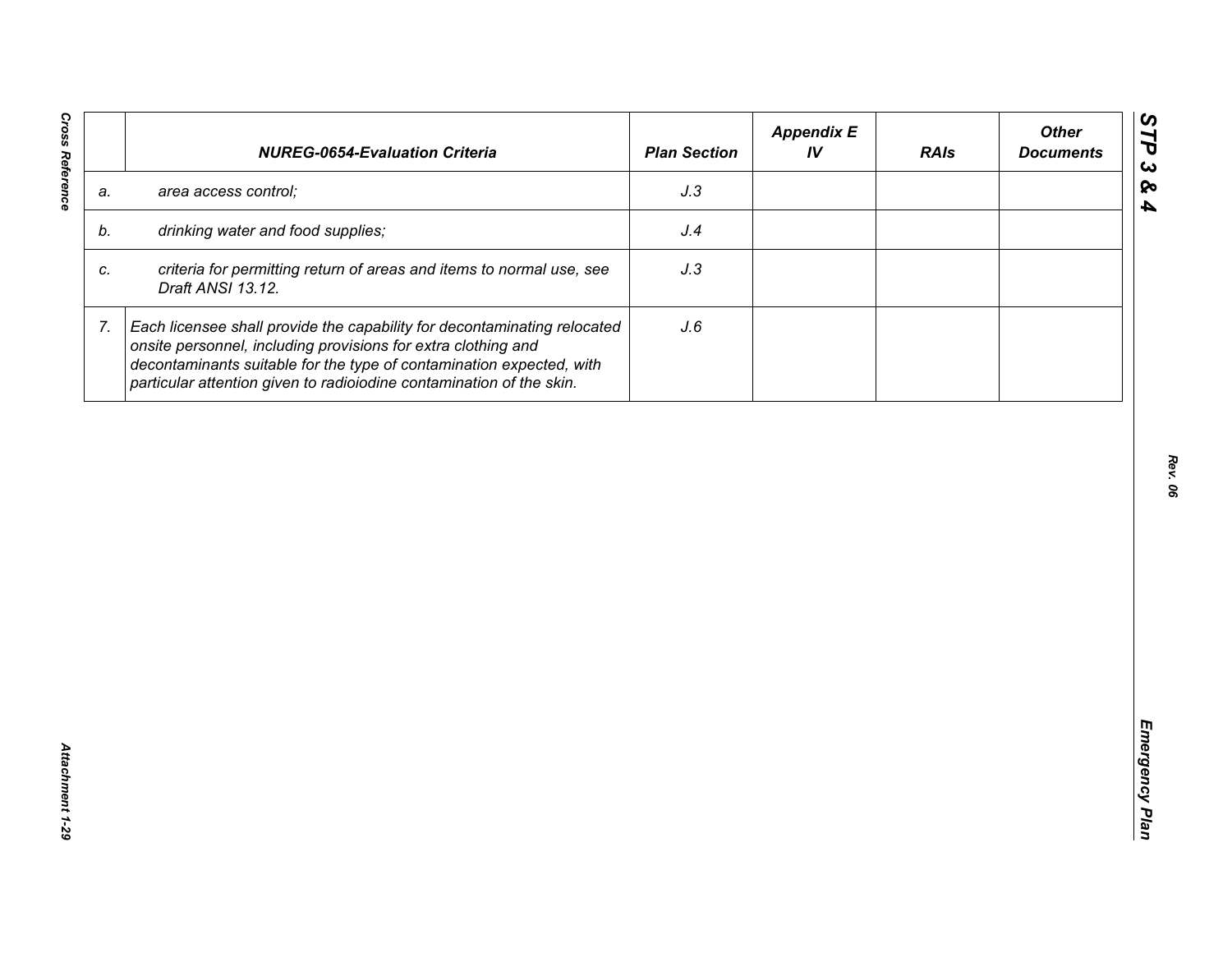|    | Arrangements are made for medical services for contaminated injured individuals.                                                                                                                                                                                                                                                                                                                                                                                                                                                                                                                                           |                         |                         |             |                                  |
|----|----------------------------------------------------------------------------------------------------------------------------------------------------------------------------------------------------------------------------------------------------------------------------------------------------------------------------------------------------------------------------------------------------------------------------------------------------------------------------------------------------------------------------------------------------------------------------------------------------------------------------|-------------------------|-------------------------|-------------|----------------------------------|
|    | <b>NUREG-0654-Evaluation Criteria</b>                                                                                                                                                                                                                                                                                                                                                                                                                                                                                                                                                                                      | <b>Plan Section</b>     | <b>Appendix E</b><br>IV | <b>RAIs</b> | <b>Other</b><br><b>Documents</b> |
| 1. | Each organization shall arrange for local and backup hospital and<br>medical services having the capability for evaluation of radiation<br>exposure and uptake, including assurance that persons providing these<br>services are adequately prepared to handle contaminated individuals.                                                                                                                                                                                                                                                                                                                                   | B.4.5, J.5              | E.5                     |             |                                  |
| 2. | Each licensee shall provide for onsite first aid capability.                                                                                                                                                                                                                                                                                                                                                                                                                                                                                                                                                               | F.6, G.11, J.5          | E.4                     |             |                                  |
| 3. | Each State shall develop lists indicating the location of public, private<br>and military hospitals and other emergency medical services facilities<br>within the State or contiguous States considered capable of providing<br>medical support for any contaminated injured individual. The listing shall<br>include the name, location, type of facility and capacity and any special<br>radiological capabilities. These emergency medical services should be<br>able to radiologically monitor contamination personnel, and have<br>facilities and trained personnel able to care for contaminated injured<br>persons. | State Plan              |                         |             |                                  |
| 4. | Each organization shall arrange for transporting victims of radiological<br>accidents to medical support facilities.                                                                                                                                                                                                                                                                                                                                                                                                                                                                                                       | B.4, B.5.7, F.7,<br>J.5 | E.6                     |             |                                  |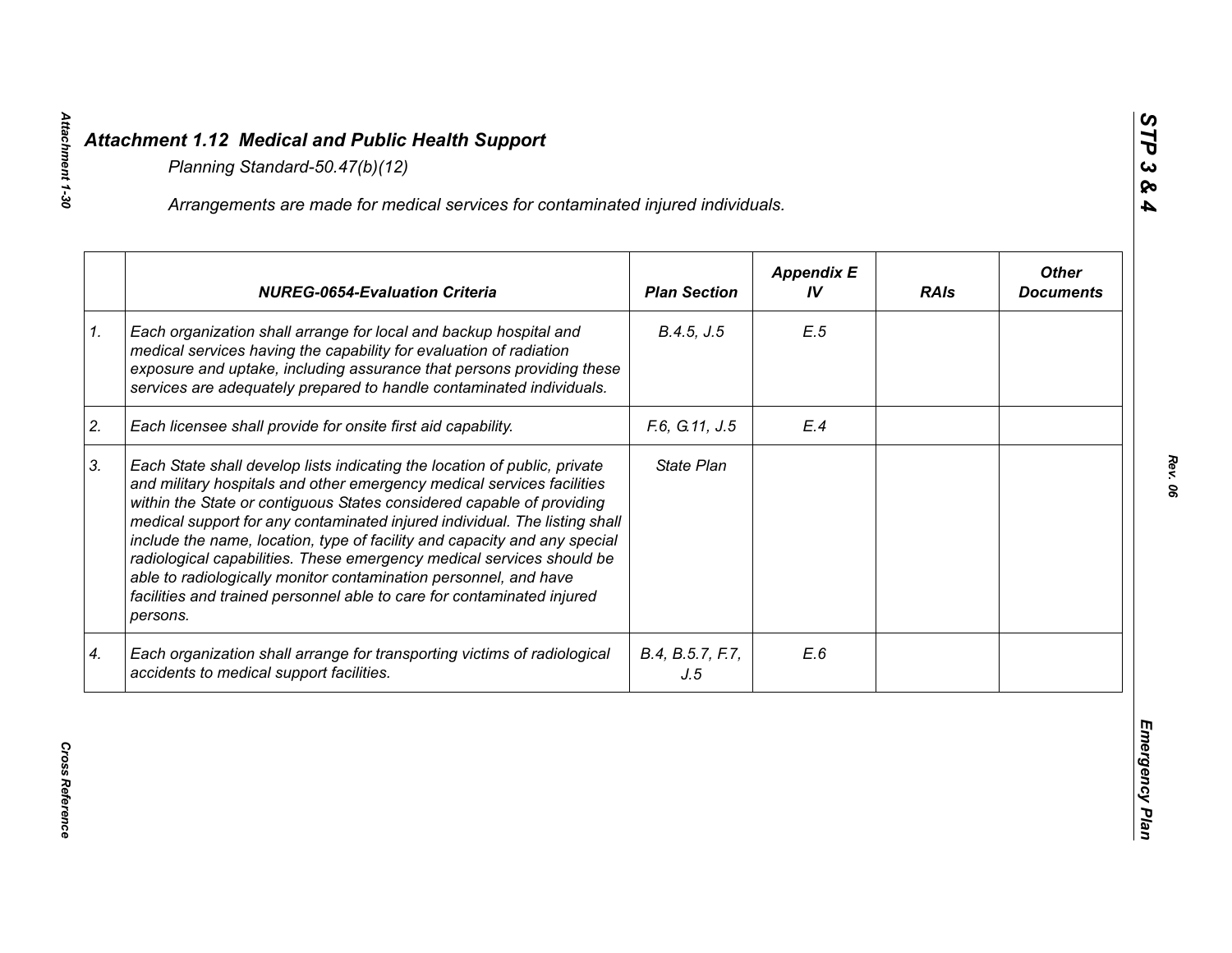|    | General plans for recovery and reentry are developed.                                                                                                                                                                                                                                                                                                                                                                                                                                                     |                                 |                         |              |                                  |
|----|-----------------------------------------------------------------------------------------------------------------------------------------------------------------------------------------------------------------------------------------------------------------------------------------------------------------------------------------------------------------------------------------------------------------------------------------------------------------------------------------------------------|---------------------------------|-------------------------|--------------|----------------------------------|
|    | <b>NUREG-0654-Evaluation Criteria</b>                                                                                                                                                                                                                                                                                                                                                                                                                                                                     | <b>Plan Section</b>             | <b>Appendix E</b><br>IV | <b>RAIs</b>  | <b>Other</b><br><b>Documents</b> |
| 1. | Each organization, as appropriate, shall develop general plans and<br>procedures for reentry and recovery and describe the means by which<br>decisions to relax protective measures (e.g., allow reentry into an<br>evacuated area) are reached. This process should consider both<br>existing and potential conditions.                                                                                                                                                                                  | L.1, L.2, L.3,<br>L.4, L.5, L.6 | H                       |              |                                  |
| 2. | Each licensee plan shall contain the position/title, authority and<br>responsibilities of individuals who will fill key positions in the facility<br>recovery organization. This organization shall include technical<br>personnel with responsibilities to develop, evaluate and direct recovery<br>and reentry operations. The recovery organization recommended by the<br>Atomic Industrial Forum's Nuclear Power Plant Emergency Response<br>Plan dated October 11, 1979, is an acceptable framework. | L.6                             | H                       |              |                                  |
| 3. | Each licensee and State plan shall specify means for informing<br>members of the response organizations that a recovery operation is to<br>be initiated, and of any changes in the organizational structure that may<br>occur.                                                                                                                                                                                                                                                                            | L.7                             |                         |              |                                  |
| 4. | Each plan shall establish a method for periodically estimating total<br>population exposure.                                                                                                                                                                                                                                                                                                                                                                                                              | L.4                             |                         | VEGP 13.3-11 |                                  |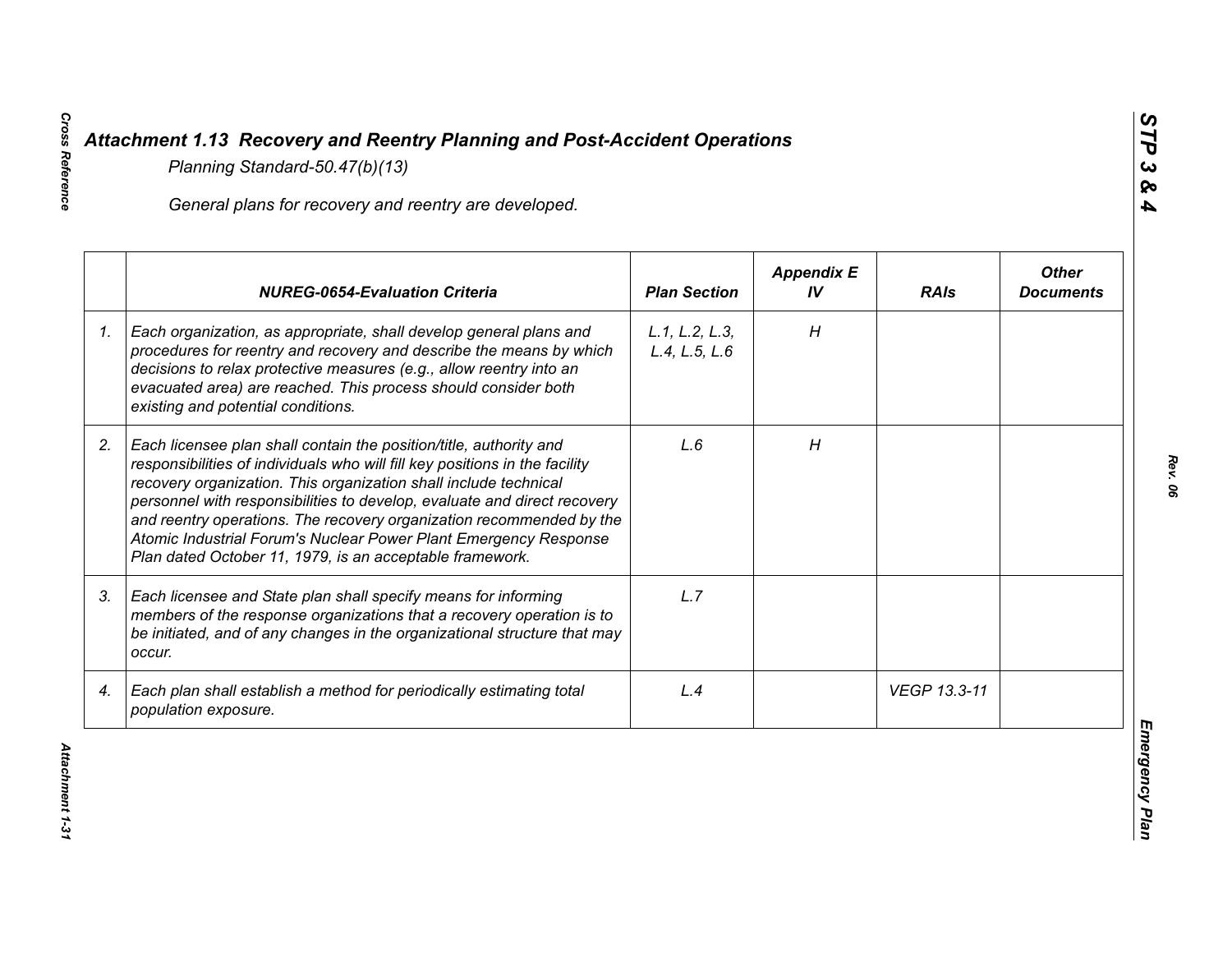|     | Periodic exercises are (will be) conducted to evaluate major portions of emergency response capabilities, periodic drills are (will<br>be) conducted to develop and maintain key skills, and deficiencies identified as a result of exercises or drills are (will be)<br>corrected.                                                                                                                                                                                                                                                                                                                                                                                                                                                                           |                     |                         |             |                                  |
|-----|---------------------------------------------------------------------------------------------------------------------------------------------------------------------------------------------------------------------------------------------------------------------------------------------------------------------------------------------------------------------------------------------------------------------------------------------------------------------------------------------------------------------------------------------------------------------------------------------------------------------------------------------------------------------------------------------------------------------------------------------------------------|---------------------|-------------------------|-------------|----------------------------------|
|     | <b>NUREG-0654-Evaluation Criteria</b>                                                                                                                                                                                                                                                                                                                                                                                                                                                                                                                                                                                                                                                                                                                         | <b>Plan Section</b> | <b>Appendix E</b><br>IV | <b>RAIs</b> | <b>Other</b><br><b>Documents</b> |
| 1a. | An exercise is an event that tests the integrated capability and a major<br>portion of the basic elements existing within emergency preparedness<br>plans and organizations. The emergency preparedness exercise shall<br>simulate an emergency that results in offsite radiological releases which<br>would require response by offsite authorities. Exercises shall be<br>conducted as set forth in NRC and FEMA rules.                                                                                                                                                                                                                                                                                                                                     | N.1                 | F.1                     |             |                                  |
| b.  | An exercise shall include mobilization of State and local personnel and<br>resources adequate to verify the capability to respond to an accident<br>scenario requiring response. The organization shall provide for a critique<br>of the annual exercise by Federal and State observers/evaluators. The<br>scenario should be varied from year to year such that all major elements<br>of the plans and preparedness organizations are tested within a five-<br>year period. Each organization should make provisions to start an<br>exercise between 6:00 p.m. and midnight, and another between<br>midnight and 6:00 a.m. once every six years. Exercises should be<br>conducted under various weather conditions. Some exercises should be<br>unannounced. | N.1                 | F.1                     |             |                                  |
| 2.  | A drill is a supervised instruction period aimed at testing, developing and<br>maintaining skills in a particular operation. A drill is often a component of<br>an exercise. A drill shall be supervised and evaluated by a qualified drill<br>instructor. Each organization shall conduct drills, in addition to the<br>annual exercise at the frequencies indicated below:                                                                                                                                                                                                                                                                                                                                                                                  |                     |                         |             |                                  |

**Cross Reference** *Cross Reference* 

*Attachment 1-32*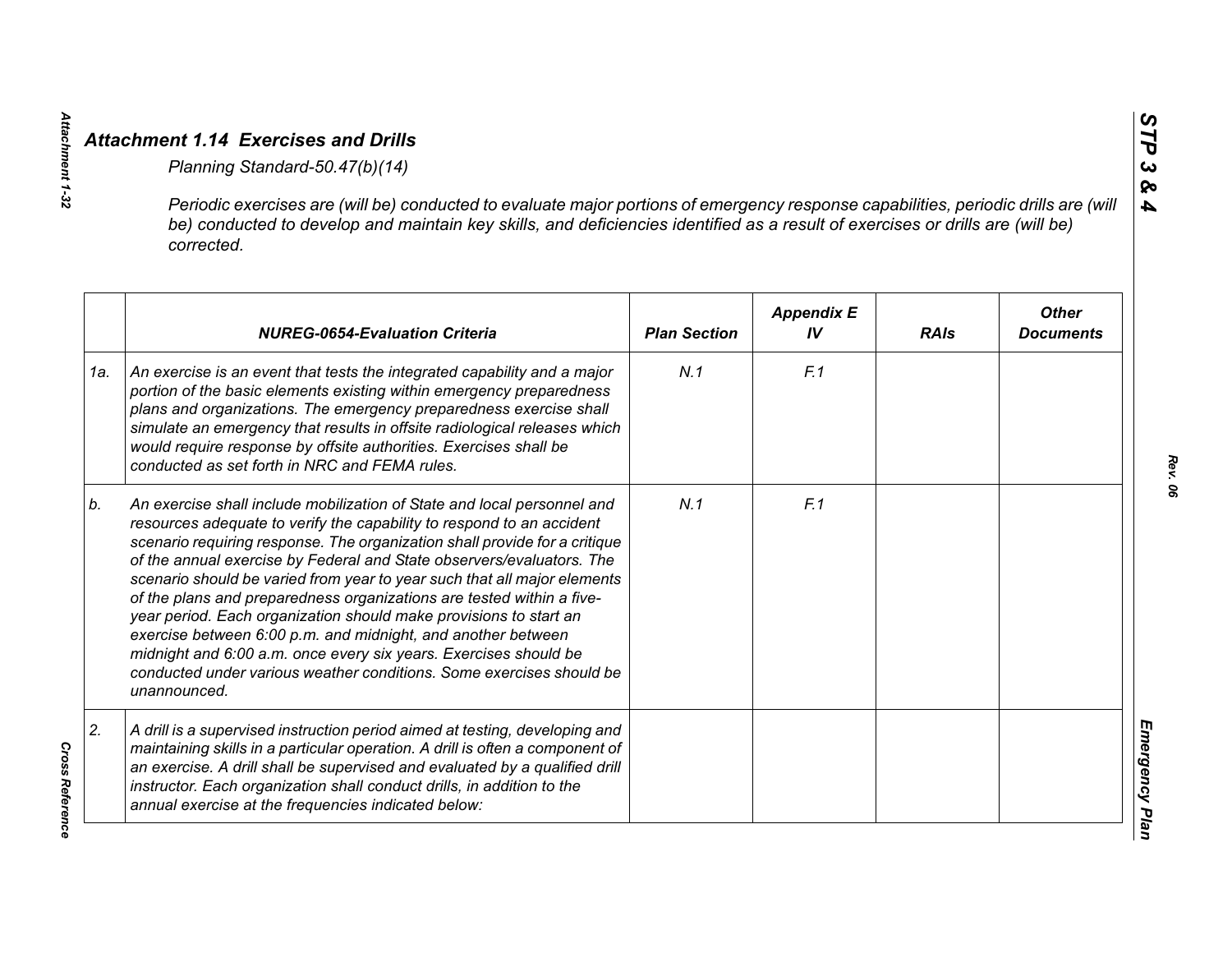|    | <b>NUREG-0654-Evaluation Criteria</b>                                                                                                                                                                                                                                                                                                                                                                                                                                                                                                                         | <b>Plan Section</b>    | <b>Appendix E</b><br>IV | <b>RAIs</b> | <b>Other</b><br><b>Documents</b> |
|----|---------------------------------------------------------------------------------------------------------------------------------------------------------------------------------------------------------------------------------------------------------------------------------------------------------------------------------------------------------------------------------------------------------------------------------------------------------------------------------------------------------------------------------------------------------------|------------------------|-------------------------|-------------|----------------------------------|
| a. | Communication Drills- Communications with State and local<br>governments within the plume exposure pathway Emergency<br>Planning Zone shall be tested monthly. Communications with<br>Federal emergency response organizations and States within the<br>ingestion pathway shall be tested quarterly. Communications<br>between the nuclear facility, State and local emergency operations<br>centers, and field assessment teams shall be tested annually.<br>Communication drills shall also include the aspect of understanding<br>the content of messages. | N.1, Addendum<br>$N-1$ |                         |             |                                  |
| b. | Fire Drills- Fire drills shall be conducted in accordance with the plant<br>(nuclear facility) technical specifications.                                                                                                                                                                                                                                                                                                                                                                                                                                      | Addendum N-1           | $F.1$ .iv               |             |                                  |
| c. | Medical Emergency Drills-A medical emergency drill involving a<br>simulated contaminated individual which contains provisions for<br>participation by the local support services agencies (i.e., ambulance<br>and offsite medical treatment facility) shall be conducted annually.<br>The offsite portions of the medical drill may be performed at part of<br>the required annual exercise                                                                                                                                                                   | Addendum N-1           | F.1.vii<br>F.1.vi       |             |                                  |
| d. | Radiological Monitoring Drills-Plant environs and radiological<br>monitoring drills (onsite and offsite) shall be conducted annually.<br>These drills shall include collection and analysis of all sample media<br>(e.g., water, vegetation, soil and air), and provisions for<br>communications and record keeping. The State drills need not be at<br>each site. Where appropriate, local organization shall participate                                                                                                                                    | Addendum N-1           | F.1.iii                 |             |                                  |
| е. | <b>Health Physics Drills</b>                                                                                                                                                                                                                                                                                                                                                                                                                                                                                                                                  |                        | F.1.iii                 |             |                                  |
|    | (1) Health Physics drills shall be conducted semi-annually which<br>involve response to, and analysis of, simulated elevated<br>airborne and liquid samples and direct radiation measurements<br>in the environment. The State drills need not be at each site.                                                                                                                                                                                                                                                                                               | Addendum N-1           |                         |             |                                  |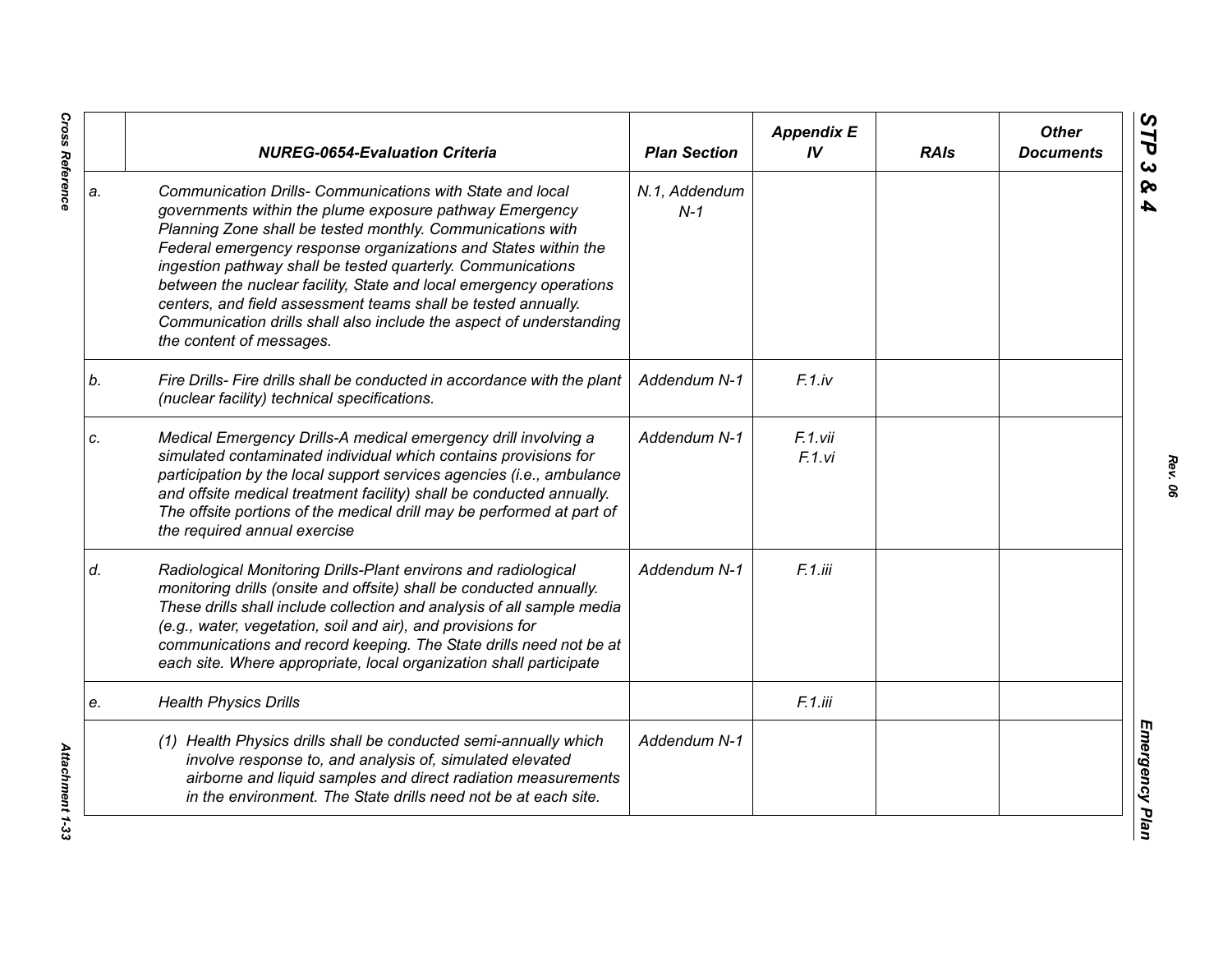|    | <b>NUREG-0654-Evaluation Criteria</b>                                                                                                                                                                                                                                                                                                                                        | <b>Plan Section</b>    | <b>Appendix E</b><br>IV | <b>RAIs</b> | <b>Other</b><br><b>Documents</b> |
|----|------------------------------------------------------------------------------------------------------------------------------------------------------------------------------------------------------------------------------------------------------------------------------------------------------------------------------------------------------------------------------|------------------------|-------------------------|-------------|----------------------------------|
|    | (2) Analysis of inplant liquid samples with simulated elevated<br>radiation levels shall be included in Health Physics drills<br>annually. These drills will include appropriate radiation<br>protection and contamination controls.                                                                                                                                         | Addendum N-1           |                         |             |                                  |
| 3. | Each organization shall describe how exercises and drills are to be<br>carried out to allow free play for decision making and to meet the<br>following objectives. Pending the development of exercise scenarios<br>and exercise evaluation guidance by NRC and FEMA the scenarios for<br>use in exercises and drills shall include but not be limited to, the<br>following: |                        | F.1                     |             |                                  |
| a. | The basic objective(s) of each drill and exercise and appropriate<br>evaluation criteria:                                                                                                                                                                                                                                                                                    | N.1.1, N.2             |                         |             |                                  |
| b. | The date(s), time period, place(s) and participating organization                                                                                                                                                                                                                                                                                                            | Addendum N-1,<br>N.2.2 |                         |             |                                  |
| c. | The simulated events;                                                                                                                                                                                                                                                                                                                                                        | N.2                    |                         |             |                                  |
| d. | A time schedule of real and simulated initiating events                                                                                                                                                                                                                                                                                                                      | N.2                    |                         |             |                                  |
| е. | A narrative summary describing the conduct of the exercises or drills<br>to include such things as simulated casualties, offsite fire<br>department assistance, rescue of personnel, use of protective<br>clothing, deployment of radiological monitoring teams, and public<br>information activities; and                                                                   | N.2                    |                         |             | BL 05-02                         |
| f. | A description of the arrangements for and advance materials to be<br>provided to official observers.                                                                                                                                                                                                                                                                         | N.2.2                  |                         |             |                                  |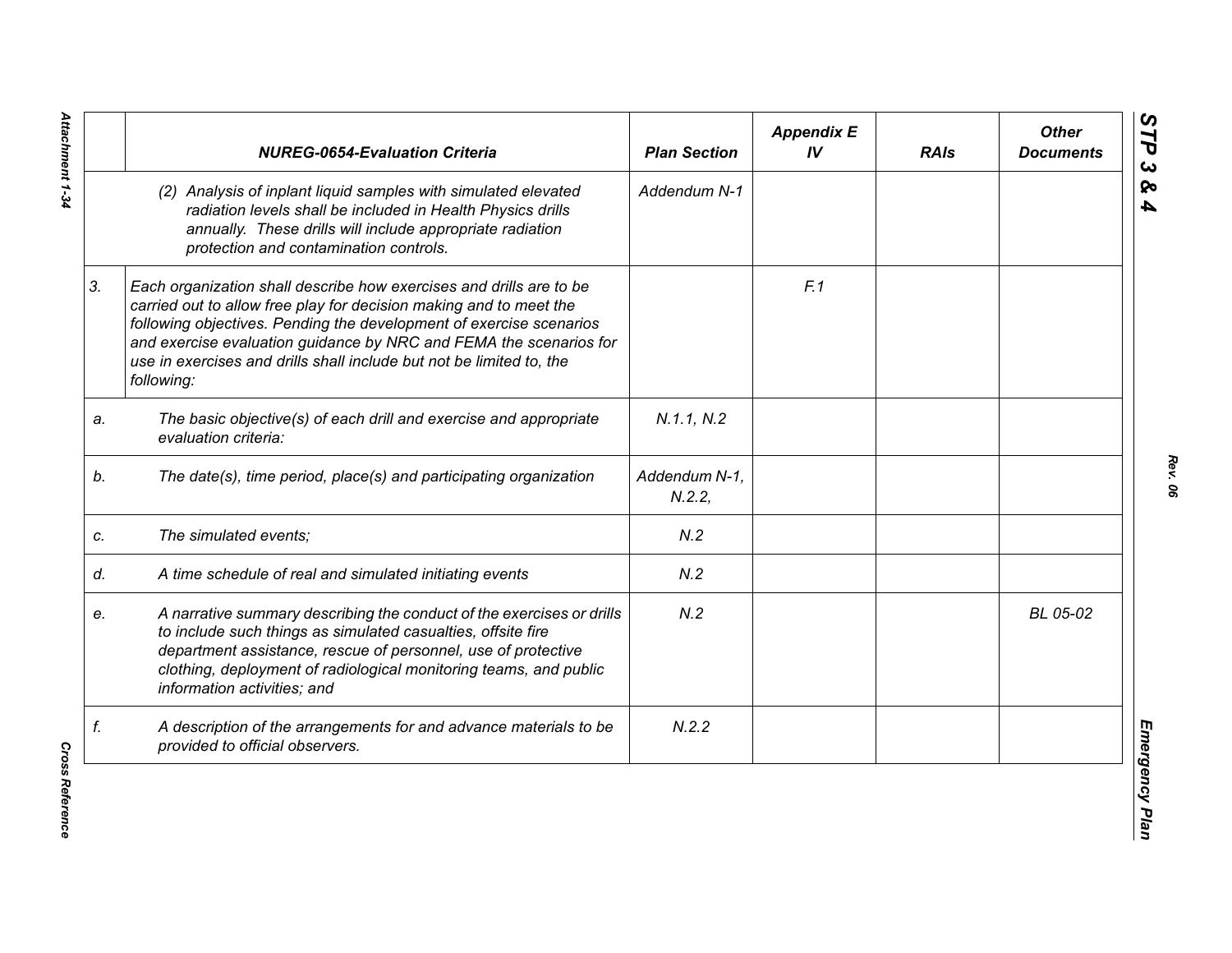|                    | <b>NUREG-0654-Evaluation Criteria</b>                                                                                                                                                                                                                                                                                                                                                                                    | <b>Plan Section</b> | <b>Appendix E</b><br>IV | <b>RAIs</b>  | <b>Other</b><br><b>Documents</b> |
|--------------------|--------------------------------------------------------------------------------------------------------------------------------------------------------------------------------------------------------------------------------------------------------------------------------------------------------------------------------------------------------------------------------------------------------------------------|---------------------|-------------------------|--------------|----------------------------------|
| $\boldsymbol{4}$ . | Official observers from Federal, State or local governments will observe,<br>evaluate, and critique the required exercises. A critique shall be<br>scheduled at the conclusion of the exercise to evaluate the ability of<br>organizations to respond as called for in the plan. The critique shall be<br>conducted as soon as practicable after the exercise, and formal<br>evaluation should result from the critique. | N.1, N.2.2          |                         |              |                                  |
| 5.                 | Each organization shall establish means for evaluating observer and<br>participant comments on areas needing improvement, including<br>emergency plan procedural changes, and for assigning responsibility for<br>implementing corrective actions. Each organization shall establish<br>management control used to ensure that corrective actions are<br>implemented.                                                    | N.1                 | F <sub>12</sub>         | VEGP 13.3-10 |                                  |
|                    |                                                                                                                                                                                                                                                                                                                                                                                                                          |                     |                         |              |                                  |
|                    |                                                                                                                                                                                                                                                                                                                                                                                                                          |                     |                         |              |                                  |
|                    |                                                                                                                                                                                                                                                                                                                                                                                                                          |                     |                         |              |                                  |
|                    |                                                                                                                                                                                                                                                                                                                                                                                                                          |                     |                         |              |                                  |
|                    |                                                                                                                                                                                                                                                                                                                                                                                                                          |                     |                         |              |                                  |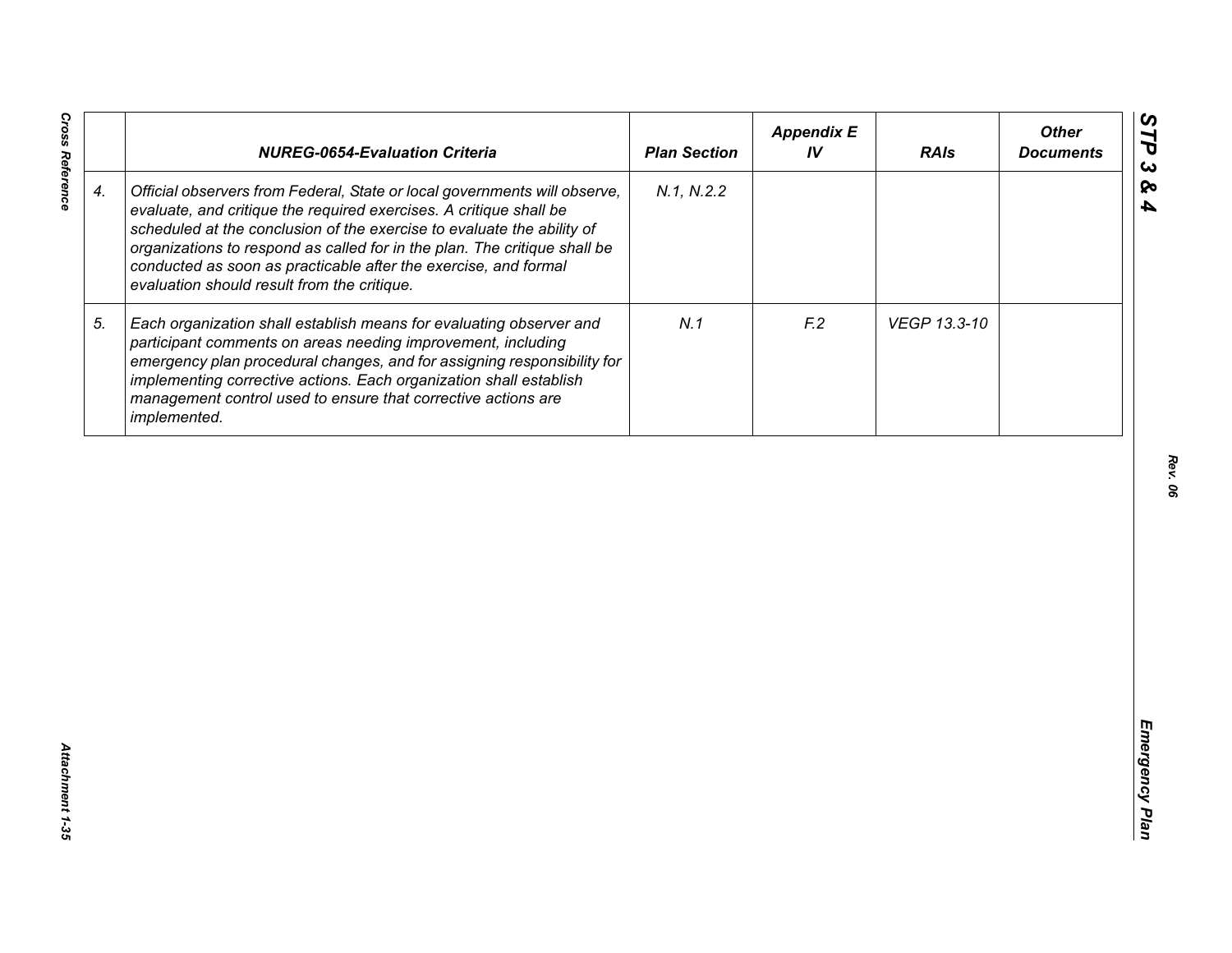|    | Radiological emergency response training is provided to those who may be called on to assist in an emergency.                                                                                                                                                                                                                                                                                                  |                     |                         |              |                                  |
|----|----------------------------------------------------------------------------------------------------------------------------------------------------------------------------------------------------------------------------------------------------------------------------------------------------------------------------------------------------------------------------------------------------------------|---------------------|-------------------------|--------------|----------------------------------|
|    | <b>NUREG-0654-Evaluation Criteria</b>                                                                                                                                                                                                                                                                                                                                                                          | <b>Plan Section</b> | <b>Appendix E</b><br>IV | <b>RAIs</b>  | <b>Other</b><br><b>Documents</b> |
| 1. | Each organization shall assure the training of appropriate individuals.                                                                                                                                                                                                                                                                                                                                        |                     |                         |              |                                  |
| a. | Each facility to which the plant applies shall provide site specific<br>emergency response training for those offsite emergency<br>organizations who may be called upon to provide assistance in the<br>event of an emergency.                                                                                                                                                                                 | M.8                 |                         | GGNS 13.3-55 |                                  |
| b. | Each offsite response organization shall participate in and receive<br>training. Where mutual aid agreements exist between local agencies<br>such as fire, policy and ambulance/rescue, the training shall also be<br>offered to the other departments who are members of the mutual aid<br>district.                                                                                                          | N/A                 |                         |              |                                  |
| 2. | The training program for members of the onsite emergency organization<br>shall, besides classroom training, include practical drills in which each<br>individual demonstrates ability to perform his assigned emergency<br>function. During the practical drills, on-the-spot correction of erroneous<br>performance shall be made and a demonstration of the proper<br>performance offered by the instructor. | M.6                 | F <sub>12</sub>         |              |                                  |
| 3. | Training for individuals assigned to licensee first aid teams shall include<br>courses equivalent to Red Cross Multi-Media.                                                                                                                                                                                                                                                                                    | M.7                 |                         |              |                                  |

*Cross Reference* 

**Cross Reference**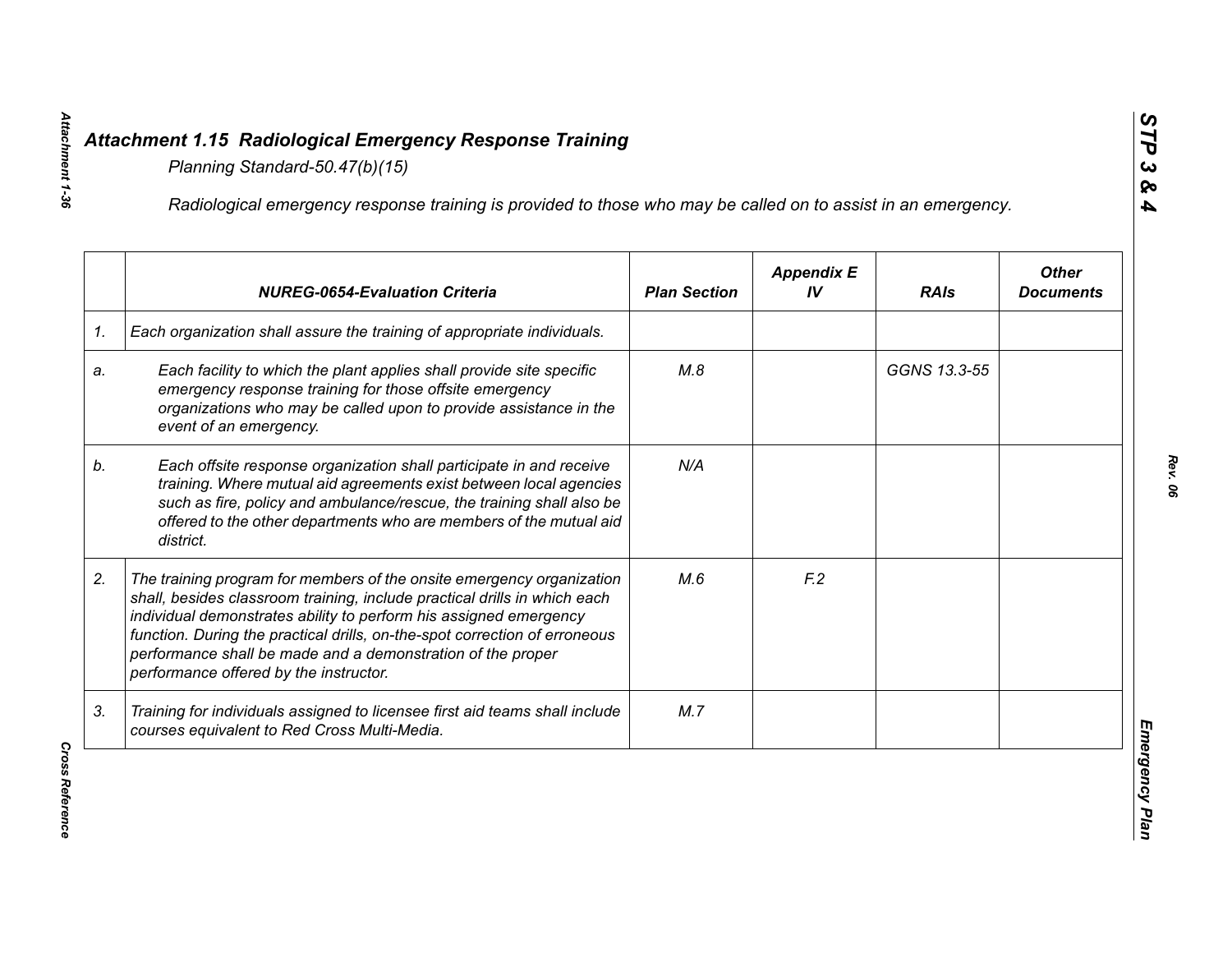|    | <b>NUREG-0654-Evaluation Criteria</b>                                                                                                                                                                                                                                                                                            | <b>Plan Section</b> | <b>Appendix E</b><br>IV | <b>RAIs</b> | <b>Other</b><br><b>Documents</b> |
|----|----------------------------------------------------------------------------------------------------------------------------------------------------------------------------------------------------------------------------------------------------------------------------------------------------------------------------------|---------------------|-------------------------|-------------|----------------------------------|
| 4. | Each organization shall establish a training program for instructing and<br>qualifying personnel who will implement radiological emergency<br>response plans. The specialized initial training and periodic retraining<br>programs (including the scope, nature and frequency) shall be provided<br>in the following categories: |                     |                         |             |                                  |
| a. | Directors or coordinators of the response organizations;                                                                                                                                                                                                                                                                         | M.3                 | F.1.i                   |             |                                  |
| b. | Personnel responsible for accident assessment;                                                                                                                                                                                                                                                                                   | M.4                 | F.1.ii                  |             |                                  |
| c. | Radiological monitoring teams and radiological analysis personnel;                                                                                                                                                                                                                                                               | M.4                 | F.1.iii                 |             |                                  |
| d. | Police, security and fire fighting personnel;                                                                                                                                                                                                                                                                                    | M.3, M.8            | F.1(iv                  |             |                                  |
| е. | Repair and damage control/correctional action teams (onsite);                                                                                                                                                                                                                                                                    | M.3                 | F.1.v                   |             |                                  |
| f. | First aid and rescue personnel;                                                                                                                                                                                                                                                                                                  | M.1, M.4            | F.1.vi                  |             |                                  |
| g. | Local support services personnel including Civil<br>Defense/Emergency Service personnel;                                                                                                                                                                                                                                         | M.8                 |                         |             |                                  |
| h. | Medical support personnel;                                                                                                                                                                                                                                                                                                       | M.4                 |                         |             |                                  |
| İ. | Licensee's headquarters support personnel;                                                                                                                                                                                                                                                                                       | M.3                 | F.1.viii                |             |                                  |
| j. | Personnel responsible for transmission of emergency information<br>and instructions.                                                                                                                                                                                                                                             | M.4                 |                         |             |                                  |
| 5. | Each organization shall provide for the initial and annual retraining of<br>personnel with emergency response responsibilities.                                                                                                                                                                                                  | M.2.3               |                         |             |                                  |

**Cross Reference**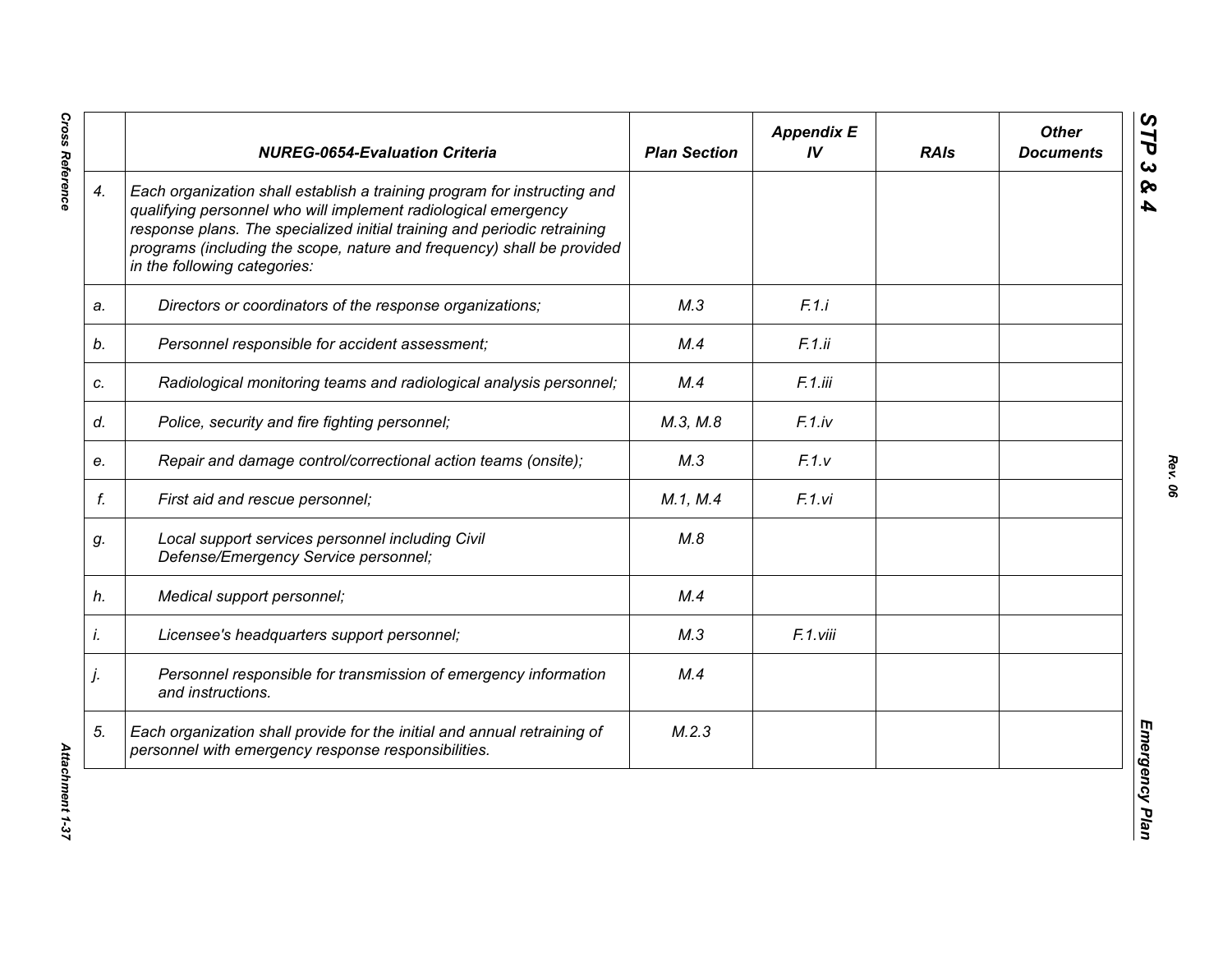|                                                                                                                                                     | Planning Standard-50.47(b)(16)                                                                                                                                                                                                                                            |                                                 |                         |                    |                                  |  |
|-----------------------------------------------------------------------------------------------------------------------------------------------------|---------------------------------------------------------------------------------------------------------------------------------------------------------------------------------------------------------------------------------------------------------------------------|-------------------------------------------------|-------------------------|--------------------|----------------------------------|--|
| Responsibilities for the plan development and review and for distribution of emergency plans are established, and planners are<br>properly trained. |                                                                                                                                                                                                                                                                           |                                                 |                         |                    |                                  |  |
|                                                                                                                                                     | <b>NUREG-0654-Evaluation Criteria</b>                                                                                                                                                                                                                                     | <b>Plan Section</b>                             | <b>Appendix E</b><br>IV | <b>RAIs</b>        | <b>Other</b><br><b>Documents</b> |  |
|                                                                                                                                                     | Each organization shall provide for the training of individuals responsible<br>for the planning effort.                                                                                                                                                                   | M.2                                             | G                       |                    |                                  |  |
|                                                                                                                                                     | Each organization shall identify by title the individual with the overall<br>authority and responsibility for radiological emergency response<br>planning.                                                                                                                | $\overline{O.1}$                                | $\overline{G}$          |                    |                                  |  |
|                                                                                                                                                     | Each organization shall designate an Emergency Planning Coordinator<br>with responsibility for the development and updating of emergency plans<br>and coordination of these plans with other response organizations.                                                      | O.1                                             | G                       |                    |                                  |  |
|                                                                                                                                                     | Each organization shall update its plan and agreements as needed,<br>review and certify it to be current on an annual basis. The update shall<br>take into account changes identified by drills and exercises.                                                            | 0.2, 0.3                                        |                         |                    |                                  |  |
|                                                                                                                                                     | The emergency response plans and approved changes to the plans<br>shall be forwarded to all organizations and appropriate individuals with<br>responsibility for implementation of the plans. Revised pages shall be<br>dated and marked to show where changes have made. | Q.1                                             |                         | GGNS 13.3-56       |                                  |  |
| source.                                                                                                                                             | Each plan shall contain a detailed listing of supporting plans and their                                                                                                                                                                                                  | Attachment 2.<br>A.2, B.2, B.2.1,<br>B.2.2, B.3 |                         |                    |                                  |  |
|                                                                                                                                                     | Each plan shall contain as an appendix listing, by title, procedures<br>required to implement the plan. The listing shall include the section(s) of<br>the plan to be implemented by each procedure.                                                                      | Attachment 2                                    |                         | <b>VEGP 13.3-5</b> |                                  |  |
|                                                                                                                                                     | Each plan shall contain a specific table of contents. Plans submitted for<br>review should be cross-referenced to these criteria.                                                                                                                                         | Table-of-<br>Contents                           |                         |                    |                                  |  |